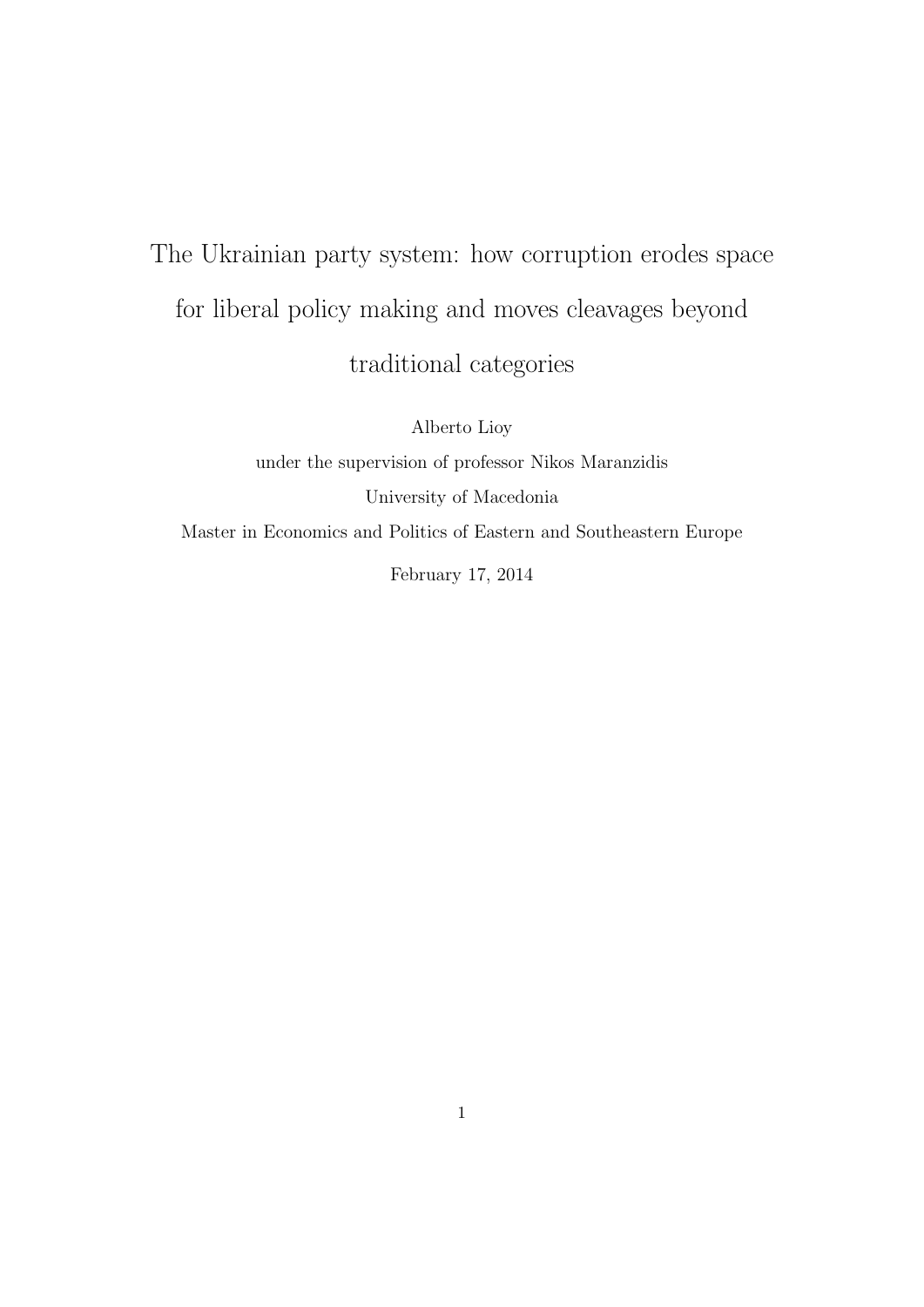## Introduction

This study focuses on the Ukrainian party system in its evolution and operation, and tries to frame it as it appears today in 2013. This is the analysis of a poltical environment where corruption is widespread and blackmailing is an everyday strategy between politicians of different alignment, used in order to lock each other. Not surprisingly Ukrainian citizens show very low levels of confidence in national politicians and political parties.

Traditional cleavages, such as class affiliation, religion, urban or rural location, have been marginal to Ukrainian political developments, since the creation of an independent civil society during the two decades of independence has been sluggish, and elites dominate both the political and economic life of the country. Since the space for outsiders is little, the holders of vested interests and rent positions try to exploit their economic success by going into politics, where they seek to maximize their profits by pressuring each other.

Quoting Gerald Easter, at the collapse of the Soviet Union "the formal structures of the Soviet state collapsed or were dismantled, informal personal networks were left standing", and thus overcame the country, with minimal incentives to achieve a true institutional development.

Leaving the traditional categories aside, peculiar to Ukraine is a division of the country in two between a West with a more marked Central European soul, and a more Russified and industrialized East. Both parts of the country feel a Ukrainian belonging, but in a a different way, generating a disagreement on what Ukraine is or should be. This identity issue is central to any study of Ukrainian poltics because it is responsible for creating the mean cleavage into the Ukrainian society, as electoral outcomes have clearly shown through the years. The fact that this cleavage is only partially exploited by political parties lies in the acknowlegding that a win in the whole country is not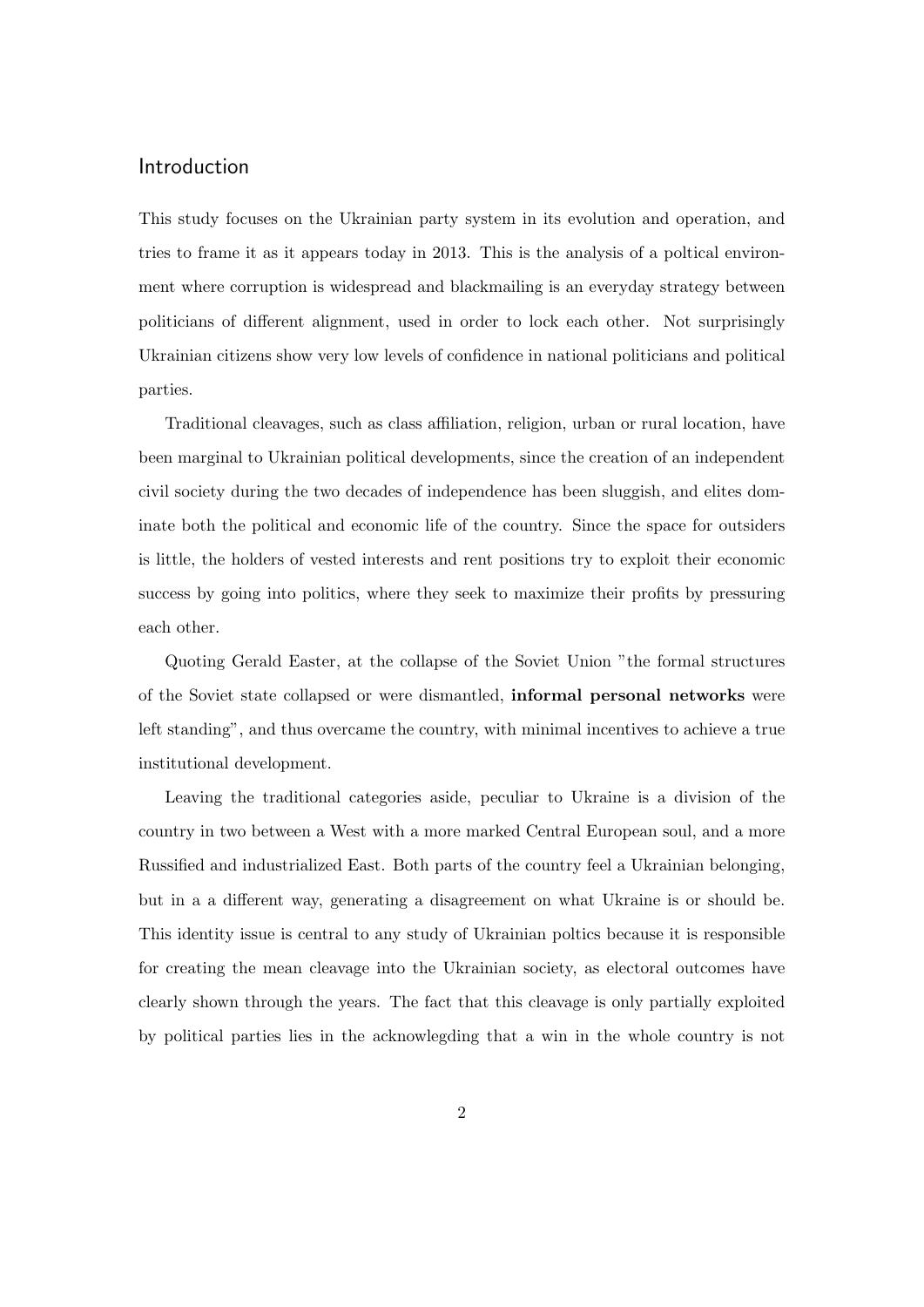possibile with the support of just half of it.

Corruption is a widespread phenomenon into Ukrainian society at both high and low level, and has heavily conditioned the political developments in the country. The heavy presence of independents into parliament in the Nineties has been a clear mirror for a political situation dominated by clientelism and patronage. The years that followed and the Orange revolution created the illusion of a possibility for a real alternative to the oligarchic domination, but the new politicians manifested the same attitudes towards power of the ones that came before them.

Another important factor that alimented disillusion in the public has been the call for electoral fraud in 2004 and the consequent repetition of the presidential voting. This election has created an important precedent in which for the first time some scholars could measure statistically the impact of the fraud, which appears as evident using basic correlation analysis among the voter turnout rates and the winners' and losers' shares of votes.

From such a situation, the political system that emerges is fragmented and very leader-oriented. The focus of this study will be showing how corruption has been the cause of this configuration and has brought to what I define as party system capture. This concept is new to political science debate, and is a proposed evolution from the idea of state capture that has been proposed in studies on fragile democracies.

## The historical determinants that are behind modern Ukraine

The evolution into the present political situation of Ukraine was slow and due to many factors.

At the root of the divisions into the modern Ukrainian society lies in the lack of political unity of its different territories, that historically were subject some to Habsburg, some to Ottomans and some to the Kiev-Rus rule. This means that the country was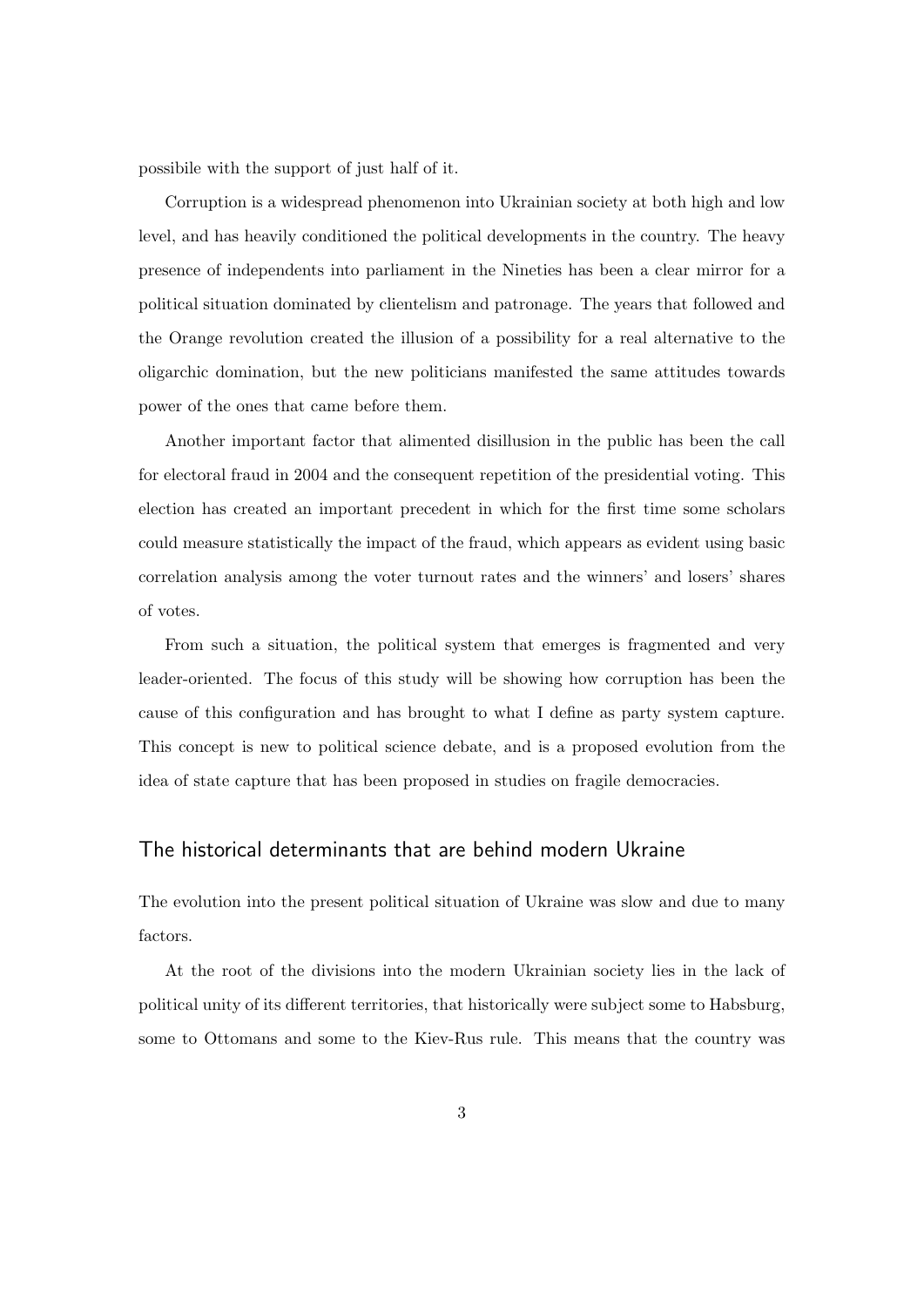united for the first time under the flag of the Socialist Soviet Republic of Ukraine during seven decades of the XX century (1922 to 1991).

This was possible after the first Soviet leaders had promised was that all nationalities on its territory would have been recognized, and this raised enthousiasm in many of the Soviet territories, including Ukraine. Its relevance in historical and demographic terms made possible that Ukraine was the biggest and most important Republic behind the Russian SSR.

It is important to recall that this organization on a national basis of the early Soviet state was conducted through two fundamental instruments. The first were the censuses, that became the means to record which nationalities were present on the territory, in order to decide which were important enough to have the right to be recognized, and which were too insignificant and were thus condemned to oblivion. The second policy was korenizatsiia (indigenization) that promoted the rooting of the different nationalities on their own territory, and the use of the local national language in public acts.

The application of the two policies certified that Ukrainians, one of the largest ethnic groups into the Soviet Union, had a right to have their own socialist republic. At the same time, though, the dimensions and location of the new republic, and its prevalently agricultural large-estate economy made the country and its population an immediate target for Stalin's social reforms. The attempt was to bring a modern industrial economy ot the dishomogeneous and underdeveloped territories of the Soviet Union, and in the meanwhile establish a "dictature of the proletariate" over it.

This had the most terrible repercussions in Ukraine, where the transformation of society through heavy reforms berought unexpected catastrophe. A combination of mistakes in the economic programmation and unlucky weather conditions resulted in the terrible famine of the 1930s, now known as Holodomor. Together with the repression against the kulaki (rich farmers) it put an enormous toll on the local population, which modern estimates quantify in a loss of 2 to 7 millions Ukrainians between 1931 and 33.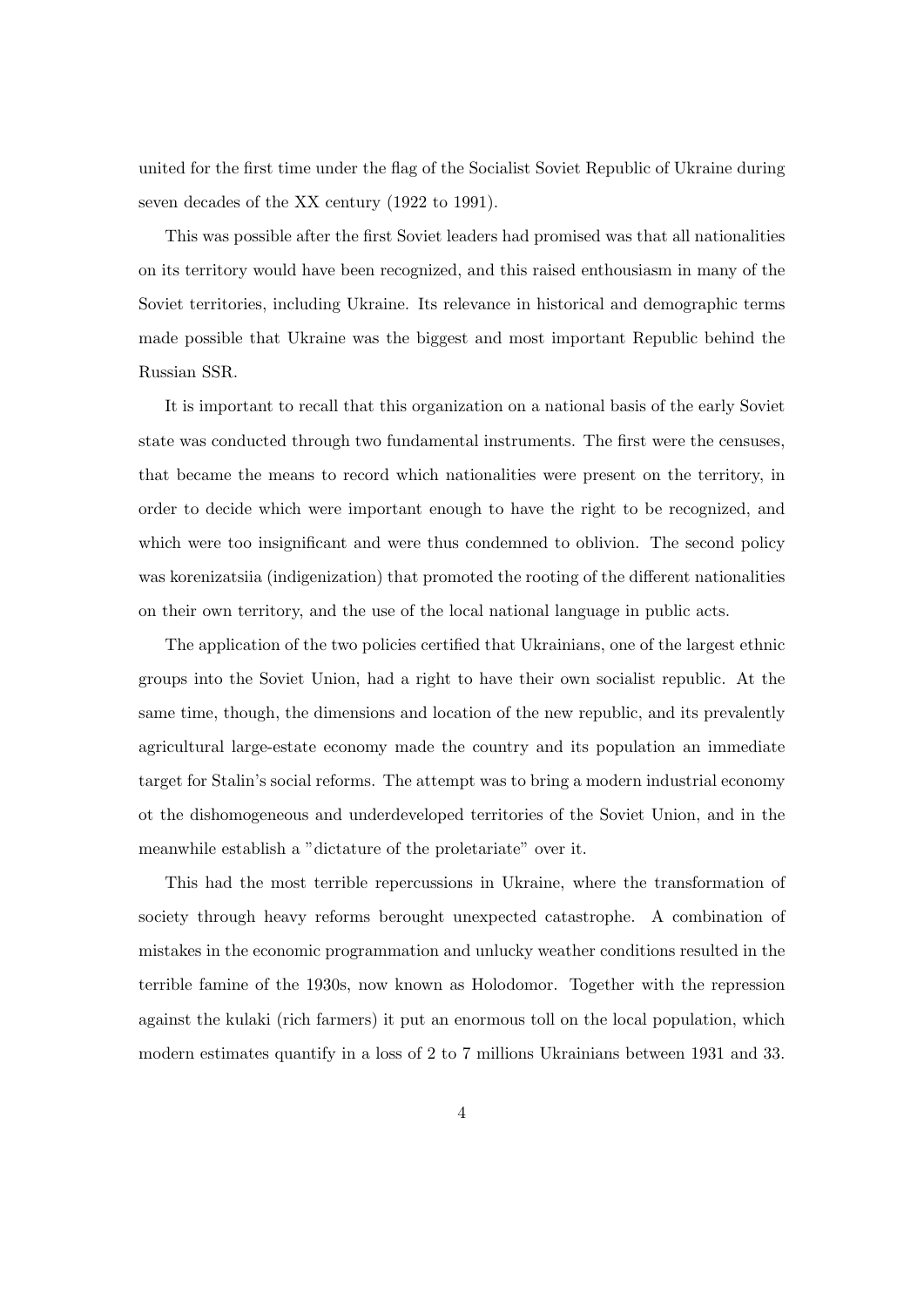This collective tragedy has been of capital importance for the shaping of identities in the region as it created a sense of brotherhood through suffering among the populations that it was inflicted upon

The Soviet Union firmly negated that the disaster ever happened, and as Hirsch told in a famous article, Stalin himself ignored the scope of the famine, at such point that he was upset when in the 1938 census the population of Ukrainians was severly lower than predicted. In any case, Ukrainian identity shaped itself around this suffering from that moment on and it is no coincidence that Holodomor is now commemorated by monuments and museums by the modern Ukrainian state. At the same time, the relationship between memory and identity worked the other way around, as the political use of the tragedy a clear example of how the selective utilization of memory can shape identity in a population.

The reversal of the pro-nationalistic policies in favour of the so called "Sovietization" turned the tables once for all, and brought the start of the Russification. After the death of Stalin, who had been the promoter of the national organization of the Soviet Union, a shift in policy occurred. The decision behind the pursue of Soviet nationalism was an attempt at imposing a common feeling of citizenship over all the populations of the Union. Practically, it meant that regional nationalisms were outlawed and had to slip into illegality and were never included into the debate inside the party. The increase in the presence of Russians into important public places in all the Republics was also an important phenomenon, and in Ukraine it meant that the share Russians on the total population went from 9.2% of the population in 1926 to 22.1% in 1989.

The collapse of the Soviet Union in 1991 was extremely quick and came widely unexpected, and as in many other fields, it had deep consequences on the policies of nationalism. Simultaneously with the other republics, Ukraine declared itself a sovereign state and in the wake of independence, nationalism became necessary for uniting the local population and creating a narrative behind the separation from Moscow. Even the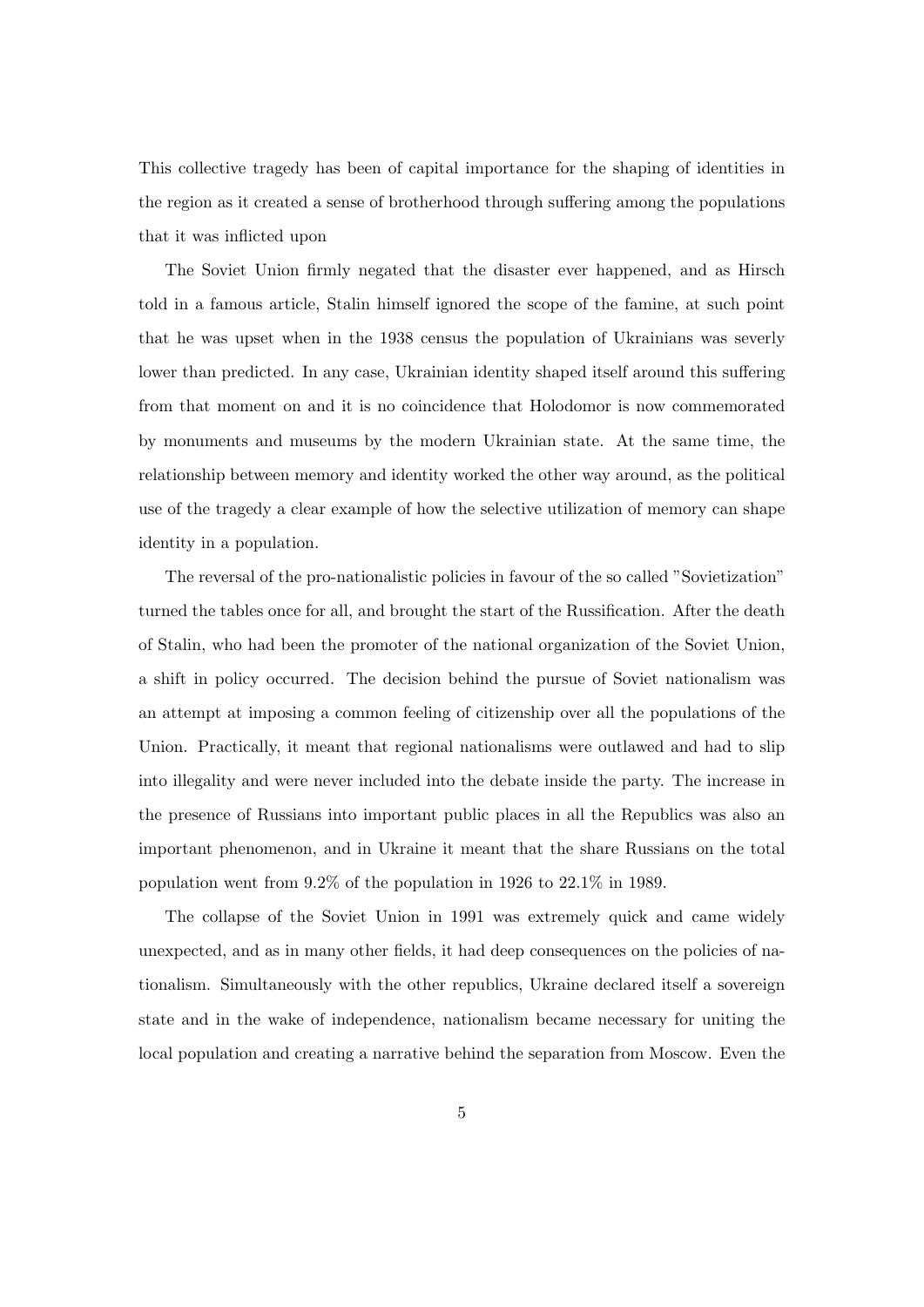former Ukrainian Communist elites changed their rhetorics overnight and used nationalist discourses to be able to liberate themselves from Russian influence, and legitimate their latitude.

In the Western part of the country a wave of pro-Ukrainian sentiments was able to find historical roots into XIX century nationalism and into the movements of the Twenties and the Thirties. In 1991 it concentrated its efforts around support for the People's Movement of Ukraine, generally known as **Rukh** (literally, movement). Similarly to the movements in other former communist countries it had among his ranks many dissidents incarcerated during the Communist rule for pro-Ukrainian propaganda.

The Eastern regions, where Russian speakers were and are the majority, and that are dominated by the industrial oiligarchies of Donetsk and Dnipropetrovsk, were treated in Russia as the guarantee that Ukraine would not detach itself from the Soviet Union. In the days of independence this analysis did prove wrong, because the local populations had developed a Ukrainian identity of their own and the local leaders understood that an independent Ukraine would have been a unique occasion to make profits without interference from Russia.

Under the pressure of international observers, the whole of Eastern Europe went on to form multiparty elections, and this included Ukraine. Such development had to happen even in absence of a favorable enviroment, and usually before the formation of a full market economy was accomplished. Also, the new regimes were expected to evolve into stable party systems in a time span that was much shorter than what Western countries had for their own party development.

The transition out of communism was not the same in the whole area, but had its own regional specifics. As some scholars like Toka and Markovski have described, communist states were not all of the same typolgy, and the transition depended on which kind of communist regime had been present in the country. Ukraine, as most of the Soviet republics, has always been included in the framework of what is known as patrimonial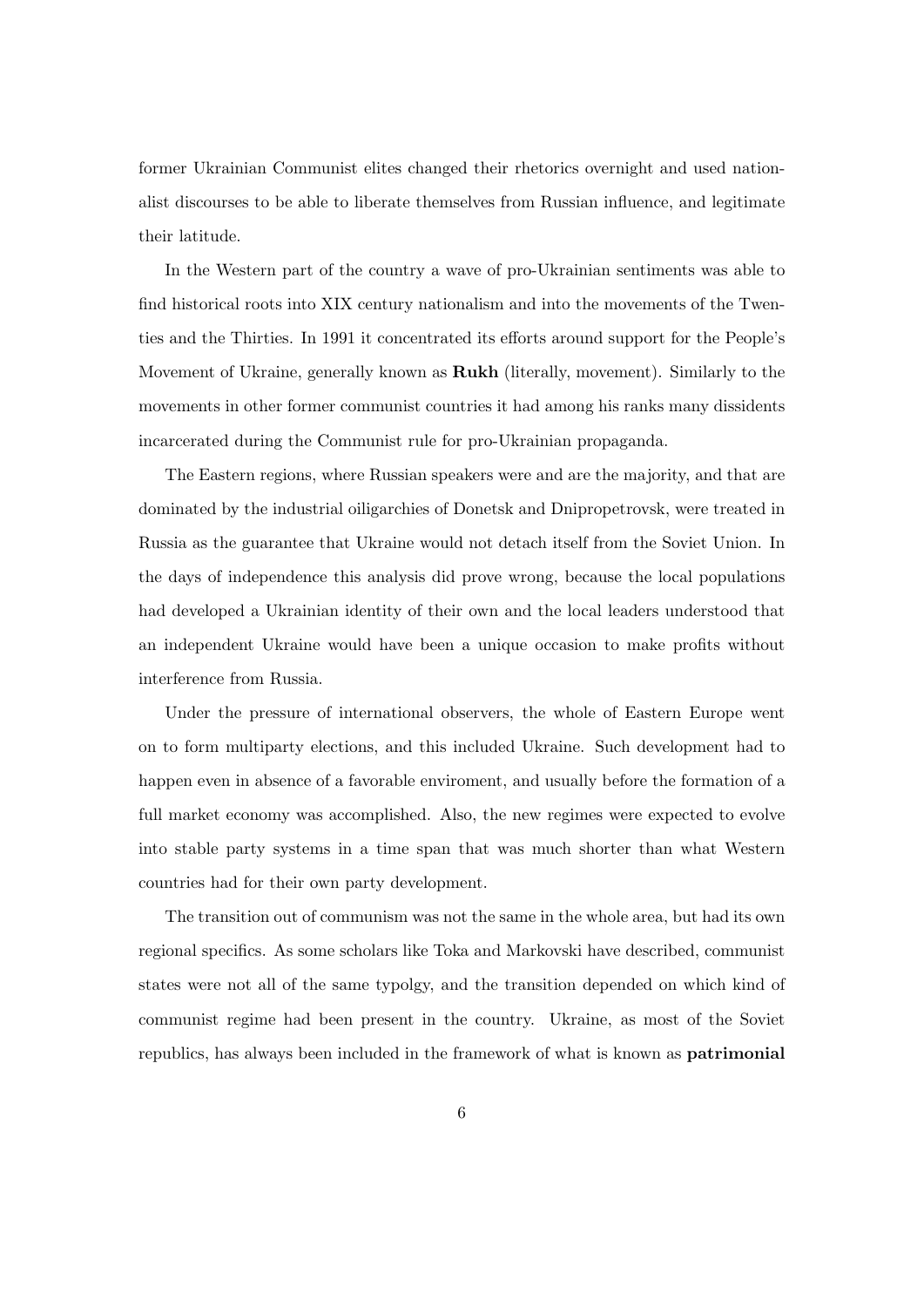communism. This was typical of the transformation of societies that before the XX century a class of notaries and landowners had ruled over impoverished peasants. This meant that on those lands the first industrialization and the first experience of politics and party organization came with the Soviet Union. This, and the consequent absence of a culturally-developed and politically-aware middle class meant that the regime could always rule the country fairly easily.

The control was so strong in patrimonial communist countries that in almost all cases, the first multiparty elections were won by the former Communist Parties. The lack of competitors recognized enough by the public was another decisive factor in this sense. This does not mean that the alternatives did not exist at all, as the first years were charachterized by a multiplying of political subjects, but their lack of roots into society and their shallow membership base seriously impaired their possibilities for early success.

Moreover, the space for the formation of new parties was clearly defined by the fact that they had to support market economy, a full democratic system, and global trade opening. As Abby Innes stated in one of her essays:

Eastern European parties have had, in effect, to satisfy two constituencies, one internal, the other external, with the very existence of the latter inhibiting the development of the former.

In this environment, the emergence of catch-all parties (parties that aim at the electorate as a whole, and not to a class or sector of it) in Eastern Europe was inevitable due to the lack of time. Elections had to be contested even without a political market and without knowledge of the electoral constituences' preferences, so that, in order to win, parties had to be flexible, chameleon-like, and ready to follow the change of wind. This said, it is better to make one step back and see how Ukrainian politics changed in its 22 years of independence.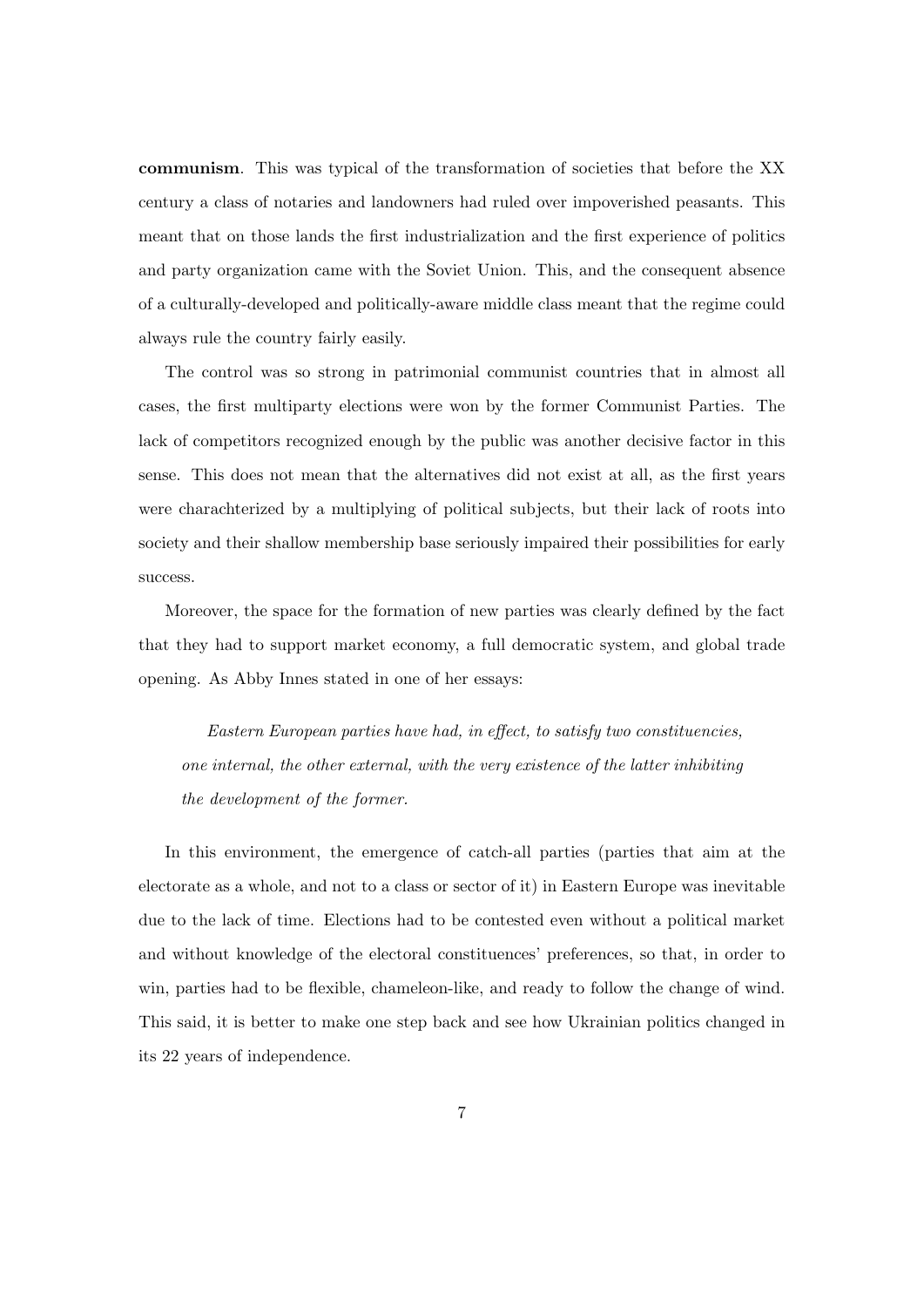## Two decades of troubled politics

In the beginning there was the Party. As in the other post-Soviet countres, Ukraine had a fresh start as an independent country in 1991 (August 24th), but at that moment its political scene included only the Communist Party of Ukraine. In the following months, even before adopting its own Constitution, Ukraine organized and voted for its first presidential elections, where the independent (but Party-supported) candidate Leonid Kravchuk defeated at first round the Rukh candidate Vyacheslav Chornovil (see figure 3).

After being banned for two years by the new constitution, the Communist Party of Ukraine (KPU) reformed in 1993 and competed in the first free parliamentary elections, of 1994, where it proved able to remain in power. The support for Rukh was limited to the regions of the West and Communist party could still count on the support and alignment of the national media. Rukh was also seen by the electorate as giving priority to issues such as democratization and full development of glasnost (openness), plus the promotion of Ukrainian culture and language, themes at the centre of its first electoral campaigns. This proved to be a crucial political mistake, as the main priorities for the population in the aftermath of independence were a quick recovery for a moribund economy, and the ecology, including a solution for the Chernobyl issue (Paniotto, 1991).

In late 1994, a prolonged state of unrest that sparked from union strikes forced the Parliament to call for anticipated presidential elections. This was the first peaceful shift of power in a former USSR territory. Leonid Kravchuk, the KPU candidate, was beaten by another Leonid, Kuchma, who had been Prime Minister during his presidency. Kuchma, that had run at the elections as an independent, was thought to gather support from the progressist wing of the KPU and won the election thanks to widespread support of the Western regions, plus in the central and populous capital Kiev (see figure 4). He became a long-lasting leader, confirming its presidency in the 1999 elections, where he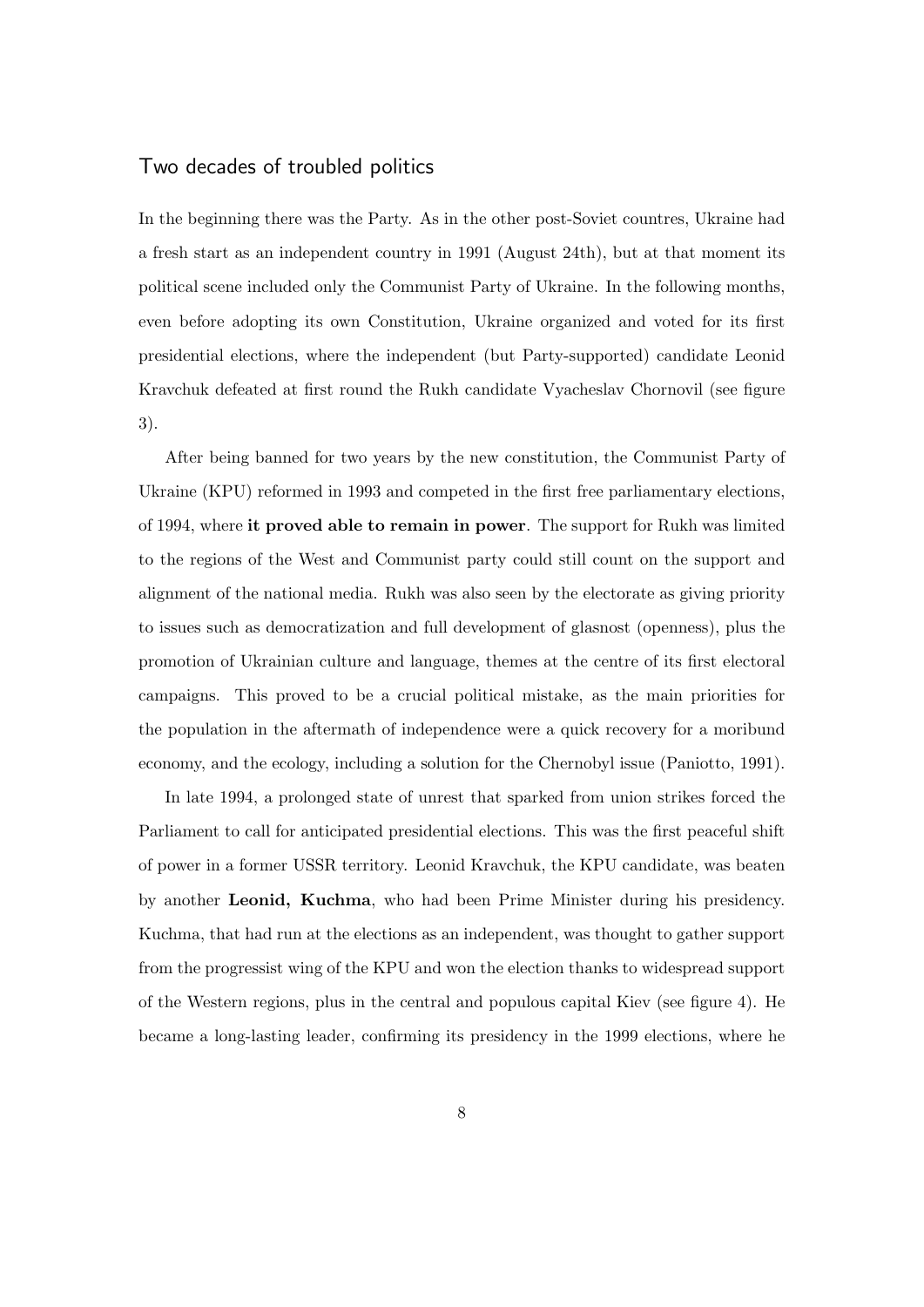gained a large 57% of votes against the KPU official candidate Petro Symonenko (see figure 5).

The two mandates of president Kuchma were marked by the creation of interestled rather than parties-led politics, with the state exercising strong control over the media and business activities. At the same time Russian expectations of deeper collaboration were betrayed, and replaced by a more neutral stance, also thanks to the bargain power acquired with the renewal of the concession on the Crimean fleet. Crimea has been the historical base of the Soviet Black Sea fleet, is inhabited by Russians and since 1991 belongs to Independent Ukraine, but the fleet in Sevastopol has been allowed to stay under Russian control. Russia fully recognized Ukraine's independence as late as in 1996, certifying that there was no possibility of coming back to a Union between the two states.

In 2000, the Kuchma adminstration was involved in the "tape scandal", when recordings of conversations about private agreements and bribes at high level involving the president himself became public, generating criticism and international disapproval. Consequently, the 2002 parliamentary elections saw the platform Our Ukraine (which included Rukh) as the most voted political subject in the nation, breaking ten years of electoral victories of the Communists, and imposing the new personality of Viktor Yuschenko, an economist, as an alternative leader, whose ideas of free market and EU integration called for a change.

In 2004 president Kuchma had decided to retire himself from leader of the country, and designated as successor the current Prime Minister Viktor Yanukhovich, who could count on the support of the Eastern regions of the country and the personal approval of the Russian president Vladimir Putin. After a first round with no winners, the second round of the presidential elections was won by Yanukhovich. Huge protests all around the country called for fraud, because all the exit polls indicated a victory of Viktor Yuschenko. The Independence Square in Kiev was occupied and pressure rose,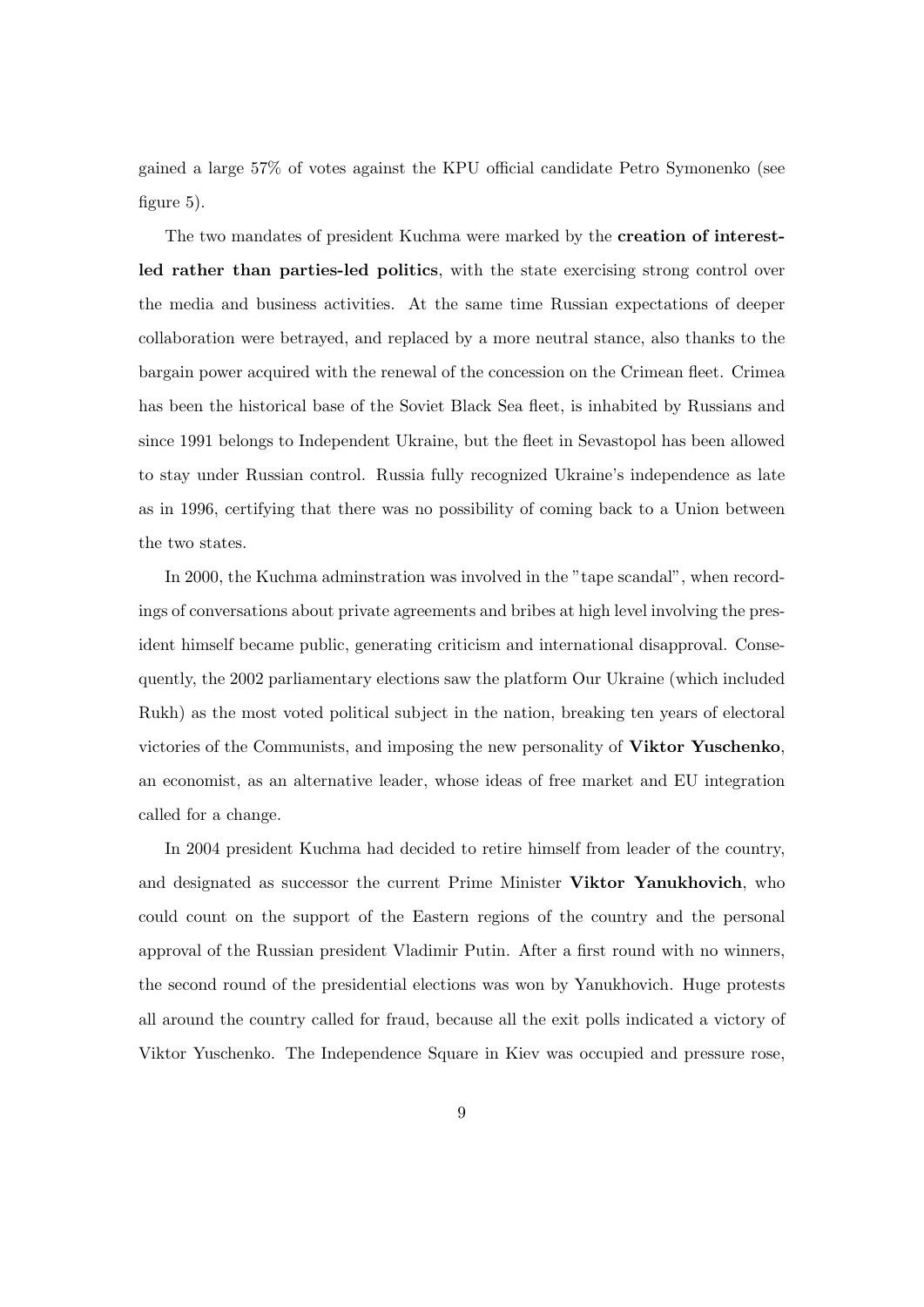as the risk of a civil war or violent power takeover was seriously present. The solution came through a courageous decision from the side of the judges of the Supreme Court, that decided to deem the election not valid and hence recall it. The ruling elite decided to accept the decision and marked a very important step to the normalization of the country's politics. The recall election was won by Viktor Yuschenko, thus bringing to power for the first time a coalition affiliated with the former dissidents to communism.

This whole movement for change was given the name of Orange Revolution (from the color adopted by the Yushchenko electoral campaign) and it marked the shift from the authoritarian style of Kuchma during the Nineties and the early '00s, to apparently more open governments. Yet the promises enshrined in this "scene change" were betrayed by constant arguing among the coalition members, and as early as in 2006 the front lost its integrity due to the "betrayal" of the Socialists, who formed an alliance with the Yanukhovic-KPU opposition. Despite attempts at controlling the national politics by Yuschenko, who dissolved the Parliament twice in two years, the long awaited stability was never reached.

The Orange hopes were given a the final blow by the Yanukhovich victory in the 2011 Parliamentary elections. A few months after, the former prime minister Yuliya Tymoschenko, leader of the opposition party Fatherland, was imprisoned on charges of high treason and abuse of power.

#### Foreign sirens

Facing pressures for reforms in different directions at the same time, from Russia and from the European Union, Ukrainian politicians (on both sides) always disappointed the expectations of foreign powers. Its intrinsic weakness, due to the internal division of the country, kept Ukraine from leaning on one side or the other for good. This is because all politicians are aware that their chances of getting reelection are bound to lower if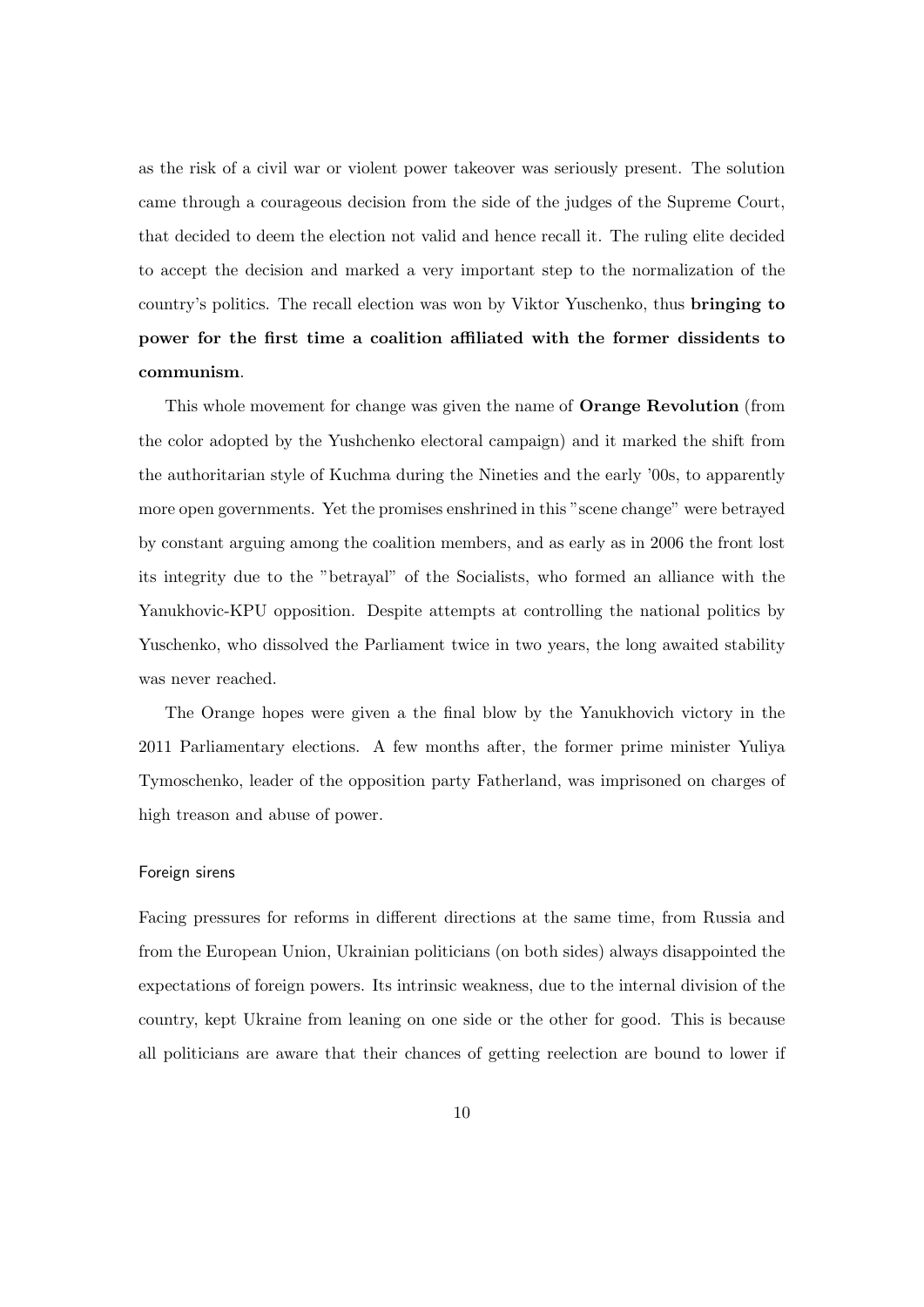their politics become too one-sided, and thus are always struggling to keep a balanced approach. As D'Anieri argues, the block in foreign policy is due to the fact that the identity issue gets easily involved, and identity is always very hard to handle in the country.

Getting into detail, the European Union was disappointed by the lack of concrete efforts for reform after the Orange Revolution, but at the same time the EU disappointed the Yushchenko government by never proposing a real membership plan. In general, it is clear that Ukraine has always been a low priority on the EU agenda, and this has stopped much of the enthousiasm that could have been generated by a more positive institutional stance.

This failure to meet Ukrainian expectations was due to three factors:

- the need to maintain good relationships with Russia, whose leaders disapprove the entrance of Ukraine into the EU, since they want to keep it under their influence sphere and can control the energy policy in Europe through it,
- the enlargement fatigue that the European Union felt after the entrance of twelve new countries of Eastern Europe between 2004 and 2007, and the fact that it would be hard to accomodate a country of 45 million inhabitants like Ukraine
- the complex negotiations to allow Turkey as a new member, and the following failure generated a deadlock where the government in Ankara would not tolerate the entrance of other countries before its own admission, expecially in the case of a Black Sea rival like Ukraine.

It is very important to describe the relationship that Ukraine has with the neighboring Russian giant, which over the years has been the other important gravitational pole of its foreign, and internal policy. As Kuzio (2012) explains, Russian leaders have always considered Ukraine to be their private property and even President Boris Yeltsin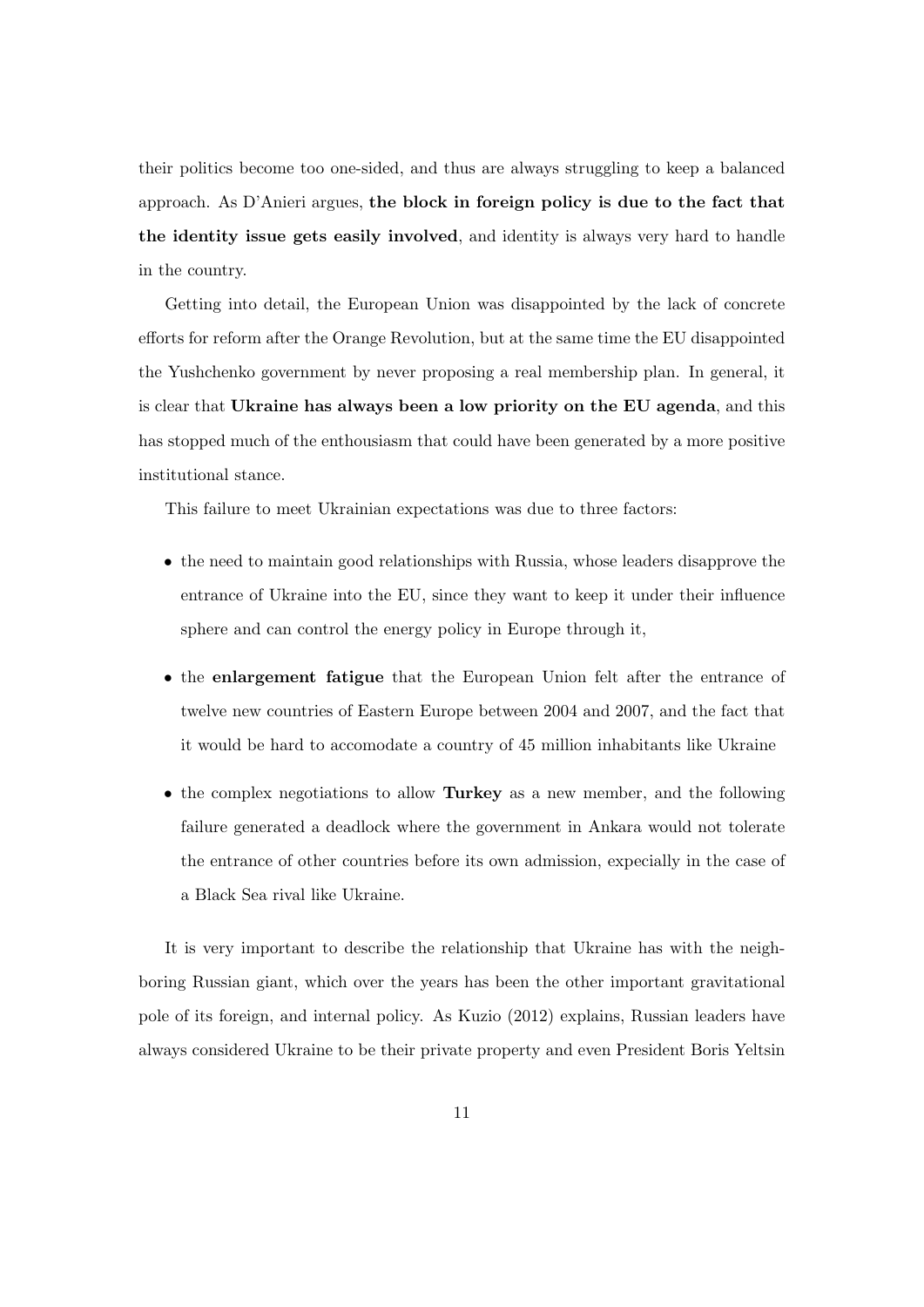(a democratic) reluctantly recognized the border with Ukraine only three years after independence.

Even today all kinds of negotiations, be it for the renewal of the concession of the Black Sea fleet to be kept in Sevastopol, or for gas supply, are ruled by the fact that Russia wants to dictate the conditions without offering much in exchange. In case Ukraine does not align, though, the sanctions that are menaced are always sharp. This has been a crucial polarizing factor between the East and West of the country, because in the West such conditions are treated as blackmail coming from what is perceived as a mafia state (Russia) and in the Russian speaking East they are seen as the normal steps towards a reunification with the legitimate "big brother".

So Ukraine finds itself in a position where it is considered marginal by both sides, Europe and Russia, and both sides demand loyalty and reforms towards democracy or towards a satellite regime, without promising any short-time benefits to the country. As the crisis blew on the hopes of economic growth and the euphoria for the 2012 European Football Championship (co-hosted with Poland) waned, the country is today trapped between the Russian style of politics `a la Putin, and the maintaining of a Western party system.

## The theory of cleavages: where does Ukraine lie?

One of the most important theoretical contributions aiming at the understanding of the origins of a political system, is the cleavage theory elaborated in 1968 by Stein Rokkan and Seymour Martin Lipset . Their idea comes from the recognition of the relevance of institutionalized systems into national societies, and their translations into political frameworks. In practice, a cleavage can be thought of as a line of separation that divides the voters along a dichotomy. Lipset and Rokkan claim that four main cleavages were responsible for the formation of the party systems of the XX century and they are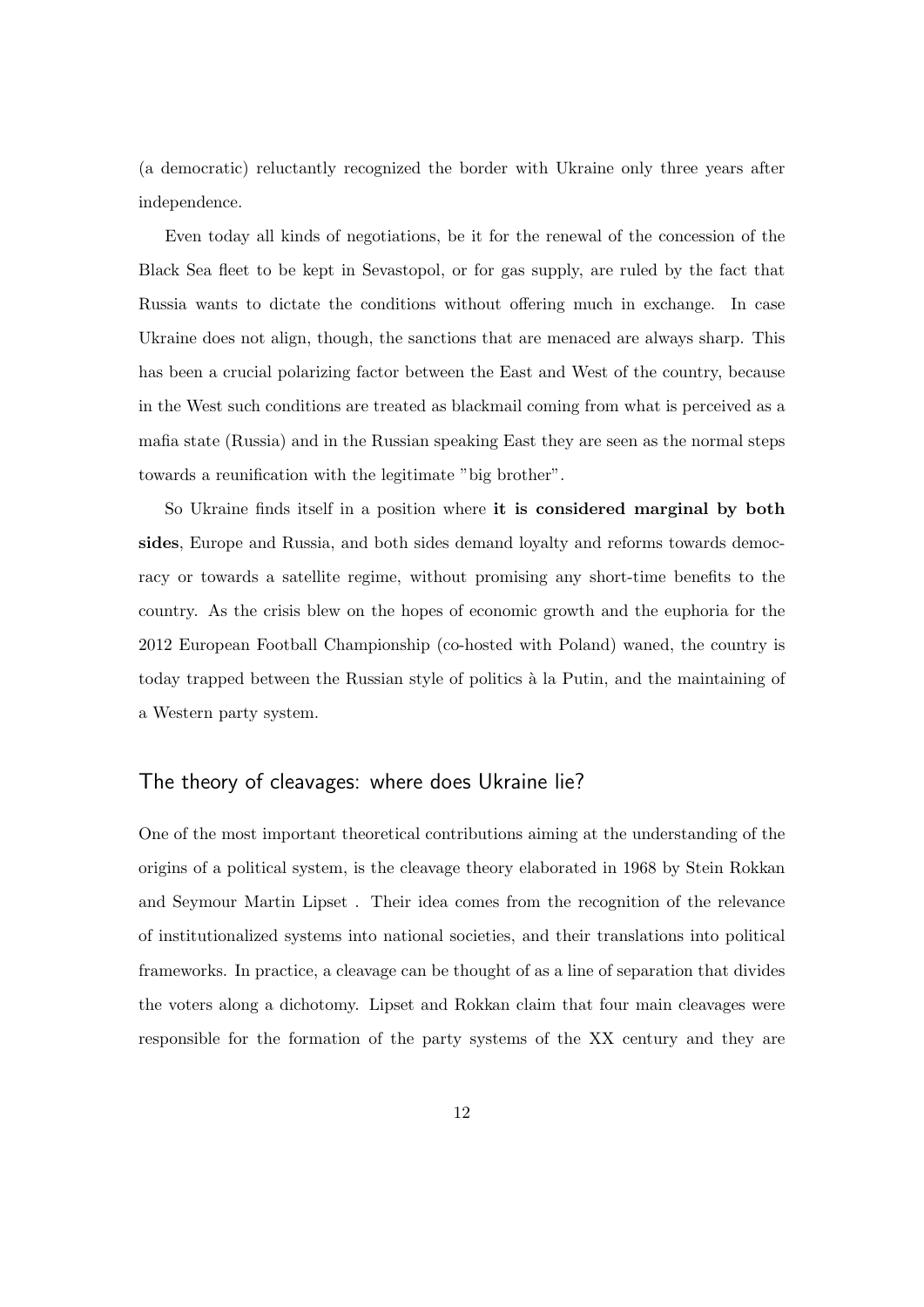resumable as such

- centre vs periphery : the interests of the capital city, or of the dominant regions of a certain country against the ones of the marginal areas marginal areas, expecially when they identify with minority communities and languages.
- state vs church : the belief that the spiritual life of the citizen must also influence politics against the belief that the state must remain secular, laical and guided by human rather than confessional principles.
- owners vs workers : in industrial societies, the interests of the owners are different from the ones of the workers, bringing to two different visions of societies, one that favours low taxes, free labour markets and the other that is more egualitarian and with a large welfare states to protect the salaried class.
- land vs industry : the interests of the countryside and of the agricultural class against the interests of industry and modern means of production.

These cleavages and their combinations were responsible for the formation of party systems and their repeated presence over different countries made possible the creation of party families that were similar across the nations. Many scholars have questioned whether the application of this model is appropriate outside Western Europe, and in fact fitting such categories to the realities of African or Latin American politics has been widely problematic. As for Eastern Europe, some attempts have been made over the last twenty years to capture what the spirit of the new party systems that came after the dictature of the national Communist parties would have been.

An interesting model is proposed by Kirschelt (1995) starting from the classical blueprint of the three types of communist regime and elaborating on them separately, in order to reach different conclusions about how cleavages should manifest in postregime pluralist politics. As previously mentioned Ukraine is traditionally included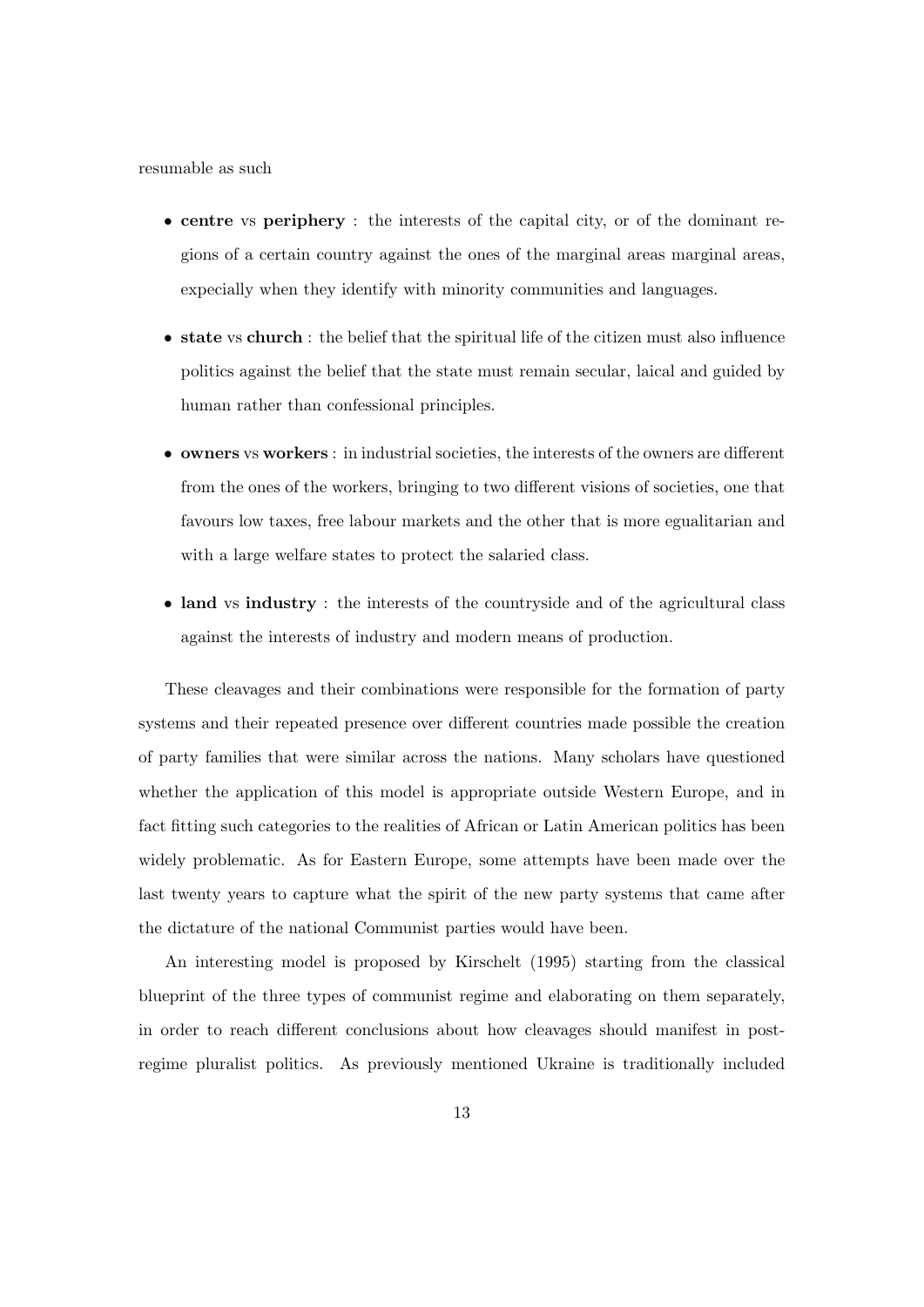in the patrimonial communism model together with the rest of the Soviet Union and Kirschelt comes to a model proposing a juxtaposition of two basic fields.

His prediction says that we should find on one side a mixture of economic populism, authoritarianism, nationalism and lenient decommunization, and on the other the ideas of market liberalism, individualism, cosmopolitanism and harsh decommunization. These should be the two fields for the formation of a bipolar structure with the former communists on one side and the reformers, the pro-European on the other. Its reflection into society would have found on one side the young, the educated, and the ones that could easily go into private business after the fall of communism, and on the other side, the old, the uneducated, the industrial workers and in general all the ones that could not have the flexibility to adjust to the change.

This categorization has proved to be very useful to explain the first years of the Ukrainian party scene, with the Communist Party and the Rukh as main competitors, and it has clear merits at describing where the poltical contestation was fought. Today there are two easy criticisms that this view can be easily confronted with. The first one is that even if the cleavage was present in the party scene, it did not reflect a similar alignment in the voters structure, that was markedly arranged following an identity cleavage (pro-Ukrainian versus pro-Russian) and not a class ideal. It is true that the eastern regions are more industrialized, but in the opinion of who writes this is not the decisive factor like the **language issue** proved to be. The second, and perhaps even more important one is that as the years have passed, a fundamental confusion has mixed the two fields, not making possible a real bipolarism like in the model.

In the long run, the "two Ukraines" idea of East-West separation has been much more polarizing, expecially after the affirmation of the Party of Regions as the strongest competitor on the national scene. The model also fails in its further evolution, where it proposes to go beyond the first polarization, combining it with the national one along the national cleavage. The problem is that the "natural" combination that the scholars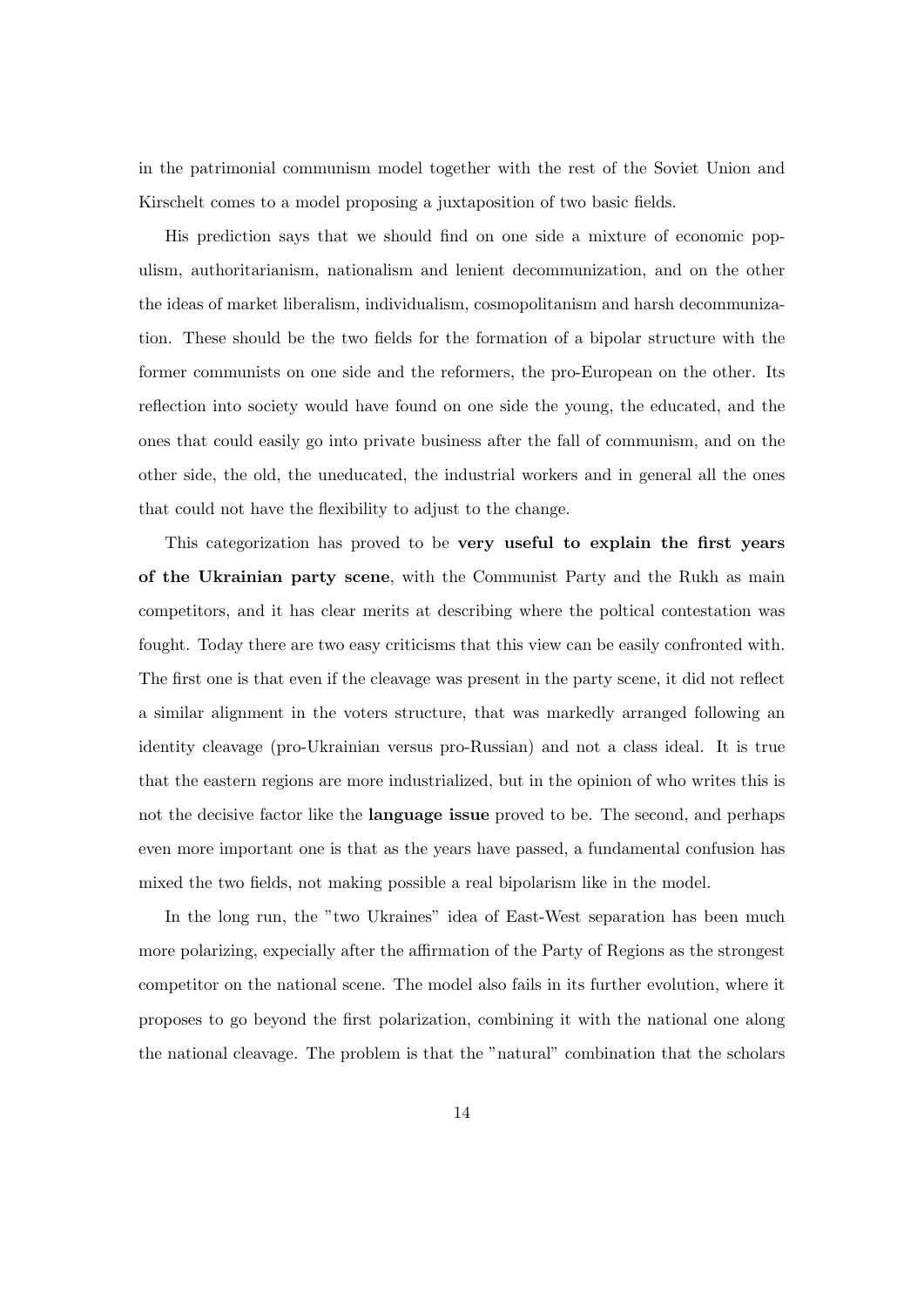predict is that the ex-communist camp should go along with the national ethnic majority. Ukraine does not follow the scheme because the electoral base of the Party of Regions is in the East, where the Russian minority lives, and the national question is a powder keg for everybody who wants to win the Ukrainian elections using it.

A different evolution is proposed in a 2002 paper by Whitefield focusing on cleavage developments in the whole transition area. The author recognizes the lack of ideological bases for the cleavages in Ukraine, which is the only country in the comparative study for which only social bases for cleavages are given. The three main bases recognized by Whitefield were:

- the region, expecially in the case of the Western areas, and the language
- age and gender
- ethnicity for Russian and others, the region of Crimea

Whitefield recognizes that the East-West division is the basic cleavage in the country, based on language and ethnic belonging, which is something that always polarized the local electorate. The extent of the consequences of this cleavage has been huge, expecially during the presidential elections, where the country changes in shades of votes for the two candidates going from an almost total support for one candidate in the Westernmost regions, and almost total support for the other in the far East, with the crucial battle being fought in the central regions, which also includes 5 million Kievites.

This said, the lack of emergence of traditional cleavages in the aftermath of the fall of communism has been a flattening factor for the new democracy as a real alternative on the left failed to manifest, and one can interpret in political term the liberal affirmation in terms of a stable victory of the "right". Indeed, scholars like Fukuyama described a situation that was more reflective on a new homogeneity, but has not verified on the international scene, but repeated on many national scenes, where the competition has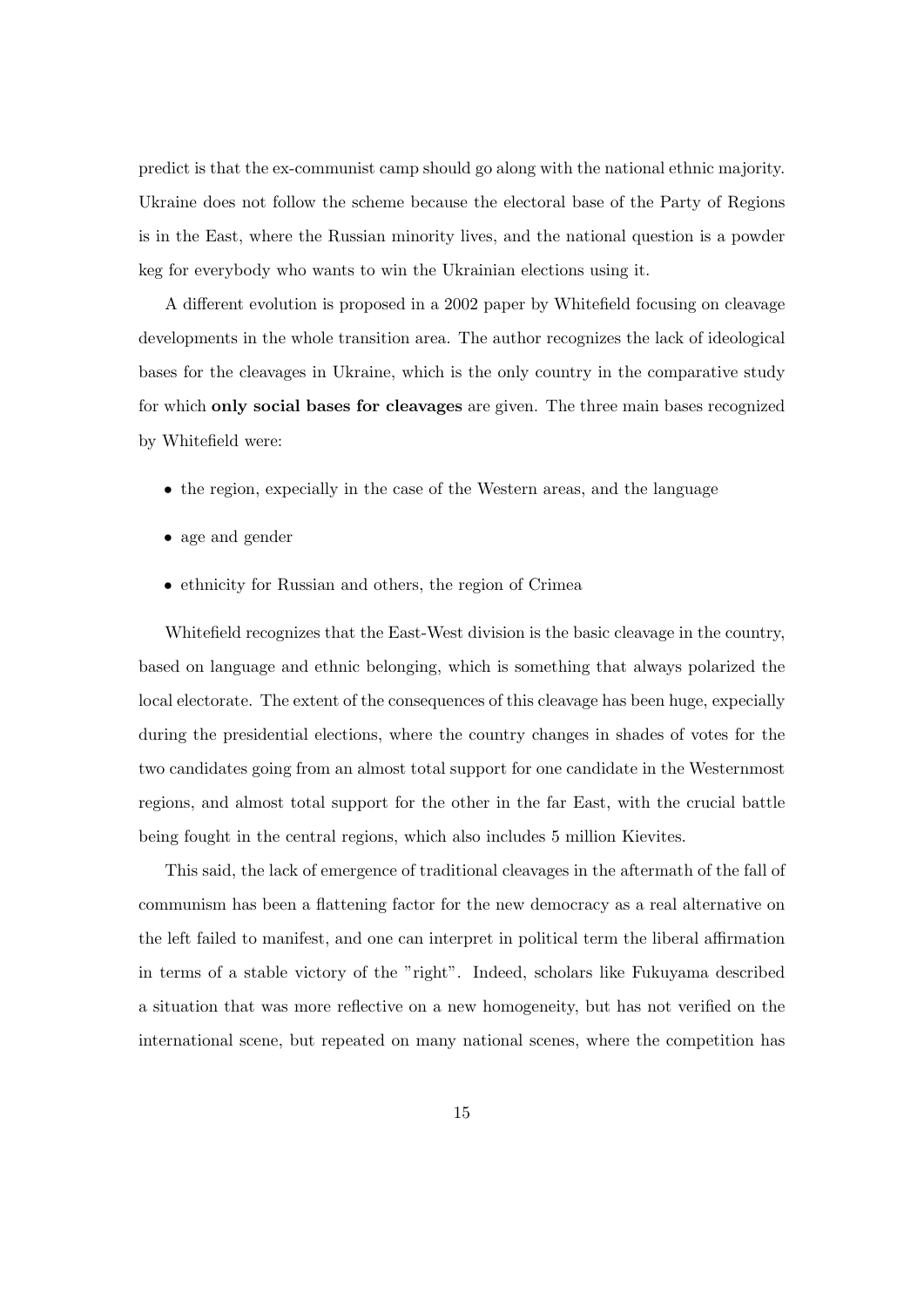forcefully been on a "right versus centre-right" basis. All parties we find ourselves with can be described to some extent to be conservative and liberal.

## Parties in Ukraine today

Today the relevant actors of the Ukrainian party scene are limited in number, as the system stabilized after starting from a great initial dispersion. From the beginning, the evolution was made through top-down mechanics, with parties having a strong leadership, but a small membership base, proposing themselves in electoral confrontations. Following a long-time advice in political theory, I will only consider the parties that are competing at Parliament level, and not every single registered party, which would prove highly confusing and scarcely useful.

The fact that Ukraine is a presidential republic with a two-round direct election for the President, orients the system towards a bipolar, coalition-based equilibrium. Different alliances have produced in Parliament to create majorities, with third parties offering important position to align with one side or the other. As it happens in countries like France as well, it is not uncommon to have a majority in Parliament and a President that belongs to the Parliamentary opposition.

The last elections were held in October 2012, and sent to the Verkhovna Rada the members of five main parties. Here follows a brief description of these main actors of the Ukrainian political scene.

#### Communist Party of Ukraine (KPU)

The Communist Party of Ukraine is still an important actor today, and it mainly expresses the interests of the old nomenklatura. It is the most important ally of the Party of Regions, and this is natural after the collusion that has been happening between economic and political interests. The KPU leans towards Russia, and has traditionally been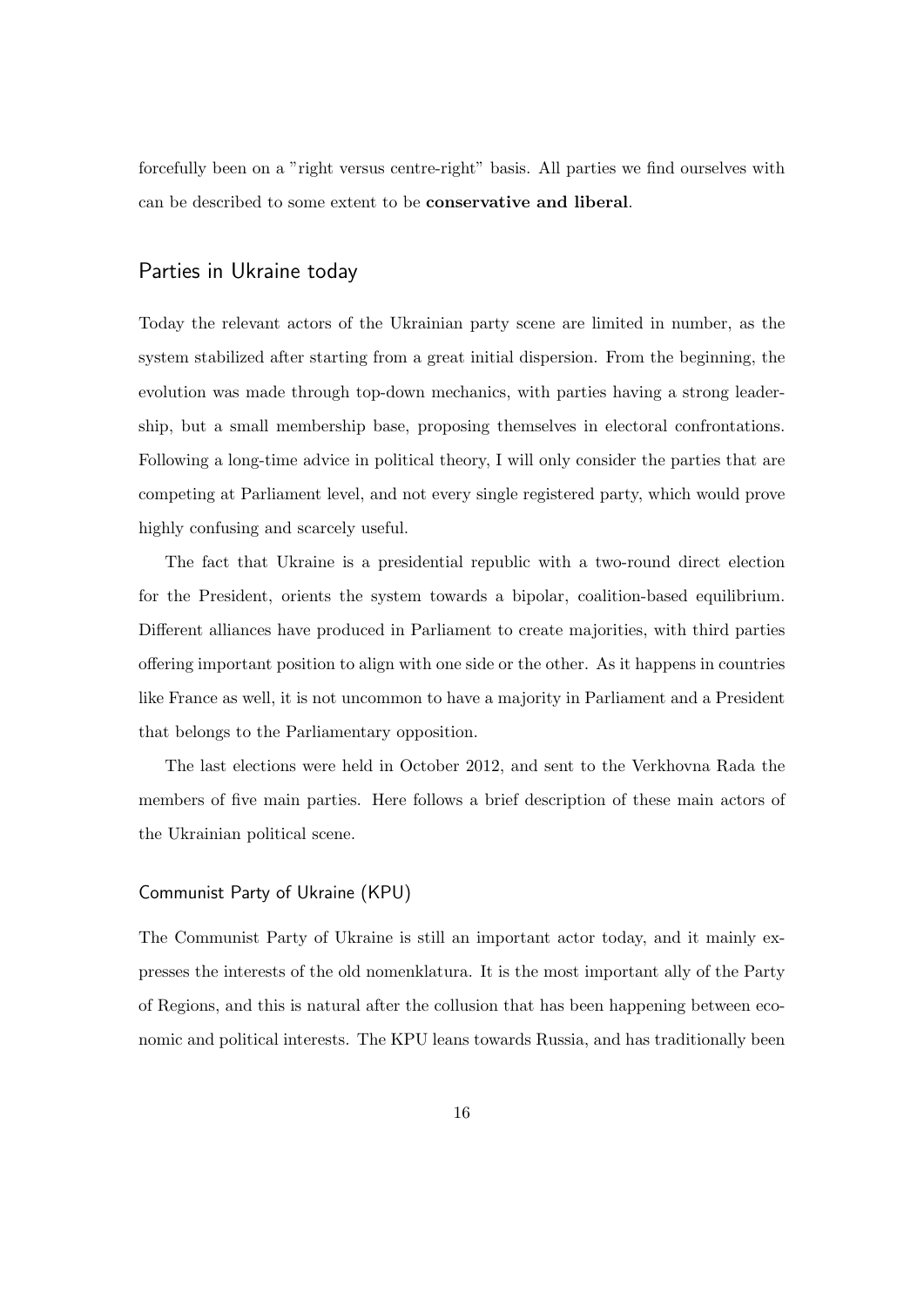against Ukrainian nationalism and favorable to the re-introduction of Russian language as official. As a natural consequence, it obtains more votes in the Eastern oblasts, and in Crimea, whereas its support in the Western Ukraine is virtually non existent and limited to nostalgics.

Its formal programme is still based on a deeply Marx-influenced reading of recent history, and advocates for a return to socialism, to collective property and free healthcare, education and full employment, in order to stop the exploitation of Ukraine's people and natural resources by the "international bourgeoisie". Politically speaking, it aims at a return to people's control on institutions, with a direct election of judges, a proportional system at the election, the abolishing of the presidency, and a fight against lobbies and corruption. It also is favorable to the transformation of Ukraine into a federal state with larger regional powers, and to its participation into a customs union with Russia, Belarus and Kazakhstan.

The fact that the KPU presents itself as a party with a strong ideologic component, is nothing but a strategy to attract the elder electors, while its behavior after losing power in the Nineties, has been a constant bargaining with the oligarchic power platforms that went on to rule the country. The fact that the party had a comeback in popularity in 2012 elections marked the reversion of a trend that saw it slipping into nostalgia and the past, and it is interpretable as an attempt of the electorate to differentiate from the highly unsatisfactory Yanukhovich policies and as a protest vote against the global economic crisis.

#### Party of Regions (PoR)

The Party of Regions is a party that has its electoral base in the East of the country, as it stems out of the entrepreneurial environment of Donetsk and surrounding areas. It was born in 1997 with the aim of representing the interest of the Russian minorities, thus calling for more federalism on a country-level basis. It is a widely populist conservative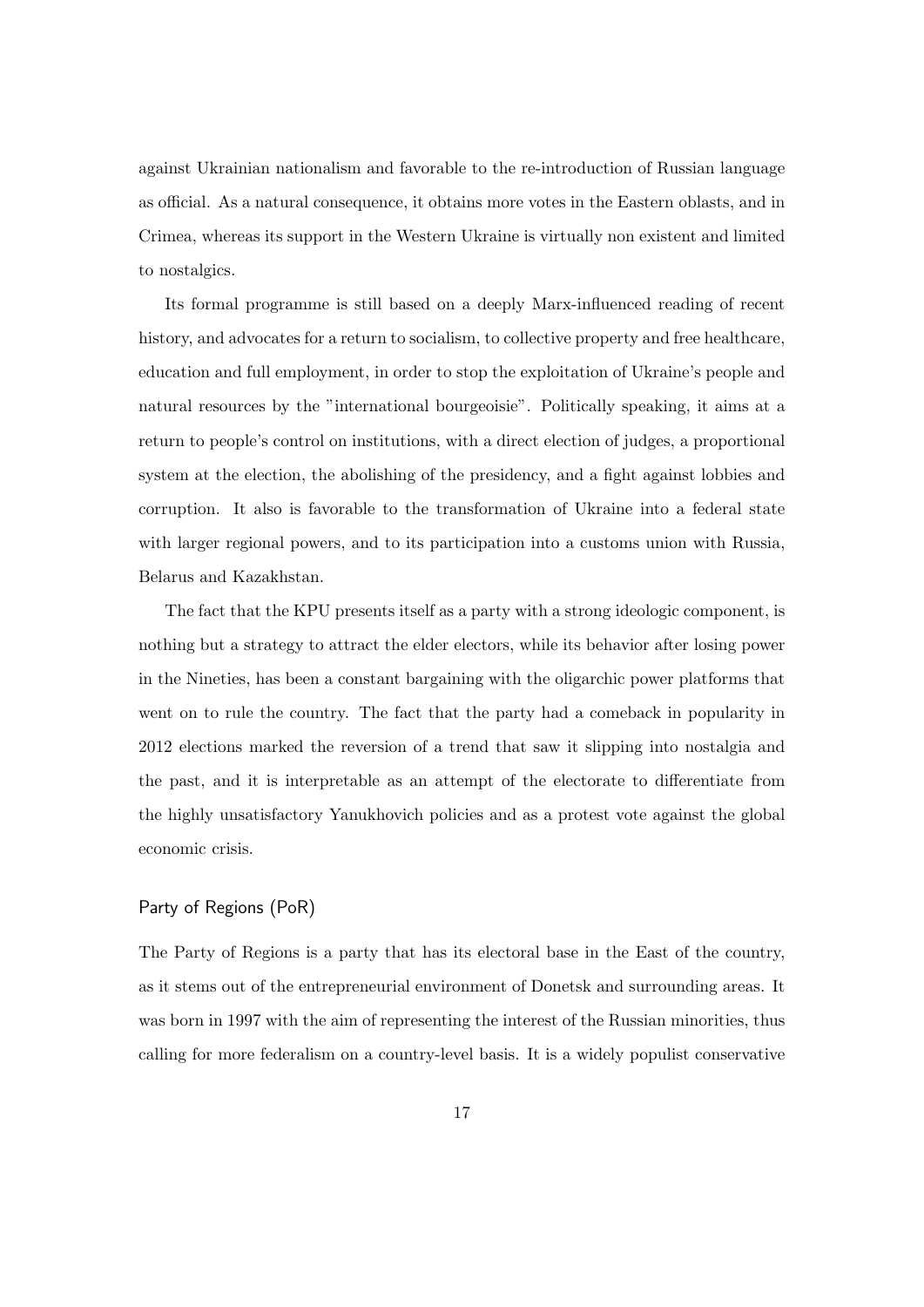party with clientelistic attitudes, and it is the current ruling party, its center being the president Viktor Yanukhovich. Consequently, it represents the pro-Russia populations and ones who speak Russian as first language. The PoR kept opposing the idea of joining NATO through the years, at least without a national referendum, that so far has never been called. The economic crisis gave Yanukhovich a good occasion to distance himself from prospects of EU accession, claiming that European integration is an auspicable project, but it will remain fully utopical until structural problems are solved.

The party programme is widely populist, indicating only the results that their government wants to obtain for the people, without describing how or when. The promises of steady economic growth, free education and healthcare, energy independence and personal freedoms are highly indicative of the party's attempt to present itself as the good part of society that knows how to solve the problems of the people.

It is a party that does not fit into the natural cleavages, and there is no reference to them in the party charter, not taking a side between workers and owners, church and state, cities and countryside. At the same time, no mention of corruption appears in their constitutive documents, a clear sign of how the party does not want to raise attention on the issue, overwhelmingly considered by internal and external observers as a plague to the country.

It is easy to define the party as a clientelistic mechanism and as a political enterprise that aims at gaining and keeping power through any possible means. The fact that Leonid Kuchma was the party's first godfather, and that he personally helped the growth of Viktor Yanukhovic is a clear sign of this. Also one must remember that Kuchma presented himself as independent during the presidential election of the Nineties, as there was no party to represent the interests of the economically progressist and privateinterest based part of the country. The Party of Regions came in to fill exactly that void, and after its formation, the heavy presence of independents into parliament came to an end for two mandates.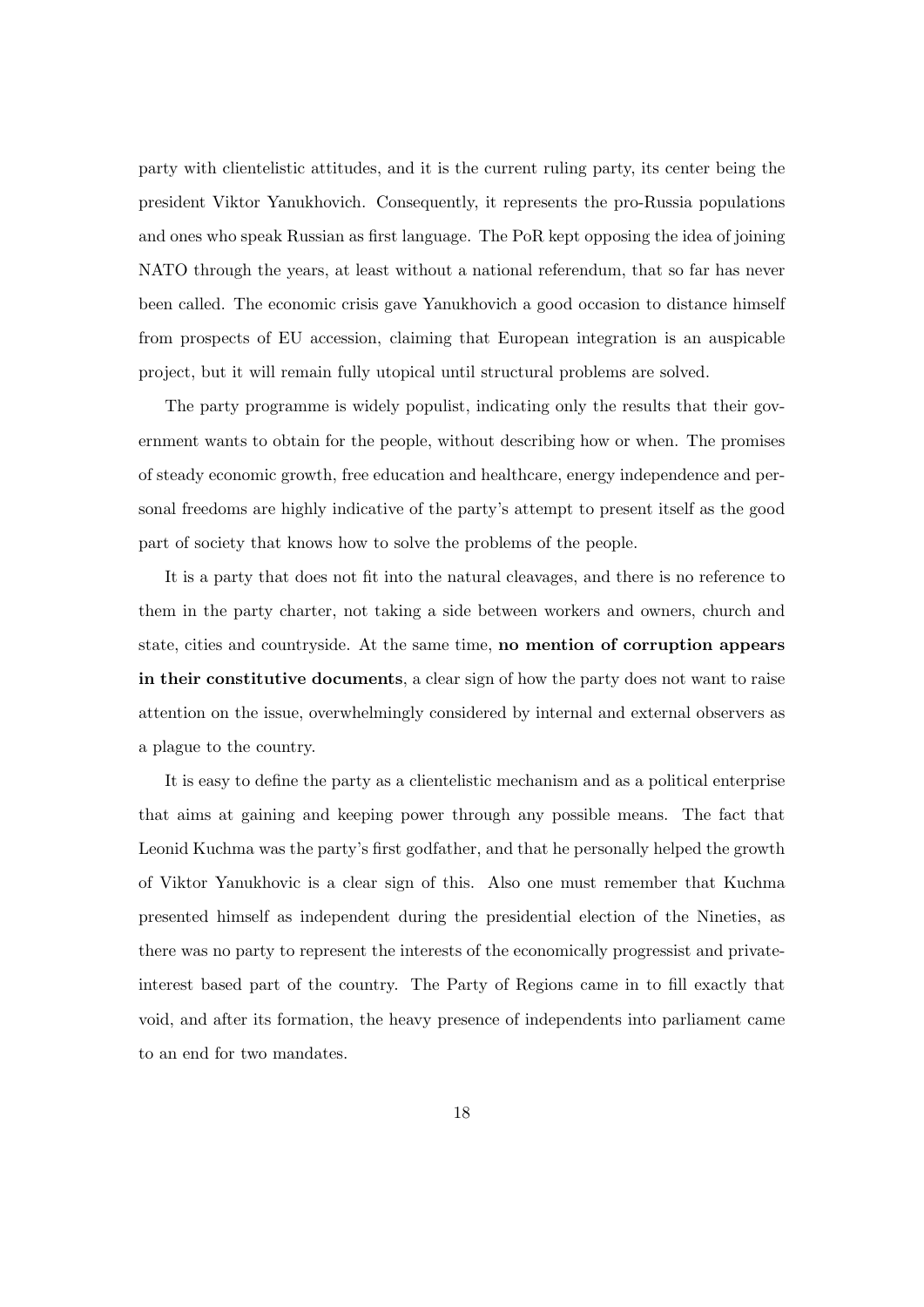#### Batckivshchyna (Fatherland)

The main opposition party is stemming from the movements generated after independence (primarily Rukh) and that gained popularity during the Orange Revolution, is Batkivshchyna, or in english, Fatherland, the party of Yuliya Tymoschenko. It is often classified as a liberal party, due to its pro-market stances, but it is also a widely populist movement, as the rhetorics used by Tymoschenko have always tried to appeal at the people as being the good part of the country. The transformation of her image from the one of successful businesswoman to a more conventional one recalling the traditional Ukrainian housewife in order to appeal to the masses has been an example of a very clear strategy.

In general, the stances in foreign policy that the party shows are openly pro-accession in the EU, and towards a bigger openness of Ukraine. The anti-corruption policy is another important feature of their electoral campaigns, claiming that the ruling elites only mind their own profit and do not think of taking care of the people. The party is affiliated to, and has currently the status of observer in the European People's party, (the European party that used to be the expression of Christian Democracy) but over the years has moved towards coservatorism.

Recently Yulia Tymoschenko has been imprisoned on charges of abuse of office during the negotiations of the gas deal with Russia, with a sentence that had a clear political connotation, and was used to put Tymoschenko out of the political race. This has seriously weakened her party, since she was its public face and propaganda leader. The lack of a credible guide, as the fact that the popularity of Yuschenko is at an all time low as well, puts the party in trouble for the 2015 presidential elections where in order to be a serious challenge the incumbent Yanukhovich, Batkivshchyna will have to reinvent itself.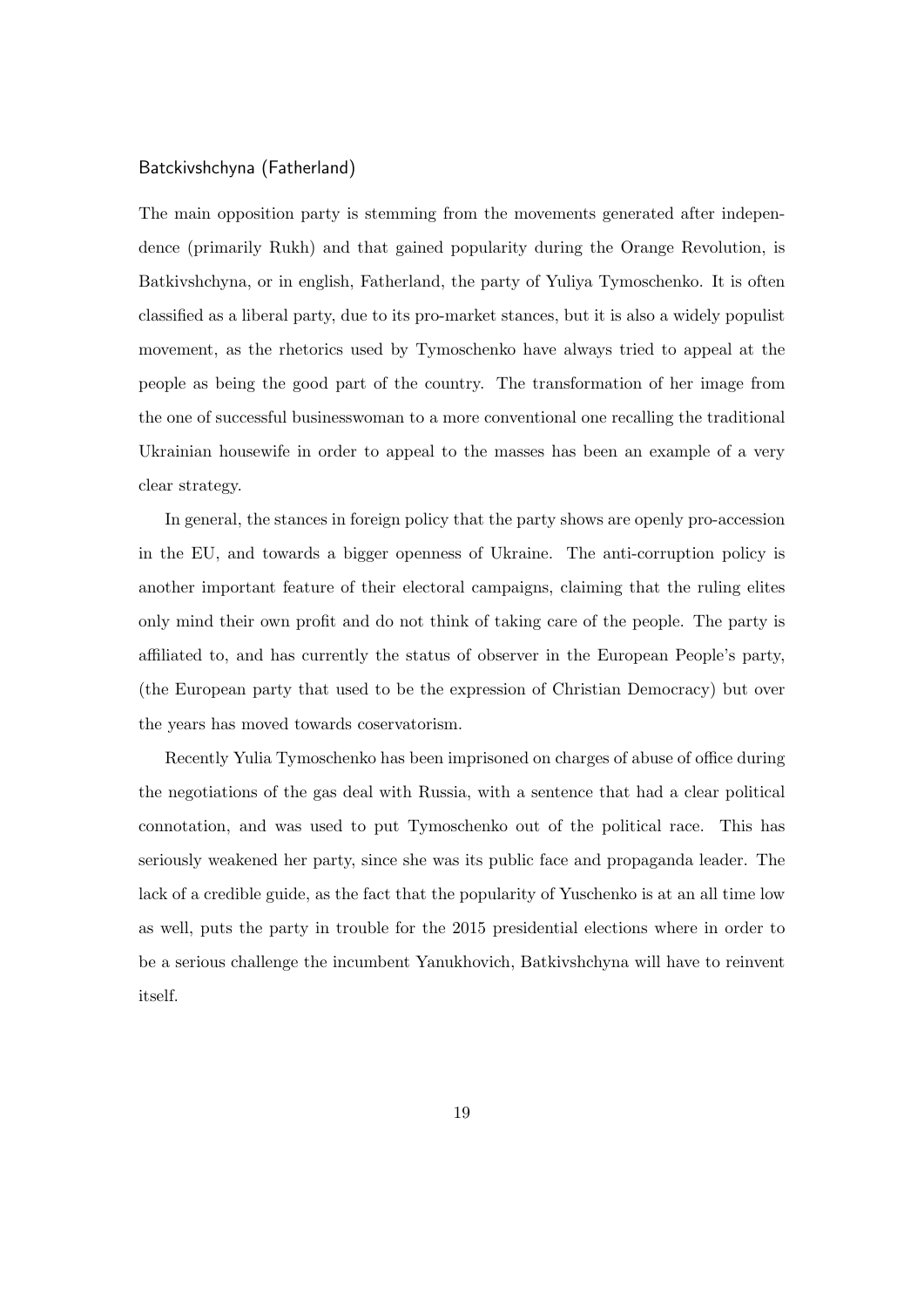## UDAR

UDAR (punch) is the party of Vitaly Klitschko, a former boxing world champion, that had already run as a mayor of Kiev in the 2006 and 2008 municipal elections, failing to win, but gaining seats in the local council for the then-called Vitaly Klitschko bloc.

In the statute of the party, several goals appear at its focus. Corruption is considered by UDAR to be the main problem of the country, together with the lack of safeguard of property rights. Reforms are proposed, that would transform Ukraine into a place where entrepreneurship of ordinary people is the core of a growing economy. These liberal accents are no new element, but the party seems more proficient than other actors in explaining how it wants to achieve its goals, as the program contains detailed description of the proposed reforms, such as a pay-as-you-go pension system and a deep reform of justice.

In foreign policy UDAR promotes the path for European Union membership and sees Ukraine's integration as indespensable for the non-aligned policy followed in the last twenty years was not considered particularly effective. As for the identity/language issue, the idea is to preserve it through heritage and territory conservation, and to respect the different souls that are present into the Ukrainian society.

As we can see, UDAR's goals tend to overlap with Fatherland, and the party is exploiting the advantage of being a newcomer, and having a popular charachter for a leader (Klitschko already announced he will run for president in 2015). This fact has brought to the call from many newspaper articles for a merger between the two parties, running with Klitschko as a joint candidate, but this is something that has been constantly denied by both sides.

The party's success can be mainly attributed to two factors. The first is surely the good reputation of its leader, that is not only a popular public figure, but is widely believed to be an honest and capable man. The other is that the Ukrainian electorate has been let down by the members of the 2004 Orange coalition, on which regard the expec-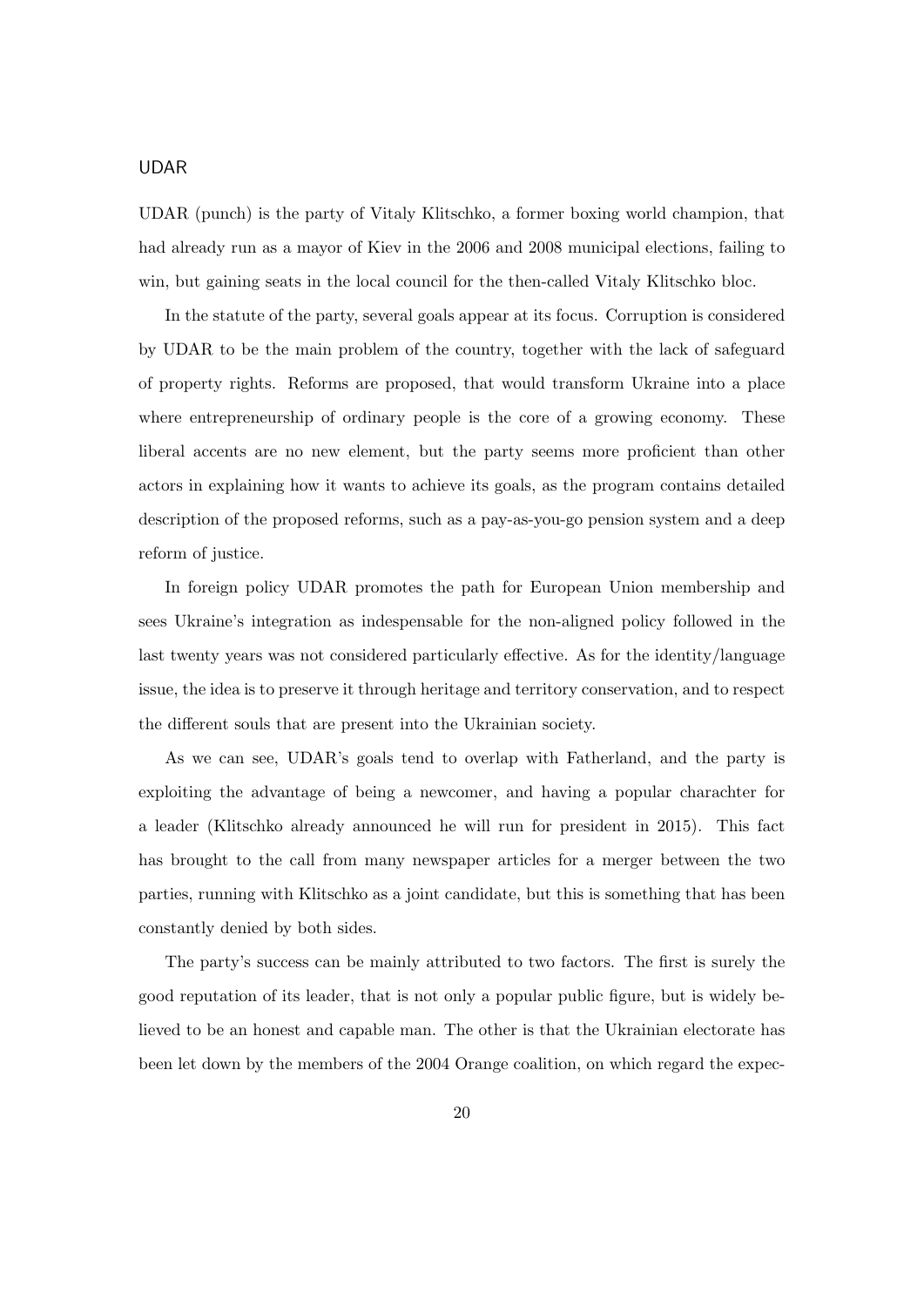

Figure 1: Results by region for UDAR, 2012 Parliamentary Elections

tations were very high. The fact that such coalition never came to a stable agreement among its members, and the accusations of participating into corruption and abuse of power brought the need for a new opposition to the Party of Regions. UDAR is incarnating the moderate party of this new opposition, whereas Svoboda succeeded in gathering the radicals.

As the graph shows, UDAR enjoyed wider support in Kiev and in the West of the country, but without being totally neglected in the rest of the country, showing that Klitschko has some good reputation and consideration even in the Eastern regions. Whether UDAR will be a unifying factor for the country it is too early to tell now, but for sure the spotlight is on it.

#### Svoboda (Freedom)

Svoboda is an extreme right party, a xenophobic, radical and antidemocratic organization, which advocates for the expulsion of the populations of non-Ukrainian heritage,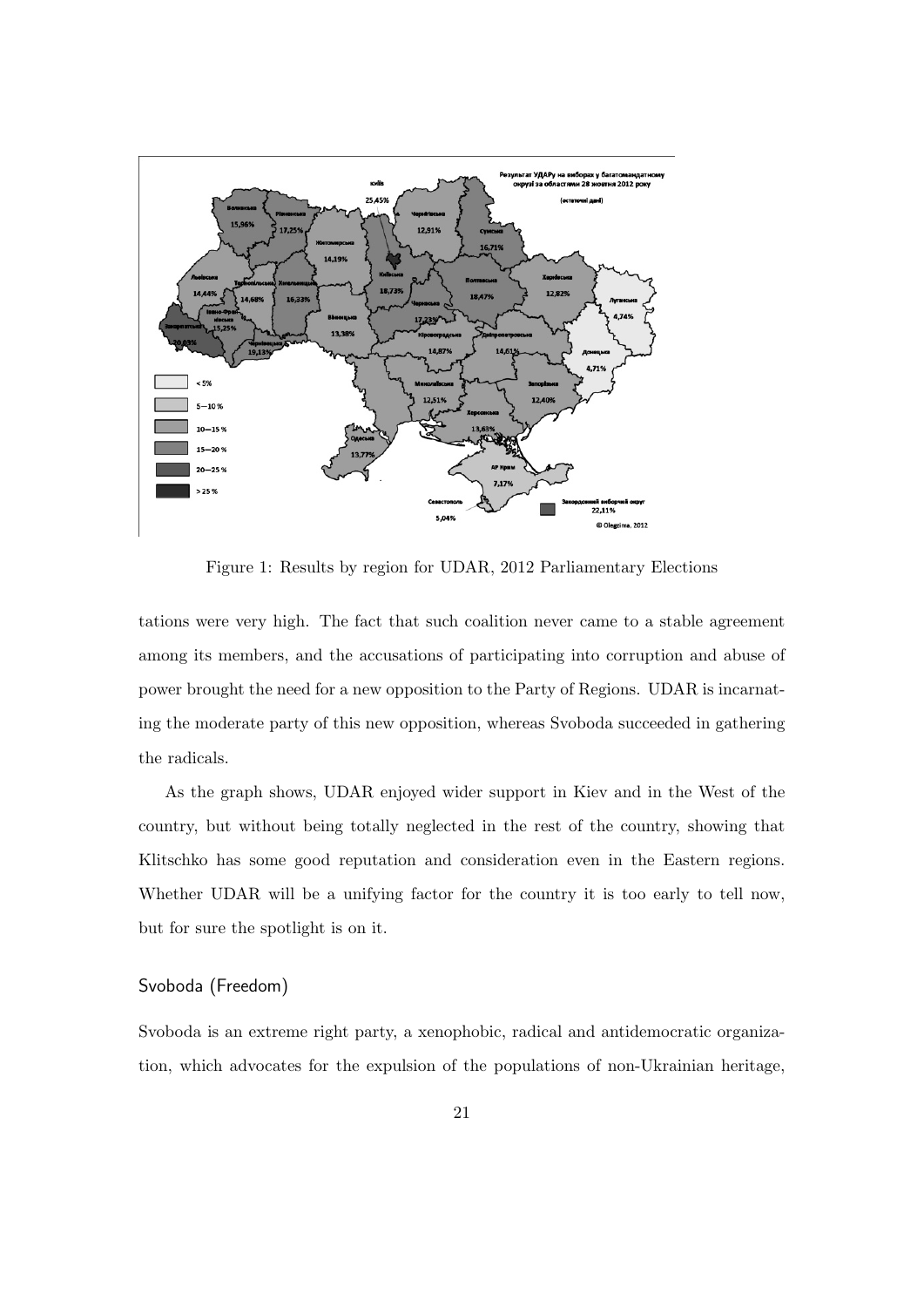with emphasis on Jewish and Russian ethnies. It took its current name in 2004, as before the extreme right front in Ukraine was fragmented in several smaller parties with no electoral success. Svoboda claims to be inspired to the Ukrainian nationalism of the interwar period with a direct link to the ideas of Yaroslav Stetsko and Stepan Bandera. Stetsko's book Two Revolutions formulated the necessity for a double revolution in Ukraine, a radical change not only in nationalistic sense (Ukraine to Ukrainians), but also as a social movement, in order to bring equality into the country.

Despite opposite predictions of political analysts, the party has come out strongly in the last elections, gaining an extremely high 10% of votes, with resulted into 37 seats in the Verkhovna Rada. The success of Svoboda can be included in a common pattern that has been observed in Europe, where examples of successful populist or right-wing parties can be found in Italy's Five Star Movement (M5S), Fidesz in Hungary, Golden Dawn in Greece, and perhaps even the one of Linke in the Eastern Regions of Germany. It is of particular interest to observe the slow transformation of this party from a fascist right-wing party to a catch-all populist movement, as its main aim is becoming to stay in power after such an unexpected success.

As it happens, Svoboda owes its success to the sluggish pace of economic growth in the country, and the concentrations of resources in the hands of a few oligarchs. This made possible for Svoboda to condemn the most powerful parties labeling them as "false nationalists" and claiming to be the only force able to defend the interests of the ethnic Ukrainians. The fact that Ukrainian demographics are shallow while the numbers of immigrants is rising and the government seems to have no policy to counterbalance this trend, gives the extreme right some fertile ground to argue.

The fact that the other parties are not rooted enough through the citizens it makes for them impossible to mobilize the population against Svoboda. One must also consider that that Svoboda's propaganda weapons (Ukrainian nationalism, economic crisis...) have been widely used in the rhetoric of the other leaders, even if in a less violent way,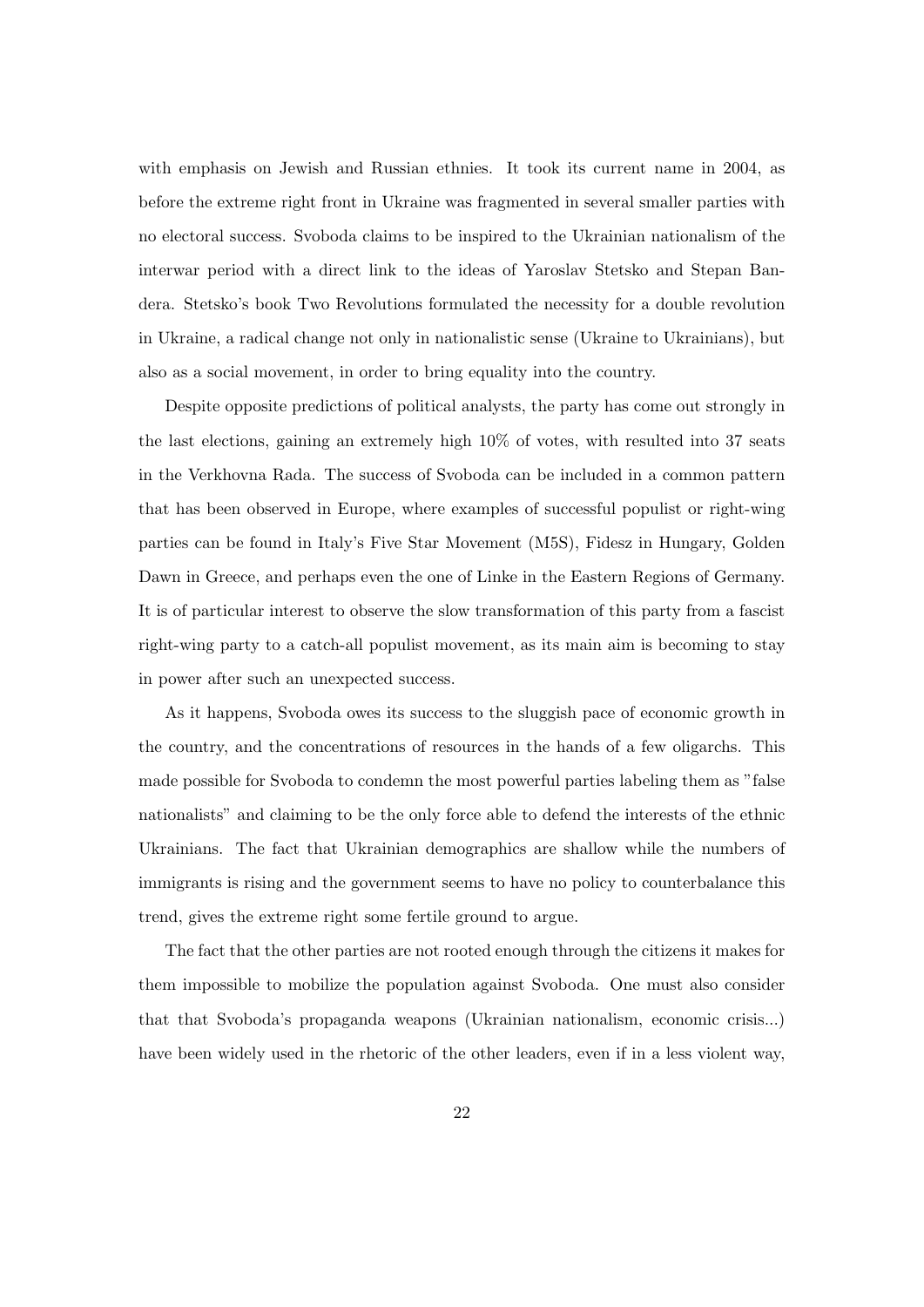

Figure 2: Results by regions for Svoboda, 2012 Parliamentary Elections

and this makes it hard for them to fight it, for lack of ideas.

Moreover, consensus for the nationalistic agenda of Svoboda has been found in the Western regions, gathering over 30% of total votes in L'viv, Ivano-Frankivsk and Ternopil' oblasts (provinces). This intense polarization had a weakening effect over the support for the historical opposition, that usually got the lion's share of votes in those regions, and helped Yanukhovich win the Parliament support.

## Lack of traditional families

Now that we have seen a brief overview of who the main actors are, some general considerations are necessary in order to describe the political framework. It is quite easy to take a political system and to see whether or not its parties can be aligned along (combinations of) cleavages, but what is more challenging is to understand why a certain cleavage has failed to manifest its effects that country's situation. This is why in the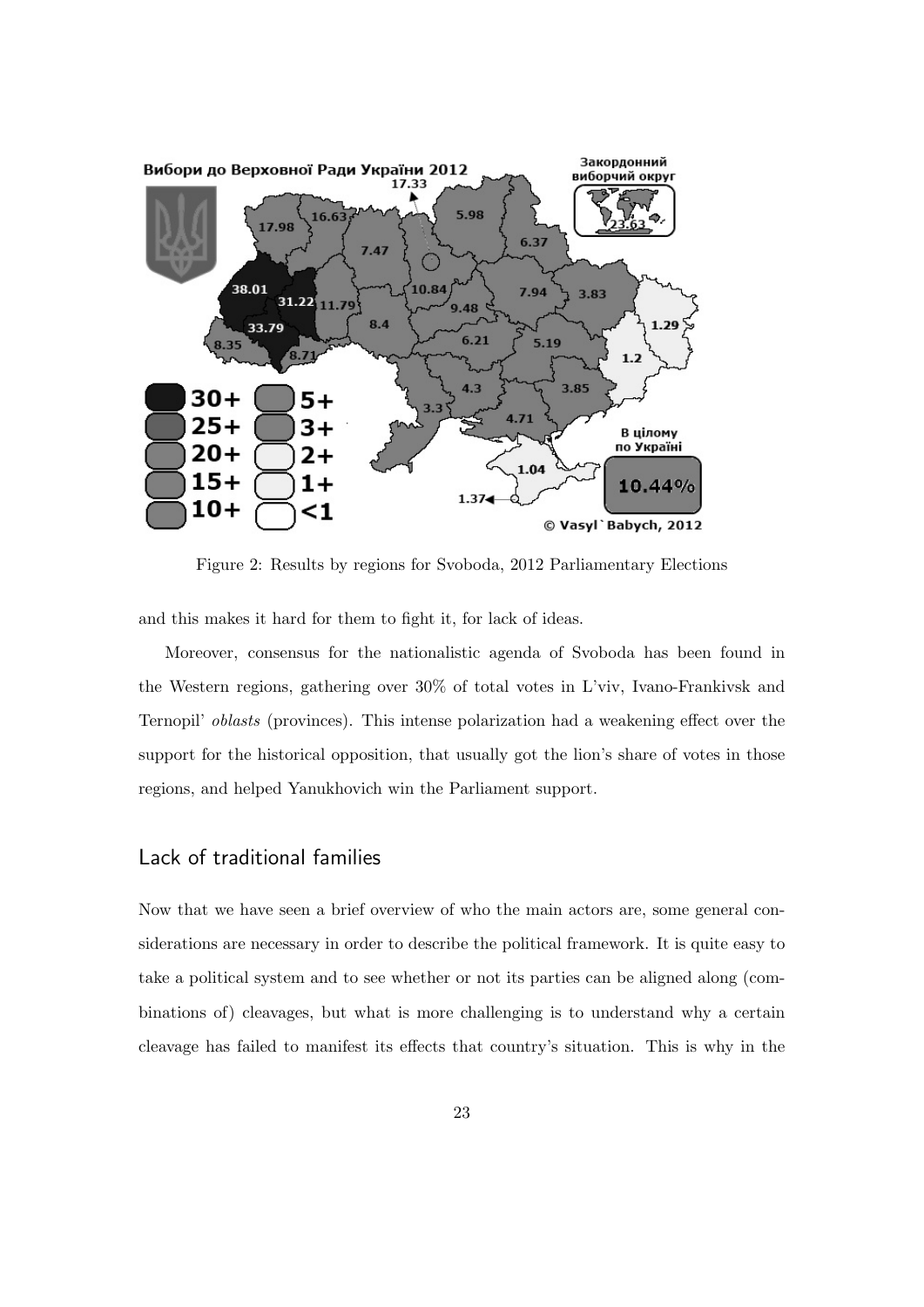next section I will be looking for the missing parties and fields in the Ukrainian party system, along with the description of the existing parties.

What is particularly striking of the Ukrainian Party system is the fact that the only ideologic parties are at the two sides of the spectrum, as one is charachterized as fascist and the other as communist. The rest of the political scene is currently occupied by three parties that represent some kind of political center, but do not belong in a proper way to the three traditional categories, liberal, socialdemocratic, christian-democratic.

#### Christian Democracy

The lack of christian democracy in Ukraine is not a big surprise. In fact, in the whole of eastern Europe, such kind of parties failed to manifest themselves as credible actors on the national scenes. This is due to several reasons.

First of all, Ukraine is largely Orthodox Christian, and Orthodoxy is organized through Eastern Europe on a national basis with a system of patriarchs, rather than having a centered structure like the Catholic Church whose only Pope has his seat in Rome. This has been a crucial reason of weakness because during the Communist years it has been easy for the local regimes to control orthodoxy, for it was fragmented and close enough to be an easy target. This resulted in many cases of manifest collusion, where even if communism implied a denial of any faith and state atheism, the leaders and the national patriarchs colluded, with the Church thus becoming no credible opposition.

In independent Ukraine atheism contributed to narrowing the possibilities for success of Christian poltical entitities, and to further complicate the matter, a marked fragmentation among believers that is peculiar to Ukraine. In the country one can find a national Orthodox church centered around a Kiev Patriarchate, but there is a large portion of believers who follow the Ukrainian Orthodox Church under Moscow Patriarchate. This division among believers is nothing but another reproduction of the East-West cleavage,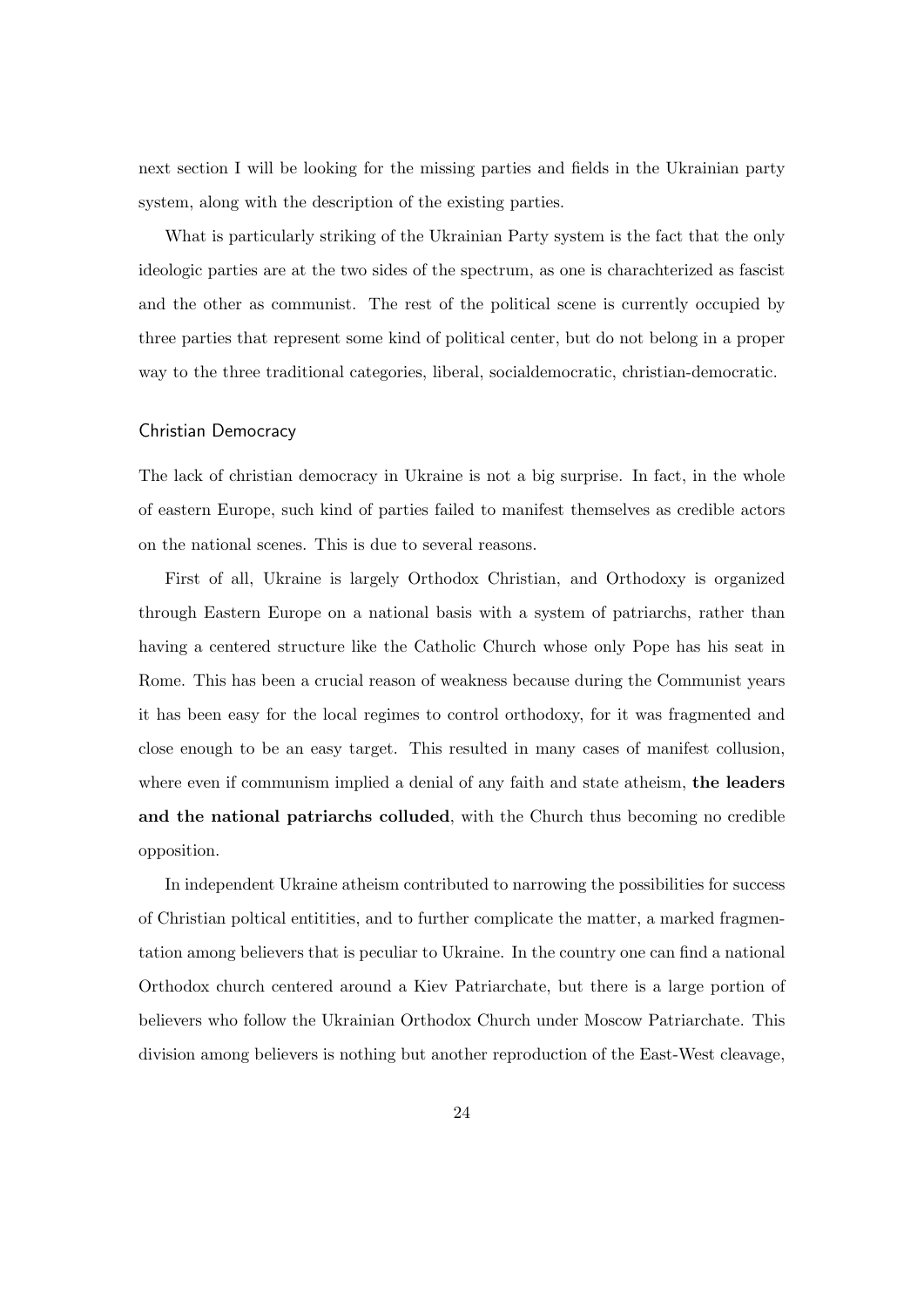and it guaranteed that a united Christian Democratic party would in any case find itself supported only by half of the country.

Also, Christian Democratic Parties are not enjoying a big success in the rest of Europe, because of a general change of costumes, and a growing disaffection towards the Christian faith, which makes its use for public mobilization problematic at best. Eastern Europe, and in our case Ukraine, makes no exception to this.

This does not mean that Christian Democratic parties were never created in the country, as they existed since the first independent years and in some cases they are still present, but they constantly failed to gain voters' support during the electoral contestations. The Christian Democratic Union is the biggest one, and it has been part of the Our Ukraine coalition for the 2002, 2006 and 2007 parliamentary elections. After the change of winds in the country, it moved to the other side in 2010, passing to an open support of the Azarov government.

#### Social democracy

Social democracy is another important ideology of the twentieth century that does not find a match in the Ukrainian political spectrum. This might sound as a prima facie contradiction, as the Ukrainian Socialist Party has been into parliament into all the independent Ukrainian legislatures, with the notable exeption of the last one. What is important here is to show that the local Socialist party has failed from being a real social-democratic actor but has held the balance of power during the crucial elections of the first decade of the XXI century.

The Socialist Party of Ukraine was formed in 1991, when the Communist Party was outlawed in the independent Ukraine. Its leader Olexandr Moroz, was able to count on mixed Communist-Socialist support in the early presidential elections, but the party's fortunes were conditioned by the reformation of the Communist Party in 1993. The reemerging of Communists and the public support they enjoyed as first party in the 1994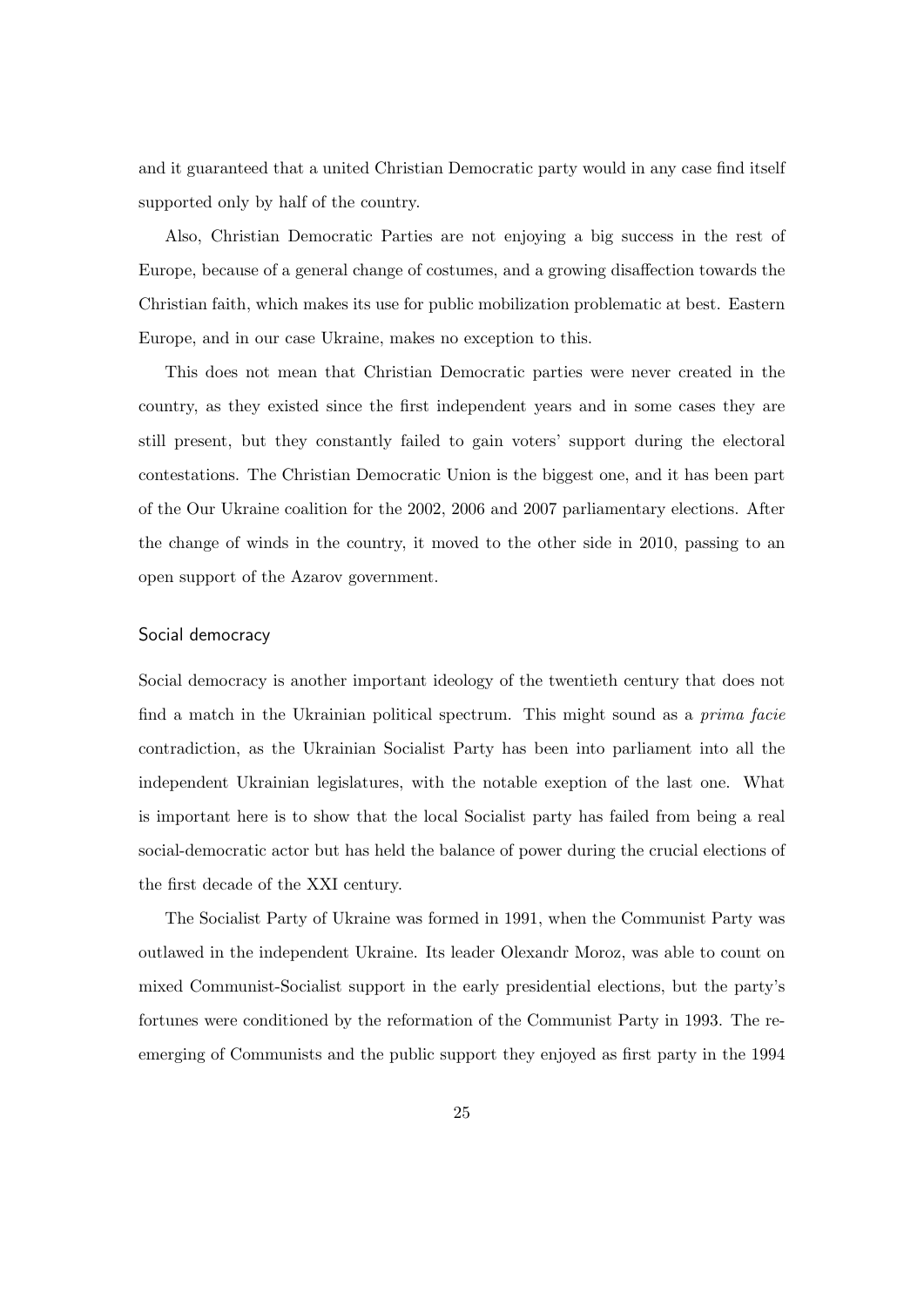and 1998 elections took out space from the development of a moderate left movement. Ultimately neither the Communists nor the Socialists went on to fill the gap, because they had no interest for it and were more concentrated in gaining their share of power in the country politics.

In the following years, the Socialists were among the promoters of the Orange Revolution and the alliance among Moroz and Yushchenko was one of the factors of success in 2004. This alliance proved to be short-termed, since in 2006 the Socialists agreed to participate into the so-called Anti-Crisis Coalition with the Party of Regions and the Communist Party. This move proved to be very successful in bringing back to power the Donetsk faction and Viktor Yanukhovich, but quite ironically, gave a fatal blow to the Socialist Party's functions. In substance, the electorate felt that the party had lost its independence and so its voters deserted it in the following elections, and today it does not have any parliamentary representatatives.

The fact that social democracy is normally a promoter of a thorough welfare state system did prove problematic in the aftermath of the fall of Communism. This is because the Soviet system of welfare had widely failed to provide the services it had promised to the people and during the Nineties politics pointed at a downsizing of the public sector. The nominal opposition of the KPU to such measures has been only fictitious as their main worry was to participate in the distribution of resources of the new independent state.

Apart from social democracy, one might question whether any emergence of a new left has shown any vitality in Ukraine, proposing themes based on post-modernism as the care for the environment. The only example in this sense has been the electoral performance of the Green Party in 1998, when they captured 19 seats in the Parliament. This, other than being an isolated occurrence, was not a positive case, as the lists of the party were just found to be the vehicle that some oligarchs had chosen to enter the political arena.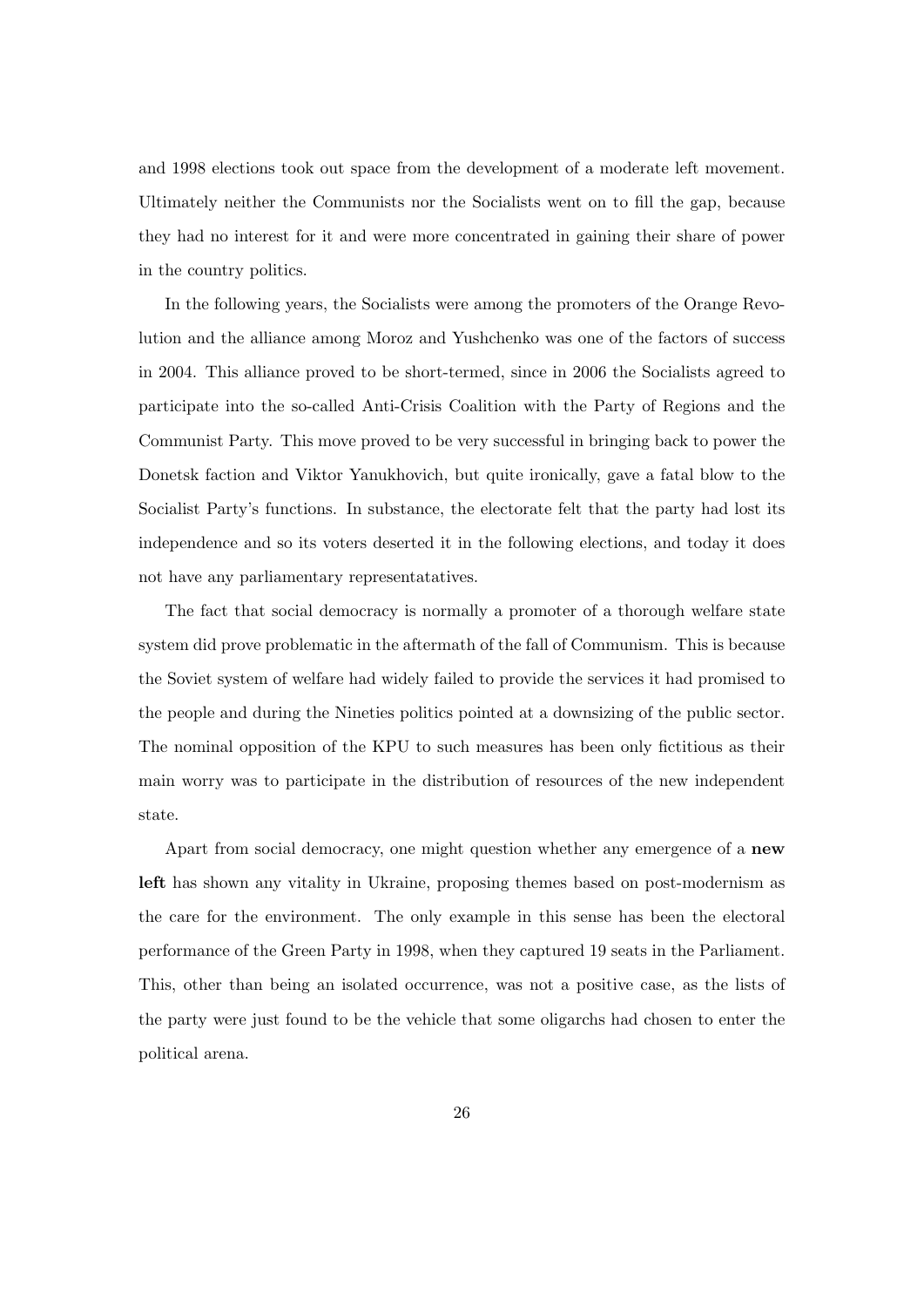As an expert of Ukrainian politics pointed out to me a few months ago, the main problem is that Ukrainian parties have never been organized to be "schools of democracy" right from the start. This was the role of the socialist mass parties in the beginning of the XX century, and it is a party function that is losing all its importance in the West, and in a country like Ukraine was never present. Party members and elites are aggregations of people sharing the same interests, with strong hierarchical structures and a quasi-total lack of rooting on the territory. The fact that an electoral campaign can be conducted on television (and in the future will probably move on the internet makes the costs lower in terms of organization and high in terms of access to powerful instruments.

## Corruption and politics: an iron axis

In Ukraine political corruption is not just the object of mere suspicions. Corruption is not alleged, nor claimed. Corruption is by no means a fairytale used to destabilize a system, to create a lack of credibility. It is so widespread and proved in and out of courts that it would be even ridiculous to talk about the local society without mentioning it.

Of course corruption was not generated today, and neither it had started in the wake of independence in 1991, but comes from far. Soviet times were marked, in Ukraine like elsewhere by an inefficient system of resource allocation, and corruption was a way to re-balance a flawed system for the ones that were in power positions. The reliance on informal power structures is not something new to post-communist countries, as the high inefficiencies of Communist bureaucracy had brought in all countries to the formation of alternative ways to obtain what would not have been possible to have otherwise. Naturally, the Party and its high officials were at the center of everything, being the locus of power and of the privileges that went with it, but factory managers, customs functionaries, and police officers are other good examples of privileged places that some degree of freedom that could allow them to move inside the loopholes of the Communist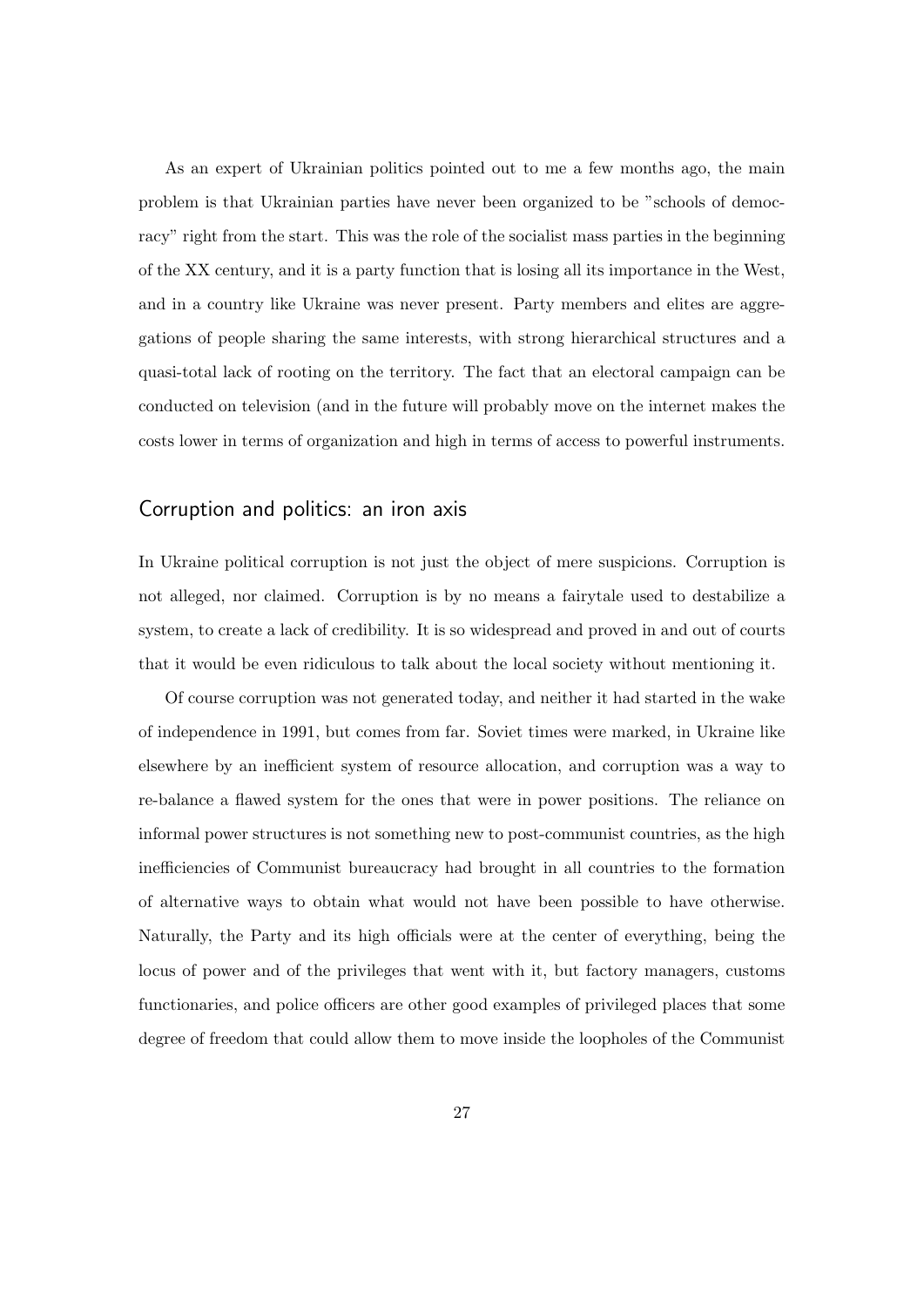monolith.

This does not mean that those informal structures remained the same during and after the transition years. As brilliantly described by Federico Varese in the late Nineties, the creation overnight of free markets, in absence of experience and of a legal framework, created a host of opportunities for the ones that could seize them, to make money and power in legal or illegal forms. Very often, the ones who had trafficked before had the skills and the intuition to exploit new opportunities too. The fact that the state itself lacked resources as it was used to depend on Moscow's support for both decisions and financing, contributed to a lax stance towards corruption.

Some economists even argued that corruption is a positive force into society, as it is a natural way to exploit opportunities that the rigidities of the market prevent, or to increase the time efficiency of slow bureaucracies. Examples in this sense come from the studies of Huntington (1968) or Lui (1985). Since the aim of this paper is to describe the political impact of corruption, not its influence over the economy, I must say that for the latter the outcomes have been uncontroversially highly damaging.

But now let's step back for a moment, and go at the roots of the matter. Corruption is, indeed a wide expression with a number of linked meanings. The dictionary definition (from the Merriam-Webster dictionary, online edition 2013) gives us a few possibilities for interpretation, defining corruption as:

- impairment of integrity, virtue, or moral principle;
- decay, decomposition;
- inducement to wrong by improper or unlawful means;
- a departure from what is pure or correct.

What these different meanings have in common is the idea of a mispractice, is the concept that corruption is a deviation from an ideal behavior, or from an ideal state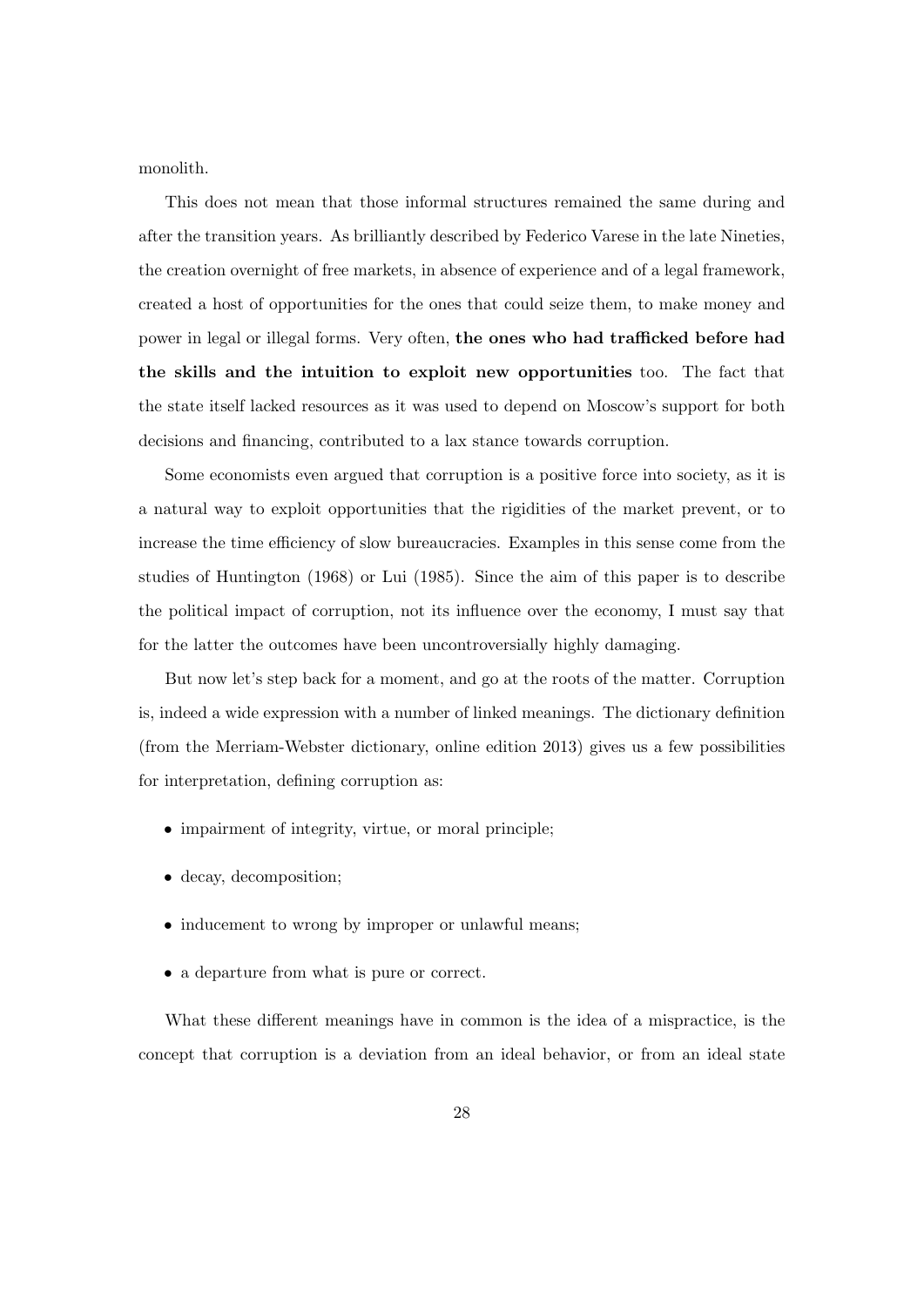(when dealing with a phenomenon), that thus becomes corrupt. There are many fields of application for the concept, but in recent years politics is becoming the sector that is more often associated to corruption. Following our definition, political corruption is a degeneration of what politics should be like, of the ideal of it.

Since elected politicians are subject to the mandate of the citizens that voted them, they should follow a behavior that favors the public good and respects such mandate. Citizens transfer the use of power to the state, and in representative democracy, the state acts through elected and appointed functionaries. On the contrary, political corruption is defined by illegitimate power use to obtain private gains.

In the past, scholars' analyses described corruption as something that belongs only to developing countries, where strong democratic structures have yet to develop. In a following wave, developed but decaying societies, were included into the spectrum of possibilities, but as the years went by and poltical scandals stained the public spheres of the most developed nations like the United Kingdom and the United States of America, scholars agree about the fact that

it inheres in all social systems - feudalism, capitalism, communism and socialism. It affects all classes of society; all state organizations, monarchies and republics; all situations, in war and peace; all age groups; both sexes; and all times, ancient, medieval and modern. (Heywood, 1997, quoting Atalas)

It is important to mention that corruption belongs to both democratic and nondemocratic regimes, but is far more dangerous for the former since it undermines the trust link that constitutes the bridge between the representatives and the citizens. Corruption has been often pointed as one of the main reasons for the fall in voter turnout rates of the last decades. The fact that in some nations corruption charges brings to heavy electoral sanctions in terms of vote loss, and in others they do not, is still a matter of discussion between the scholars. In Italy and in France for example, the scandals that involved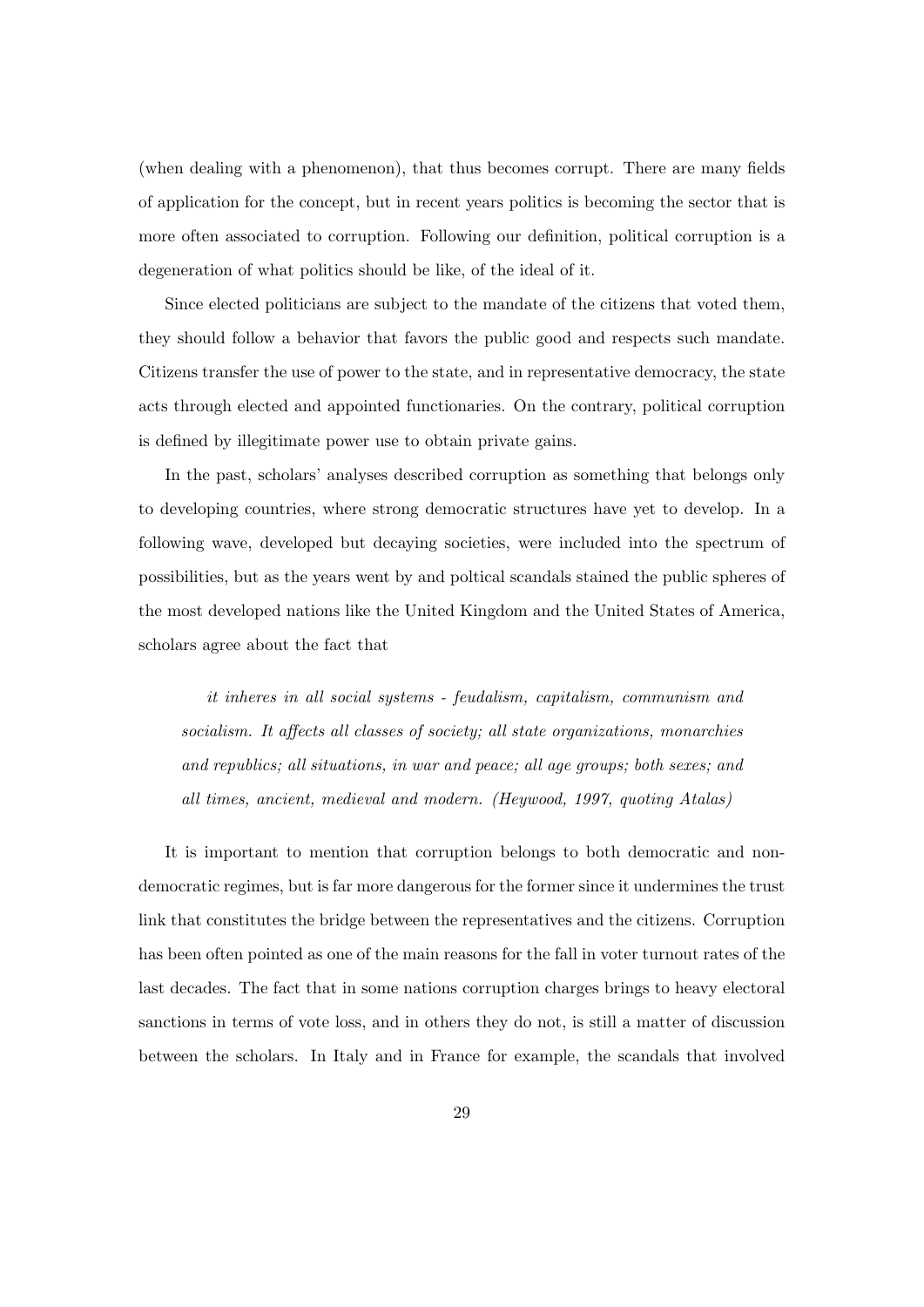prominent politicians such as Jacques Chirac and Silvio Berlusconi, had no tangible consequences on their success, but conversely, what happened to helmut Kohl and its CDU fifteen years ago.

A necessary differentiation between forms of political corruption is the one between clientelism and patronage. They both are ways to give something in order to obtain political consensus. The difference is the one between the use a collective or an individual modus operandi. Thus clientelism becomes the preferential path for obtaining a job, overcoming merit and competence using money and personal links, whereas patronage is used by groups in order to obtain collective benefits for collective support.

#### Corruption in Ukraine

Going back to our country case, in Ukraine corruption is widespread in the police, in the local and national administration, in the judiciary, and through political parties, bribes and pressures rule the game. It is a surprisingly transparent phenomenon, as favors are passed back and forth and networks are created through different sectors, and the more the scale of corruption rises the knows about everyone else's vices, and has the elements to accuse them of being corrupt. This blackmail system is what makes everybody tied to it, and it was efficiently described in a brief but illuminating article by Keith A. Darden in 2001, and as of today nothing seems to have changed.

Darden described a the situation that under Kuchma was quite paradoxical. Corruption and illegal appropriation were not only tolerated but also encouraged at high levels, while at the same time subject to a strict monitoring. This was necessary in order to create an environment in which compliance was assured by the file of each individual's wrongdoings, as everyone is liable to be blackmailed. If the member does not bend to the pressure, the file is made public exposed to shame. Another peculiarity of the Ukrainian environment is that laws exist and are in some case very harsh, but as rule of law is weak, they are only used as an instrument for blackmailing.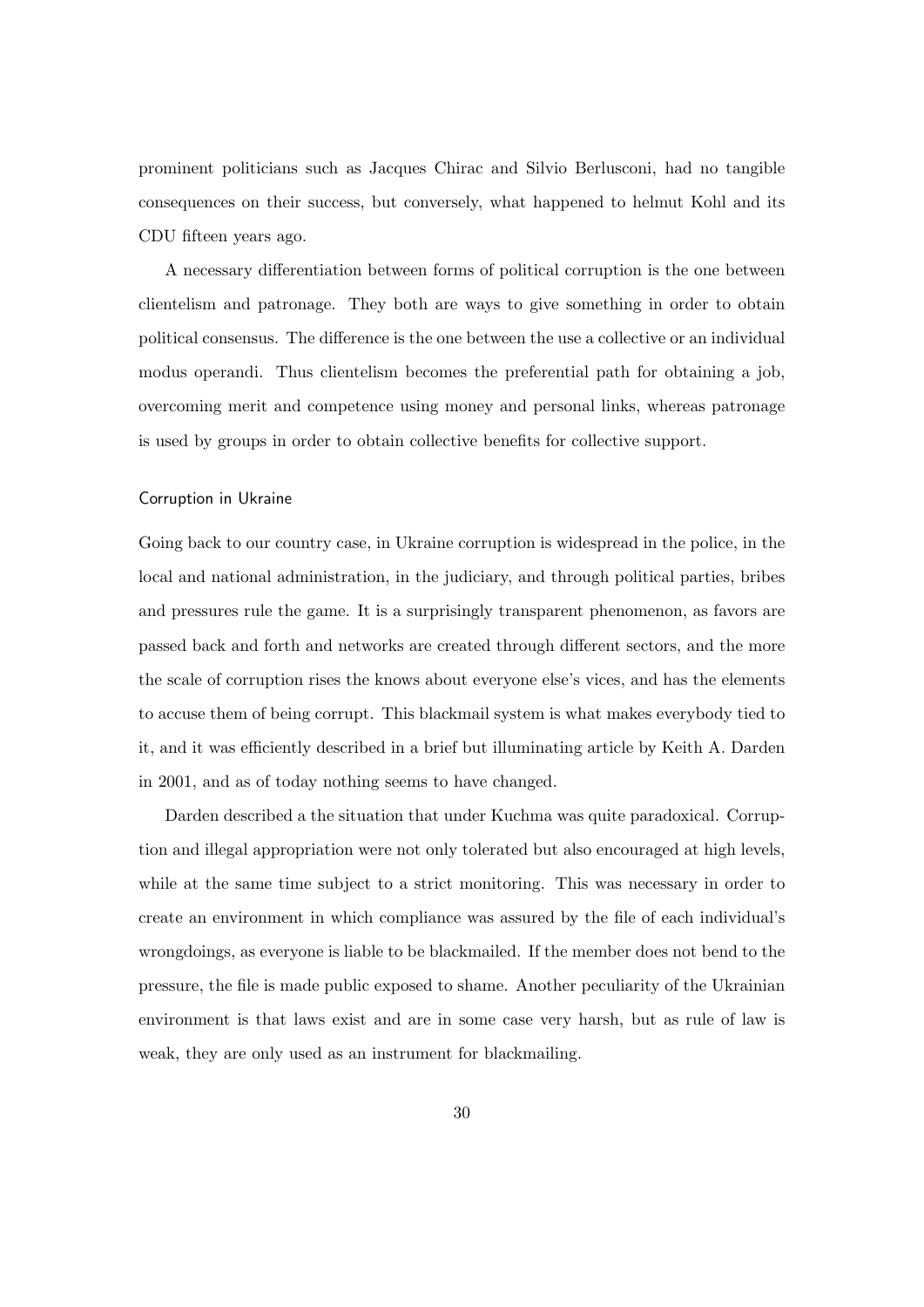At the same time the judiciary system, a fundamental guarantee of transparency and accountability, is completely incapable to front the pressures from politicians (Trochev, 2010). Some ill-born practices like MPs calling judges on the phone to wish them to take the good decision on a sentence, or lack of concrete procedures following an accusation are habitual. Sometimes when sentences are pronounced, they are never enforced, producing a double standard in judiciary, where the citizens are all but equal in front of the law.

The whole system of lawyers and judges is disrespected by common people due to to this disparity in treatment and to the presence of ties with the vested interests. This is also detrimental to the few honest ones, that can be easily be accused on false charges, since the public opinion will tend to believe that the accusations are true, since they are for the vast majority of judges.

The fight against corruption has been conducted in the last decade by all governments, so that the word received wide diffusion in the local media, and with everybody recognizing that corruption is a huge problem into the country. The result of these policies though, is that measures have been taken, but only at the low level, so that petty corruption has diminished, but not grand corruption, which has never been as solid. The press is also indirectly censored, and the control over the national television channels has been so pervasive that in the Kuchma years the use of *temnyky*, briefs telling the contents and ways to present daily events became a common practice (Kudelia, 2012).

There also have been several political murders in recent years, the most famous of which has been the one of the independent journalist Georgiy Gongadze. Gongadze was the founder and promoter of the famous website Ukrayinska Pravda and during his brief career tried to denounce the crimes of the Kuchma administration and the networks of associations between oligarchs and politicians in the countries. He was kidnapped and died in September 2000, six months after opening the website, and the investigations over his death have been blurred and inconsistent ever since. This case has notoriously been at the root of the public indignation that would have been one of the causes behind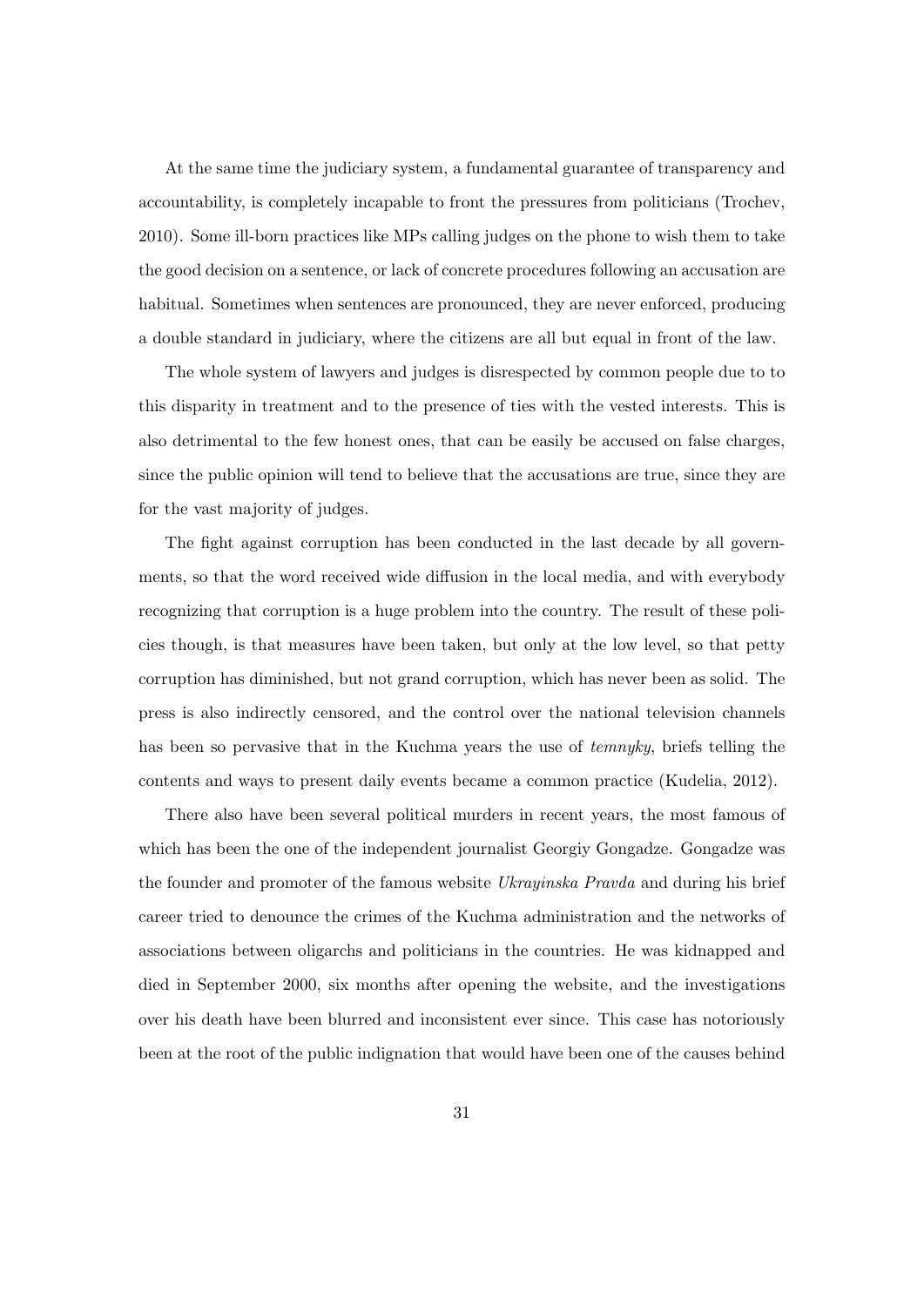the Orange Revolution.

The other famous case has been the one of Vyacheslav Chornovil, who died in 1999 in a mysterious car accident. Chornovil had been the fist leader of Rukh when Ukraine became independent, and was still a very prominent figure of the anti-Kuchma opposition at the time of his death. Speculation has been widespread that, due to the fact that the other participants in the accident were silenced or died, this has likely been a political assasination.

In my opinion, the fact that everybody knows how big the problem is and how corrupt the leaders are, implies that some idea of complicity "unites" the society, so that cleavages fail to manifest and dialectics other than the East-West divide are scarcely present. The widespread sensation that everybody is involved and the belief that there is no alternative are a very efficient determent from the creation of real politics.

## Political dynamics of a complex system

What has been more and more clear through the years is that Ukrainian political parties are in their nature more similar to elite clubs and are mainly used to promote the interest of their leaders. I propose that a better expression for defining the relationship that such parties have with their leaders is the one between company owners and clients. The leader of the political party is the owner, who, like in a big company tries to sell his product (himself and his political platform) to the clients, i.e. the voters. A natural consequence of such model is that the social orientation of the parties is flexible and changeable, going even beyond the catch-all party.

Party brands are used primitively, and labels are refused by the leaders themselves. This is because falling under a label is like putting a lid over the activities of the party, and in a competitive environment like the Ukrainian one this would be a crucial mistake. Even the presence of electoral programmes, no matter if simple or articulated, is little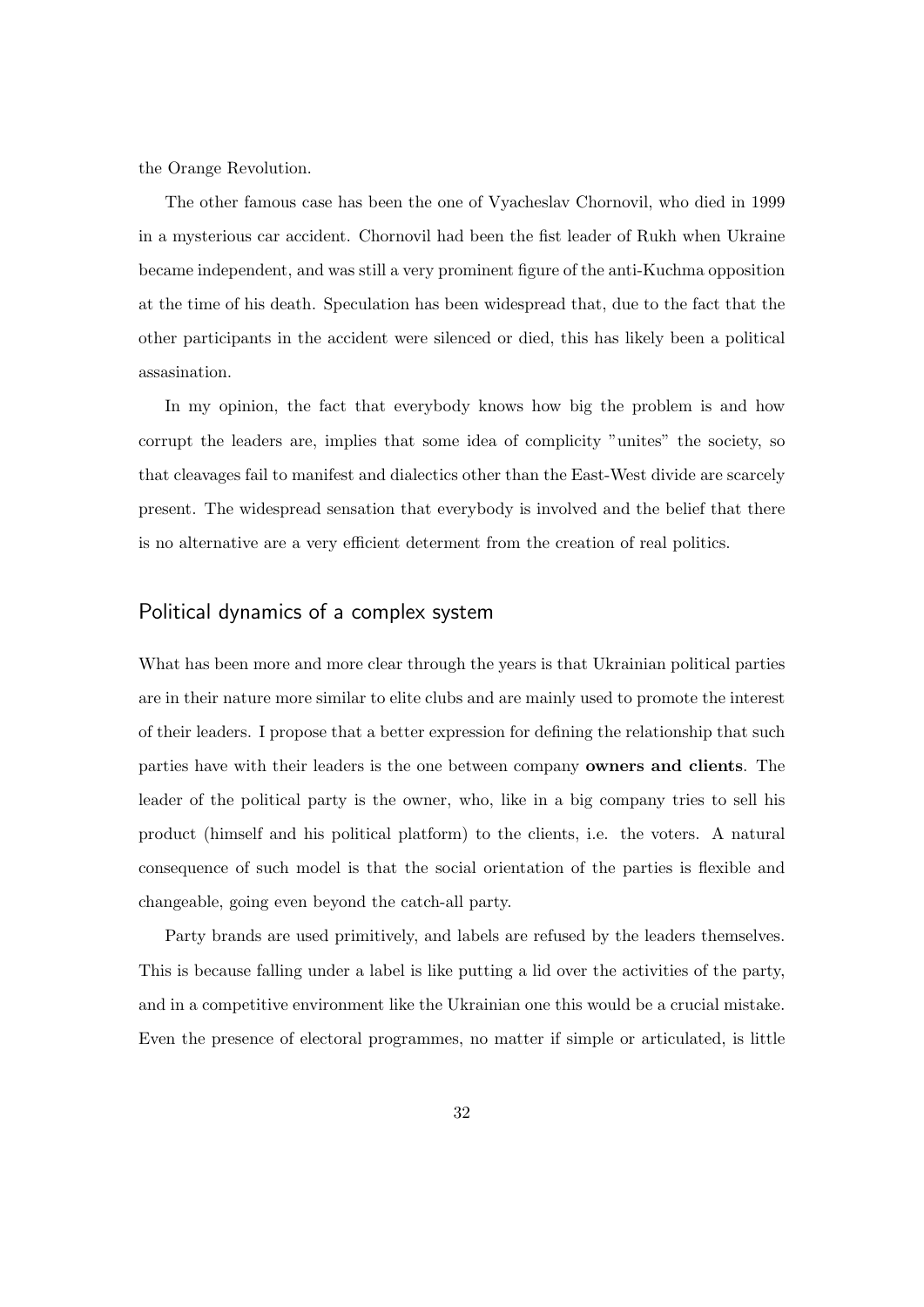more than a *pro forma*, as the majority of the electorate is not aware of them and a large portion of citizens does not really expect the party to implement them if elected. The party machine thus becomes just a way to deceive people into voting for one or the other candidate.

This is the outcome of corruption in the sense that corruption undermines the function of the formal structures in the country. Corruption determines a shift in where power lies, that is not only at the top of the formal institutions, but also in the nexus where they overlap with informal ones. This is valid both at local and national level, from the parliament to the police, to the public administration. Likewise, a political party does not obtain success because it is rooted in civil society and in formal political institutions, but also, and often mainly, because it is rooted inside the informal structures of society, such as lobbies and oligarch circles. Thus, a party cannot exist without its own "godfathers", who help it grow and so experiences success thanks to their obscure work. No party has been able to fall out of this scheme in the last two decades.

#### Neo-patrimonialism and the "blackmail system"

Widespread corruption put Ukraine on the way to what Carothers (2002) defines as feckless pluralism. This is the name for a system where regular elections are held and alternations of power are possible but politicians are corrupt, self-interested and cut off from the people. In general political participation tends to be little beyond voting and the conflicts among elites often end up with a collusive solution.

The definition of **neo-patrimonialism** given by Katerina Malgyna is a way to express a similar idea. Stemming from the Weberian idea of patrimonialism, that already inspired the idea of patrimonial communism, one can define a neo-patrimonialist state one where bureaucratic (formal) structures and patrimonial (informal) structures coexist in an iron claw pact. Public and private are not differenciated, but they are one thing in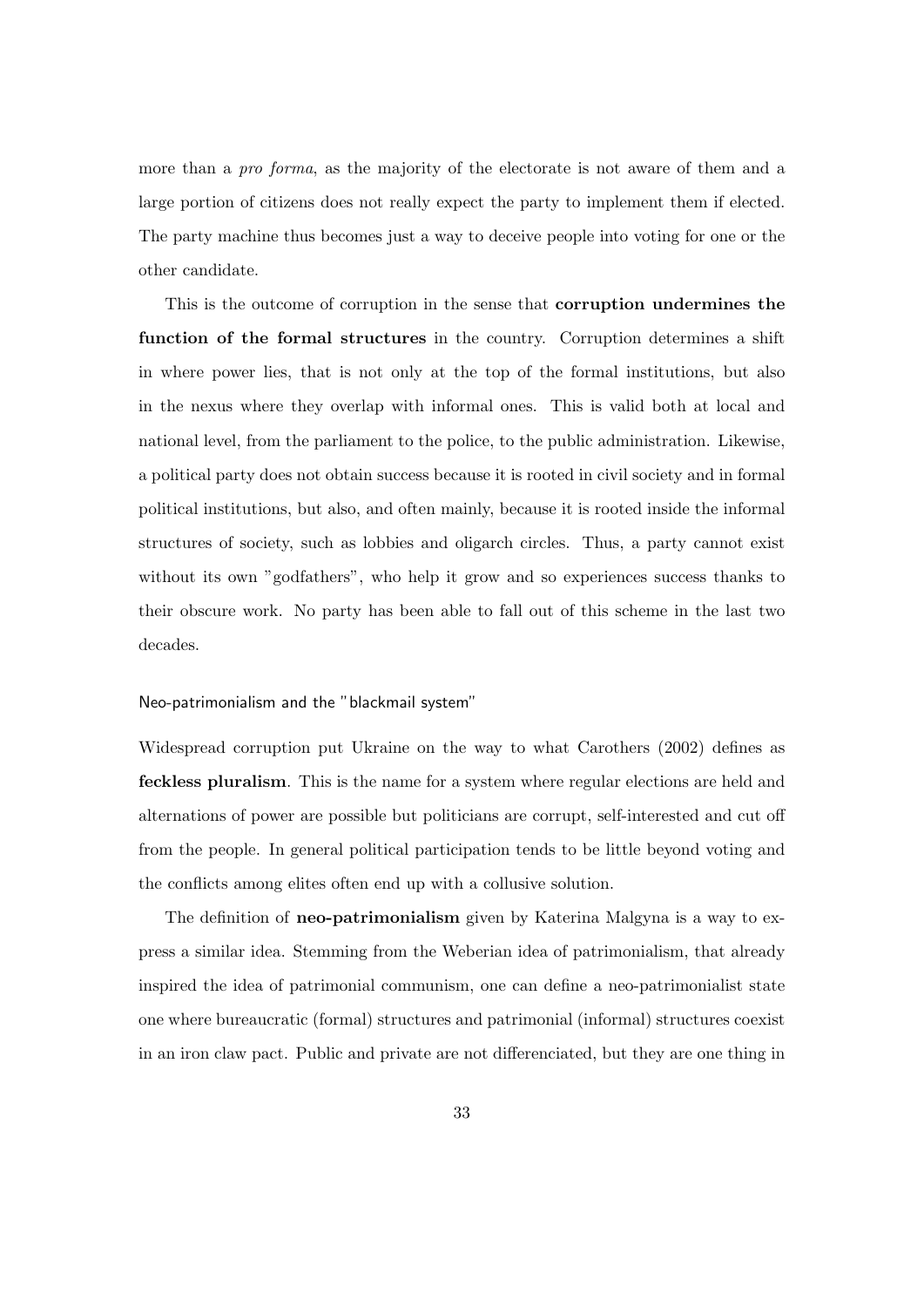order to benefit the people holding positions of power. One might at this point ask: what is the factor that creates this miracle union? The answer cannot be but corruption, which as a one-time game is only an illegal transaction, but when repeated becomes apt to create networks.

The problem about the current analysis is that the impact that corruption has on the party system has been widely neglected, and the same goes for political institutions. A good example of how corruption is underestimated as an overarching phenomenon can be found in some of the past reforms of Ukrainian political institutions. One of the most famous changes in the national governative framework has been the shift towards a more parliamentary system brought by the Orange Revolution. International analysts greeted the reform as a healthy change and guarantee against harsh rule from the Presidents and their corrupt lobbies, as it had been during the two Kuchma mandates.

Seen in retrospective, one can note how little effective this change has been to prevent informal structures from seizing the power once again. This happened in a very simple way. While the opposition parties were unable to agree over a common political logic and thus could not make any decisions, the Party of Regions formed an alliance with the Socialist and Communist Parties and cemented it by slowly stealing members of Parliament from the opposite side. This, coupled with the attempts by president Yuschenko at dissolving the Rada, practically paralyzed it, thus making it an empty locus of power. The most important observation that comes from this line of reasoning, is that the problem with the functioning of the Ukrainian democracy did not lie in its presidential nature (since presidentialism is not a wrong system per se) but in its being rooted in neo-patrimonialist structures.

Sadly, many analysts were eager to treat the new democracies of Eastern Europe like their Western counterparts, in order to interpret them following the same categories. History, in the short space of two decades has proved them wrong and has shown the necessity of adopting more flexible approaches to different realities. In this specific case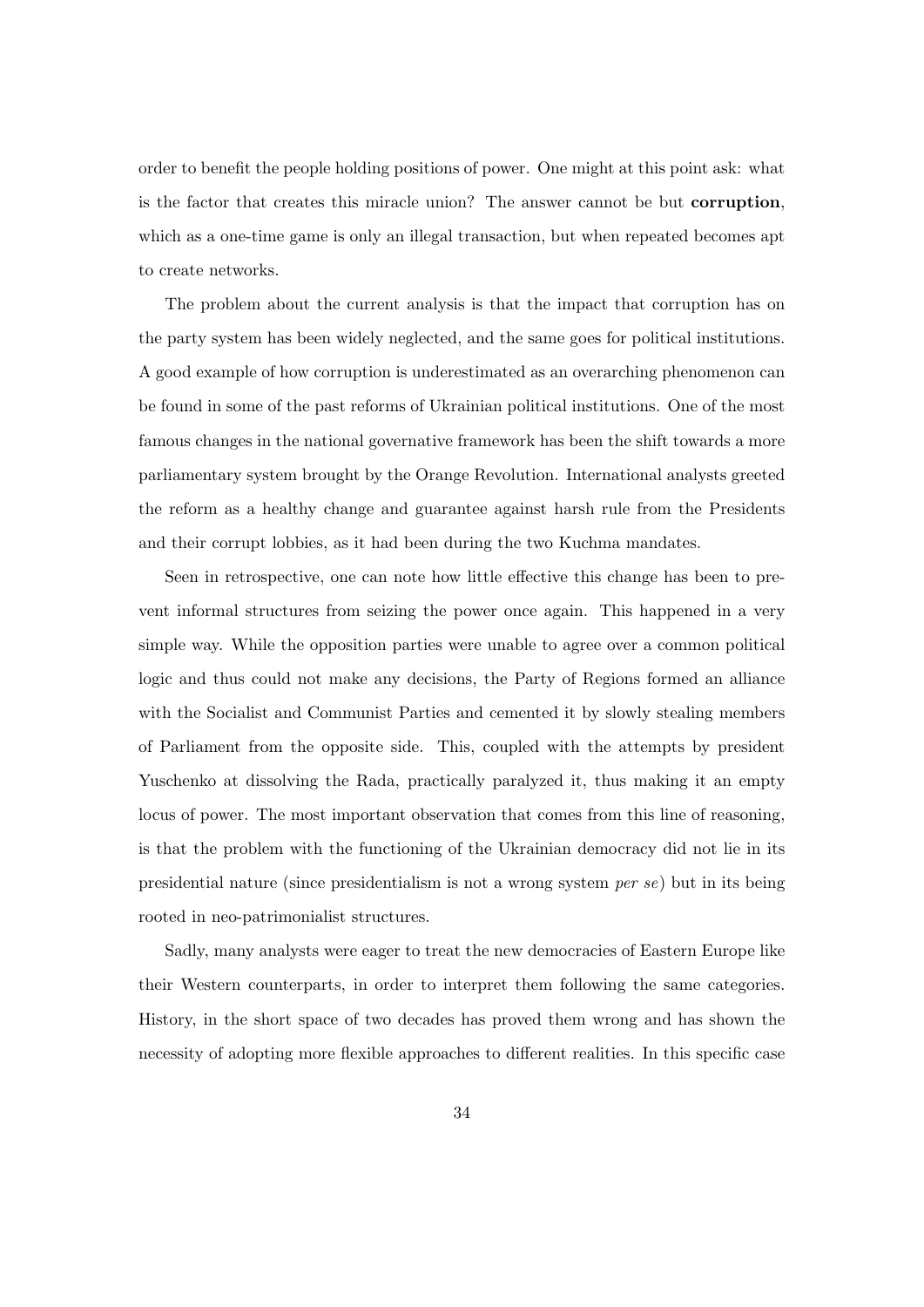this means that when informal networks count more than formal ones, interpretation must be done according to the former.

In order to work, this system needs the support and involvement of the organs that are supposed to perform the checks on impoper links and influences between the two spheres. This is represented by the judiciary and possibly by specific governmental agencies, with the anti-corruption being an obvious case when it exists. In Ukraine in particular, the Constitutional Court, charged with the power to decide on illigitimate practices of the government and the parliament, has been highly politicized and thus became the main battlefield and the mirror of temporary power advantages.

#### The role of the independents

An element that must be added to the picture is the high relevance of non-party members in the Ukrainian parliament, expecially during the Nineties. The first election was still dominated by the Communist Party, which took 331 of the 450 seats. A big difference was marked by the 1994 vote, where the share of valid polls cast for candidates running with a party was just 39.5%, with the rest (or 60,5%) being taken by independent candidates. In 1998 the number of independents went down but still covered around one fifth of the assembly (111 of 445 members). During the next elections the independent candidates disappeared, since the strong coming out of the Orange opposition made many politicians choose a field and run for one of the two broad factions. Independents resurfaced in the 2012 contestation, capturing 43 seats (10% of the total).

These independent members have been of crucial importance in all the elections that saw them competing. They represent of a factor that is not easy to control as they easily shift sides, not being vinculated by a party programme but only to the mandate of their electoral constituency. They are another living example of how informal pours into formal in Ukraine, and while their presence might have been predictable in the first election, their re-emerging in 2012 is the clear symptom of how they are a convenient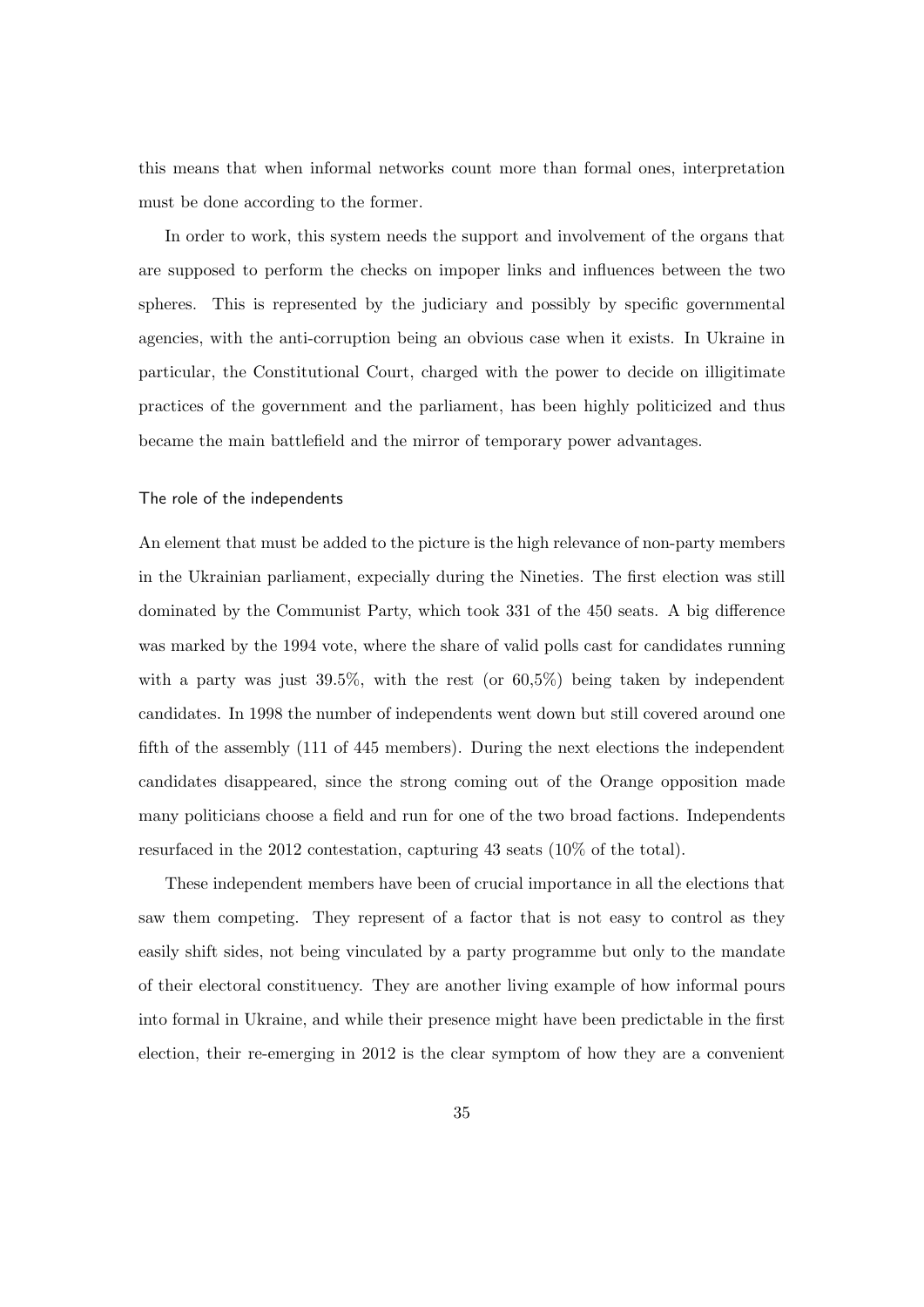tool for a inefficient democracy.

For the electors, an independent candidate can be seen as somebody who is out of the dirt of politics. For the independent candidate himself, often an entrepreneur, the chance of entering politics without a party is a convenient way to exploit his power network and create some new ones. Last, for the parties, independent candidates are an external help that is much needed through the complex evolutions of an all-but-stable parliament.

This also suggests that the Ukrainian political system uses parties but can also live without them when needed. This tendency is dangerous because it makes it harder to use an efficient system of checks for individual candidates and it is another tool that informal structures use to make party democracy nothing but an empty shell (what has been previously mentioned as feckless pluralism).

#### Informal pacts and the "mud machine"

Going back to Ukrainian political parties, the problem of why they do not fit into traditional categories becomes something that we can explain. In a country where society and formal institutions are not working the way that they are supposed to work, having parties aiming at them in a traditional way would be risky at best. Supposing that a party tries to compete along formal lines of conduct, it will be easy for its competitors to accuse it of being like everybody else. There is a term that Italian journalists use for defining this mechanism that is used by corrupt people in power in order to discredit a newcomer when he or she comes out to challenge them. This is called "macchina del fango" (e.g. in D'Avanzo, 2010) which can be easily translated with "mud machine" meaning that whenever an apparently immaculate actor tries to appear on the scene, the other ones, will drag him into the mud with them by accusing him of (true or false) participation in corruption schemes.

Another important signal of how parties are used as shells is the abundance of for-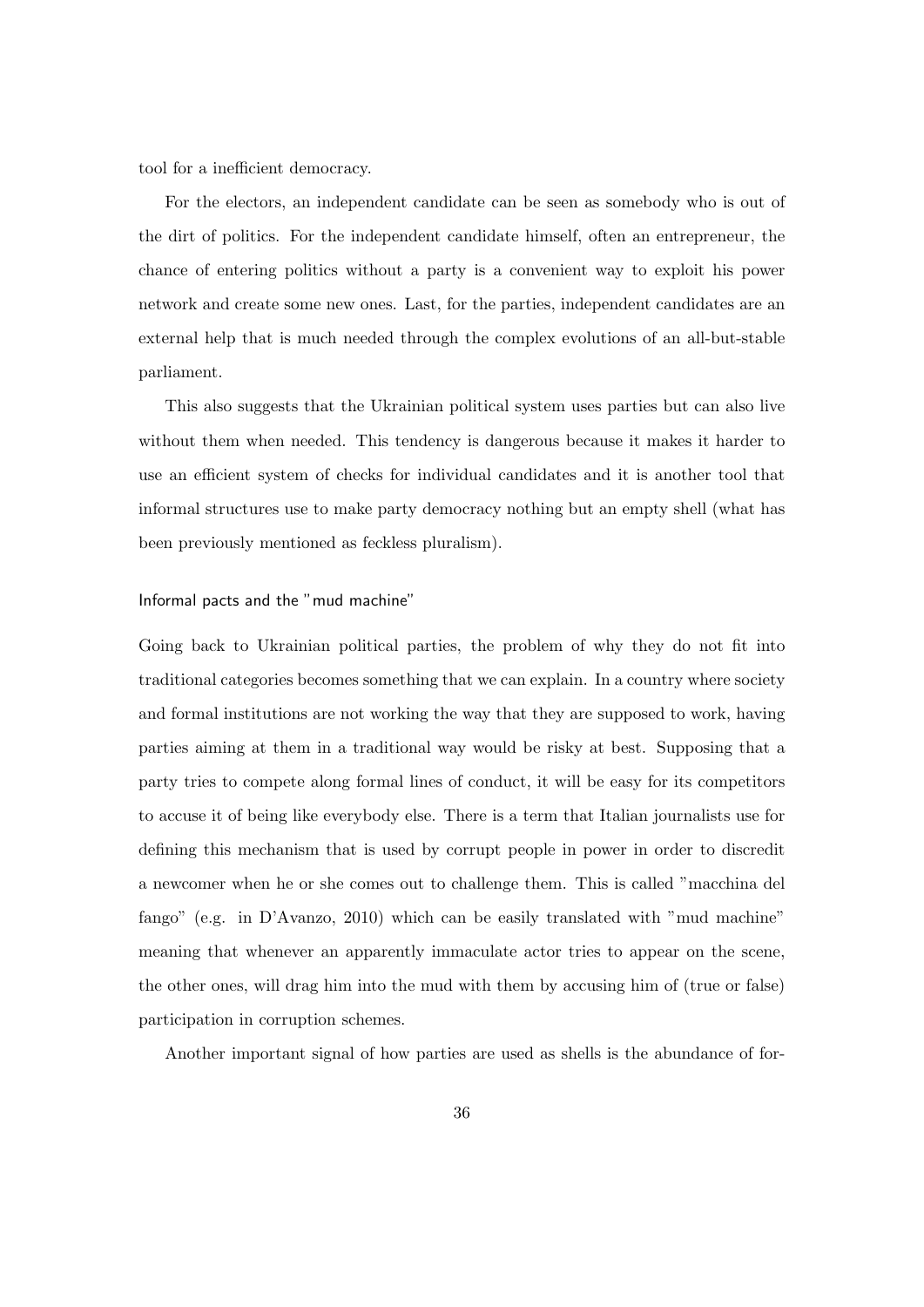mal and informal pacts among them. Pacts are commonplace in Ukraine, and have been widely used extensively in the last decade. The Orange Revolution itself is interpretable as such according to Malgina, that describes it as the outcome of a three-way agreement signed by Viktor Yushchenko with Kuchma (for allowing the re-run of the fraud elections), with Tymoschenko (for presenting a united opposition and her appointment as Prime Minister) and with Moroz (for obtaining the support of the Socialists in the rerun). When talking about such a case one might question himself whether any boundary between formal structures (the parties), and informal negotiations (the leaders), even exists.

This also sheds light on another important effect of the Orange Revolution, constituted by the oligarchization of Parliament. The participation of businessmen and their irresponsible use of politics for personal gain, perfectly fits into the idea of feckless pluralism that I mentioned above. This happened because the 2004 elections showed once for all that Kuchma could lose, and that political alternation was possible in Ukraine. The local oligarchs thus lost the certainty that by supporting the ruling party they were sure to be in power too, and intervened personally. Some of them remained faithful to the Party of Regions, some others switched sides and aligned to the Orange front, thus expanding their web over the whole party system.

The concept of state capture is something well known in political literature, meaning the complete control of the state institutions from the dominant group, possibly happening under the appearance of democracy. What I want to argue here is that Ukraine went one step beyond, reaching something that can be called party system capture. The local elites that it would have been impossible to establish a post-communist sultanate on the model of Turkmenistan or Belarus, where the ruling elites take no prisoners, the Ukrainian oligarchy decided that taking everybody as prisoners was a much safer option. The huge problem that this kind of capture generates is that even alternation of power becomes useless to defeat corruption, and that civil society becomes completely cut off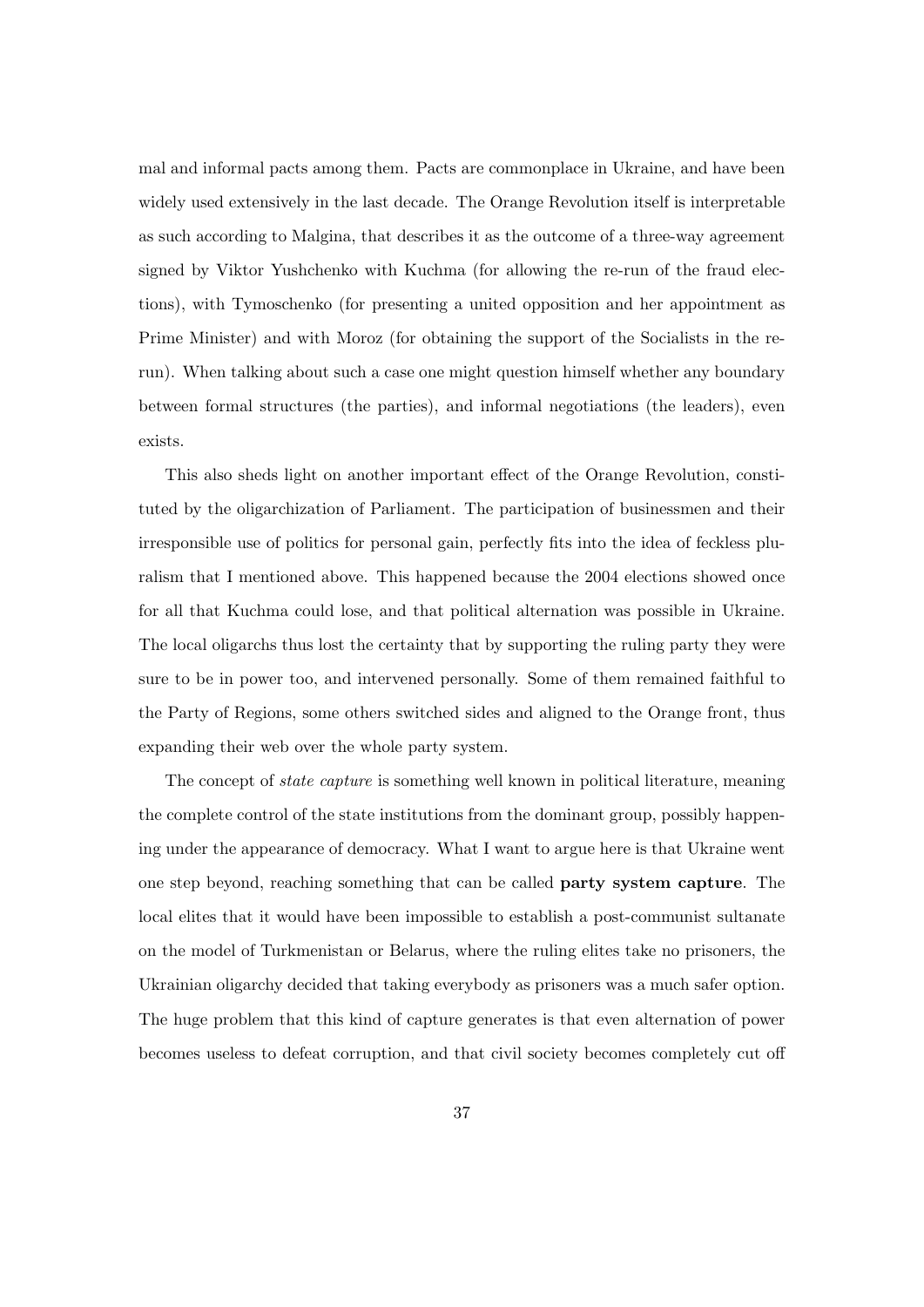from any possibility of influence on the politics of the country.

#### Electoral fraud: the 2004 case and more

Another factor that has contributed to make the political environment suspicious and unstable have been the accusations of electoral fraud. In all Ukrainian elections, the candidate that lost generally accused the winner of cheating, expecially in the regions that make its voting stronghold. This is not uncommon in many different states, but in Ukraine an election has actually been annulled and recalled due to electoral fraud.

What is specially interesting about the 2004 election, is that the fraud has been actually measured statistically by some scholars, which gave important hints at how the swindle was organized. Mikhail Myagkov and Peter C. Ordeshook were able to produce studies of a clarity deemed impossible just a few years ago. This was possible through a new approach distancing itself from the traditional methods of observation, limited in scope like the use of international observers. Other statistical methods have proved to be of limited efficiency because they soon became obvious to the vote riggers, and they were usually based on checks on the repetition or absence of certain digits from electoral results (supposing that the fraud creators pay attention to the fact that if the percentages end with a 0 or a 5 they are easier to detect).

The new method was based on a completely different assumption. It started from the observation of the correlation coefficients between the voter turnout rates and the share of votes for a certain party, on a series of cross-section data where the observations are the electoral constituencies. What the scholars observed is that even if there was an overallrise in the number of people that went to vote at the 2004, it coincided with a suspect appearance of turnout rates higher than 95% and even 100% in a few constituency. Since this never happens in any regular election (high percentages of turnout are not observed in any country nowadays), the scholars hypothesized that these figures are a hint at a manipulation. What the data are showing is that probably in those very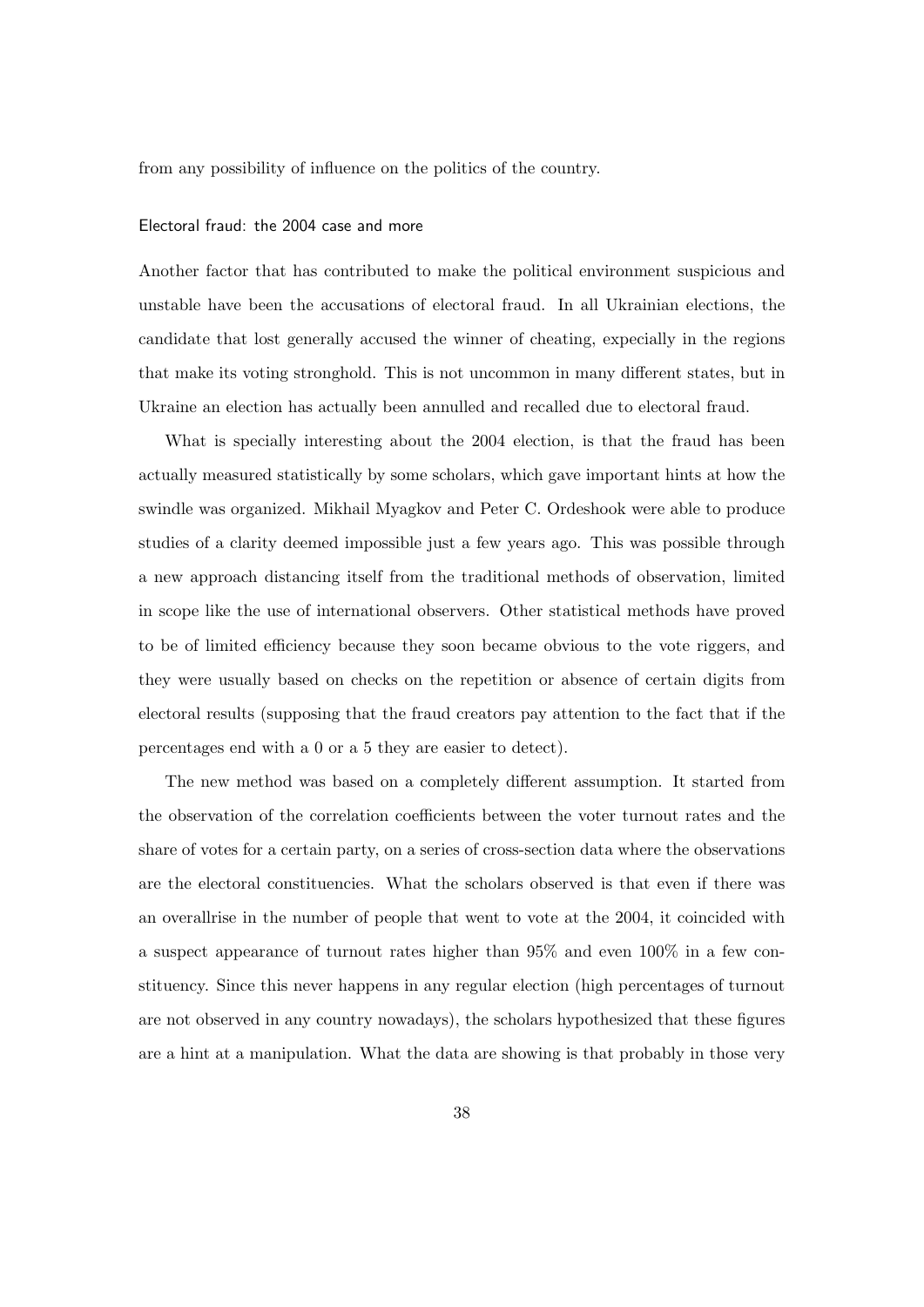highly attended constituences some of the ballots that were not cast, were crossed and made valid by somebody before or during the counting.

The hypothesis that was elaborated on this basis was that if the increased turnout was a natural phenomenon, its correlation with the different parties' electoral outcomes should have been more or less neutral, corresponding to every party's percentage of votes. What was found instead for the 2004 Ukrainian elections was that in the Eastern regions, Yanukhovich's gains over an increase in turnout were more than proportional to its votes' share. On the contrary, the correlation of Yuschenko's votes with the turnout rates was slightly negative, a sign of how he lost support in the constituencies showing high turnout rates. Naturally, this might be because Yanukhovich's strong districts are places were there is a higher civic conscience but the fact that those elections were, in fact, recalled due to widespread fraud, reinforces the belief that the hypothesis was going in the right direction.

The fact that statistical methods were able to catch anomalies that, even if they do not contain filmed proof of the fraud, they are a clear indication of what happened on large scale, means that the ones that perpetrated them were sure to be covered enough so that they would have not been spotted. Studies produced after that election, found out that since 2007 elections in Ukraine were probably regular as in any other country. This does not necessarily mean that political parties have been looking for consensus in legal ways, but only that they abandoned the more explicit means they had used in 2004.

Just as interesting are the findings by Myagkov, that in the rerun of the 2004 elections, frauds of the same kind, but on a smaller scale, were found favoring Yuschenko, a sign of the fact that no party is really clean on the national scene. The fact that this finding went generally ignored is the reflection of two factors. The first is that the international public opinion (with the exclusion of Russia) wanted a change of government in Ukraine and had no interest in undermining the credibility of Viktor Yushchenko in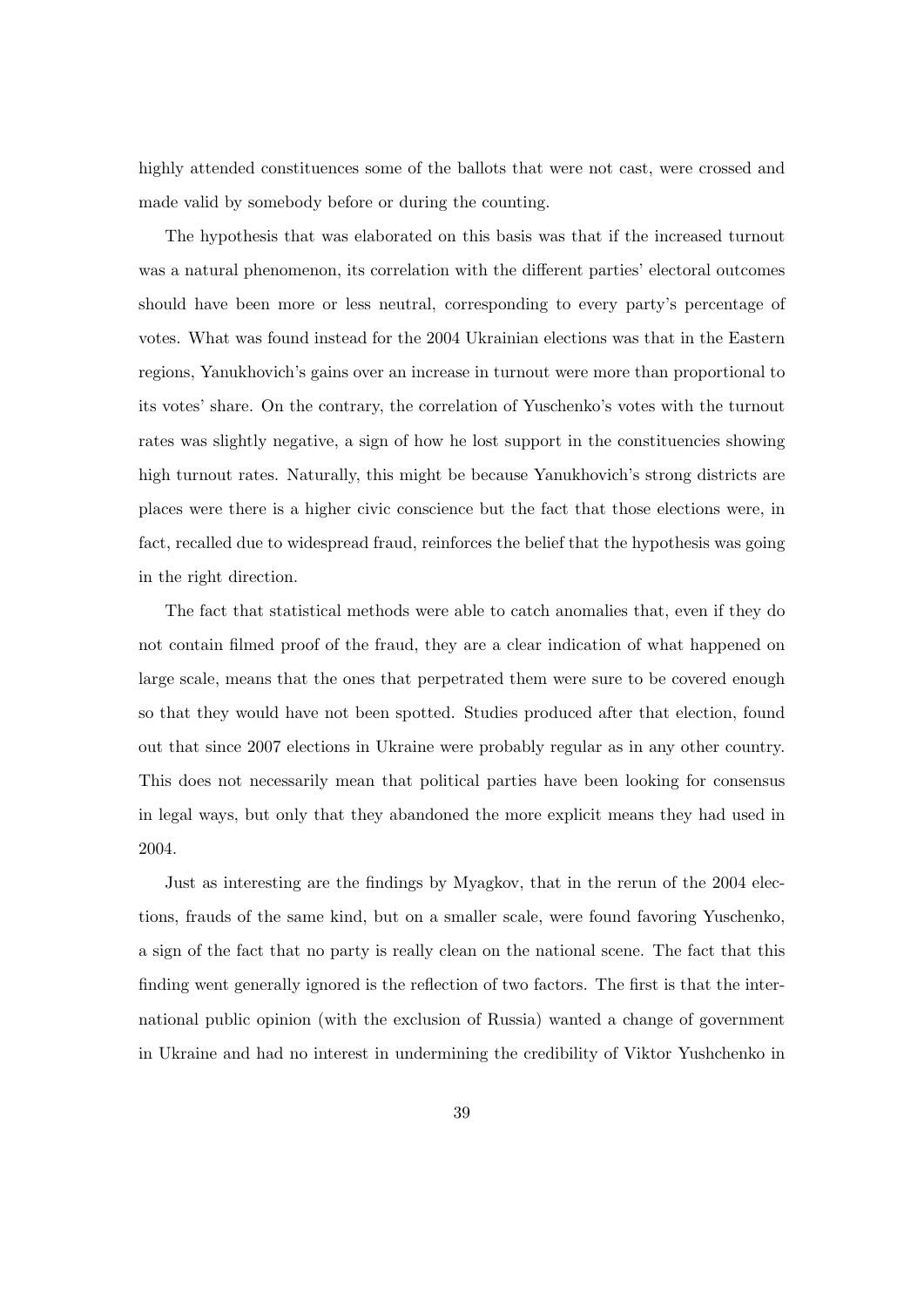the moment of his appointment. The second is that in the following years the Orange Bloc would have shown to be entwined with lobbies and corruption as well, and so, a manipulation at its advantage is not a big surprise anymore.

#### The gender issue

A cleavage that is mentioned by Whitefield in 2002 and has been neglected in most of the traditional literature, is constituted by gender differences. The Ukrainian society is widely male-dominated, a place where Viktor Yanukhovich, could allow himself to say in the 2010 electoral campagn that "a woman's place is in the kitchen", in order to persuade the voters not to choose his opponent Yulia Tymoshenko. In fact, the national parliament had at the time the lowest percentage of women among the whole of the post-Communist countries (excluding Georgia), with a mere 8% female MPs elected in 2007. If one confronts this with the high representation that (due to quotas) women had in Soviet times, notably 33% in the Ukrainian Soviet parliament, it is easy to see that women were among the losers in the aftermath of independence

Indeed, the presence of a female leader of the opposition has been a strong polarizing factor into Ukrainian politics, as it was the first time that a woman was allowed to rise to political notoriety. The situation was charged with judgements to the point that the national media dedicated daily space to the comment of Tymoshenko's outfits and hairstyle.

But it might be the last time that a woman is an exception, as something has surely been surely moving in this field. In the last years, female rights groups from Ukraine, have risen into international notoriety, the most famous of them being FEMEN. This is a sign of how Ukrainian women want more representation into society and their reaction to the diffusion of sex tourism in the country, where prostitution and night clubs are a major business, both for locals and foreigners.

Although the gender cleavage failed so far in creating pressure for new political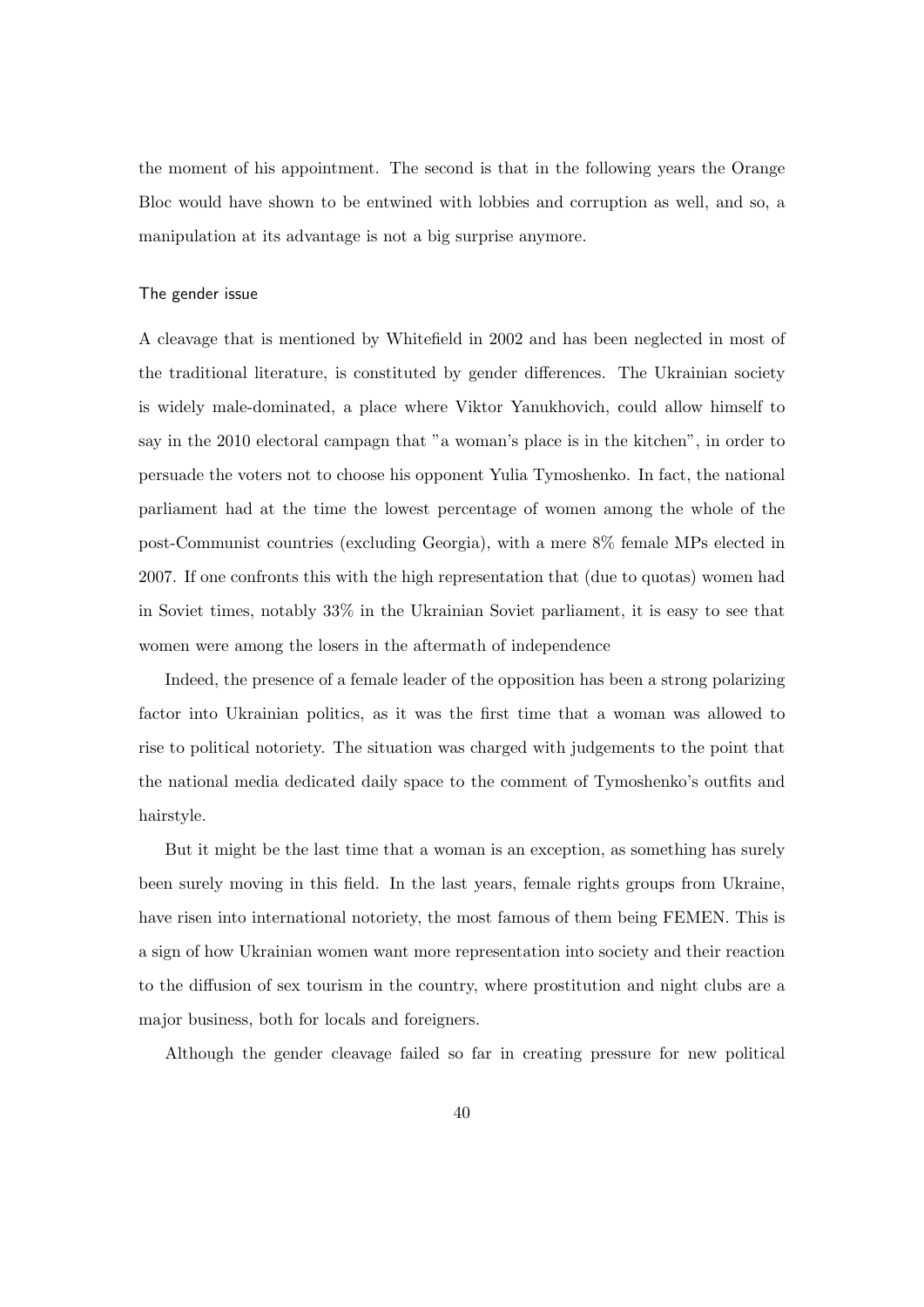parties, it certainly had its weight on the outcomes of 2010 presidential elections, as pointed out by a clever study by Alexandra Hrycak in 2011. The fact that the electoral campaign was polarized over a gender difference was a huge change that affected the rhetorics of the propaganda, putting forward slogans like "they squabble, she works, she is Ukraine". Such slogans tended to indicate Tymoshenko as the good part of the country, in an attribution of roles that implies that men are corrupt and women are not. Although the career of the first female Prime Minister of Ukraine is all but immaculate, affirming that corruption is an affair for men is not a shallow truth. The fact that men control the economy and politics in the country implies that they must control the trafficking and the informal structures as well.

The 2010 election was won by Yanukhovich by a short margin (49 against 46%) and Tymoshenko apparently enjoyed a large success in the Western regions, so that the traditional support of those regions for the opposition did not leave her. The figures, though, show that even if she dominated in those regions, the 80% that she gathered was not enough, and in particular, it did not match the level of consensus that her predecessor Yushchenko could reach in 2004. The problem is, that according to the exit polls, most of the vote that she was lacking should have come from men. In fact, gender loyalty proved to be an important factor as the level of consensus that Tymoschenko had among women was the same that Yushchenko enjoyed, whereas many men preferred to vote for Yanukhovich and thus elect a man, rather than keep their opposition orientation and choose the "Ukrainian princess".

## **Conclusions**

What we can say at the end of this study is that there are some consolidated truths and realities about the Ukrainian political scene.

First of all, the country is divided in two apparently inconcialiable souls, one more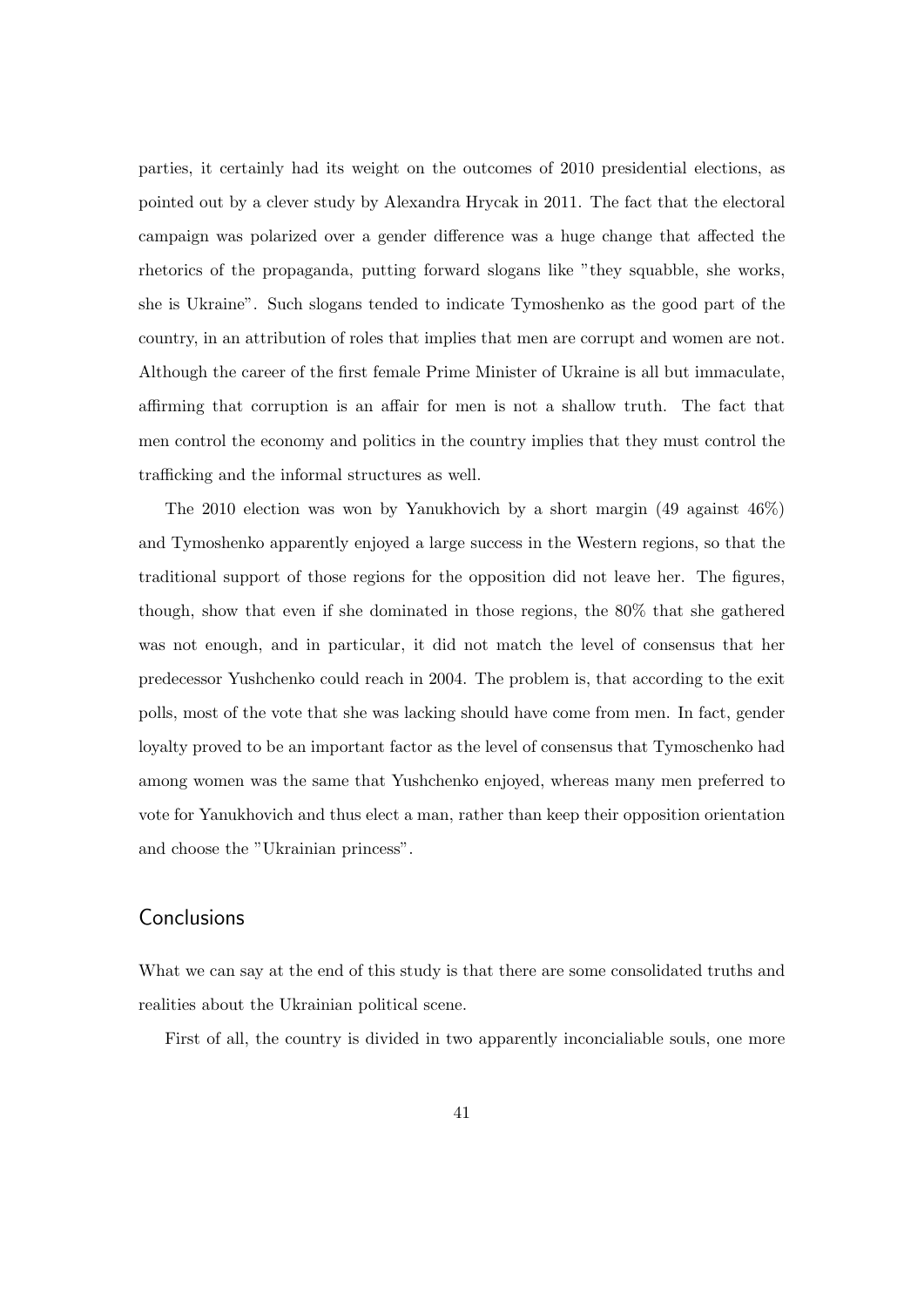European in the West and one more Russian in the East. These two souls are the main divide into Ukrainian society and the only political cleavage that has proved to create polarization on electoral days. Outside Ukraine these two fields recall the two poles of influence, the European Union on one side, and the Russian Federation on the other. Neither of these giants seems interested in collaborating with Ukraine per se, but only into making the country fit into a certain vision of the world.

When trying to fit this parties into categories, the scholar's work is not easy, since they are more similar than they are different in their internal de facto policies. All the actors in the system are vaguely liberal in economic ideas, widely populist, and joined by the lack of membership base and penetration into civil society. The fact that in Ukraine the two moderate ideologies of social-democracy and christian-democracy have failed to emerge in the party system depends on the fact that the relative cleavages between state and church and owners and workers are of marginal importance into Ukrainian society.

Into this scenery, the actual political party scene has five main actors, two that form the current government, and three that represent the opposition. The Party of Regions, based in the Eastern regions and the related oligarchs, has as its partner the old Communist Party. On the other side, the opposition that is still linked to the Orange Revolution is gathered under the flag of Batkhivshchina, but two other parties have emerged in recent years, the extreme-right xenophobes of Svoboda, and the UDAR party of the former boxing champion Vitaly Klitschko.

The main reason why this political system does not evolve today into a more traditional one with a right and a left, but mainly stations around an Eastern-centered majority and a West-centered minority is that corruption is pervasive at all levels in the country. Corruption is maintained in high level politics thanks to a blackmail system, where all the actors know each other's bad deeds and can use them for accusation. In this way the traditional state capture mechanism that is shown in patrimonialist states has evolved into what I define as *party system capture* where all the actors are tied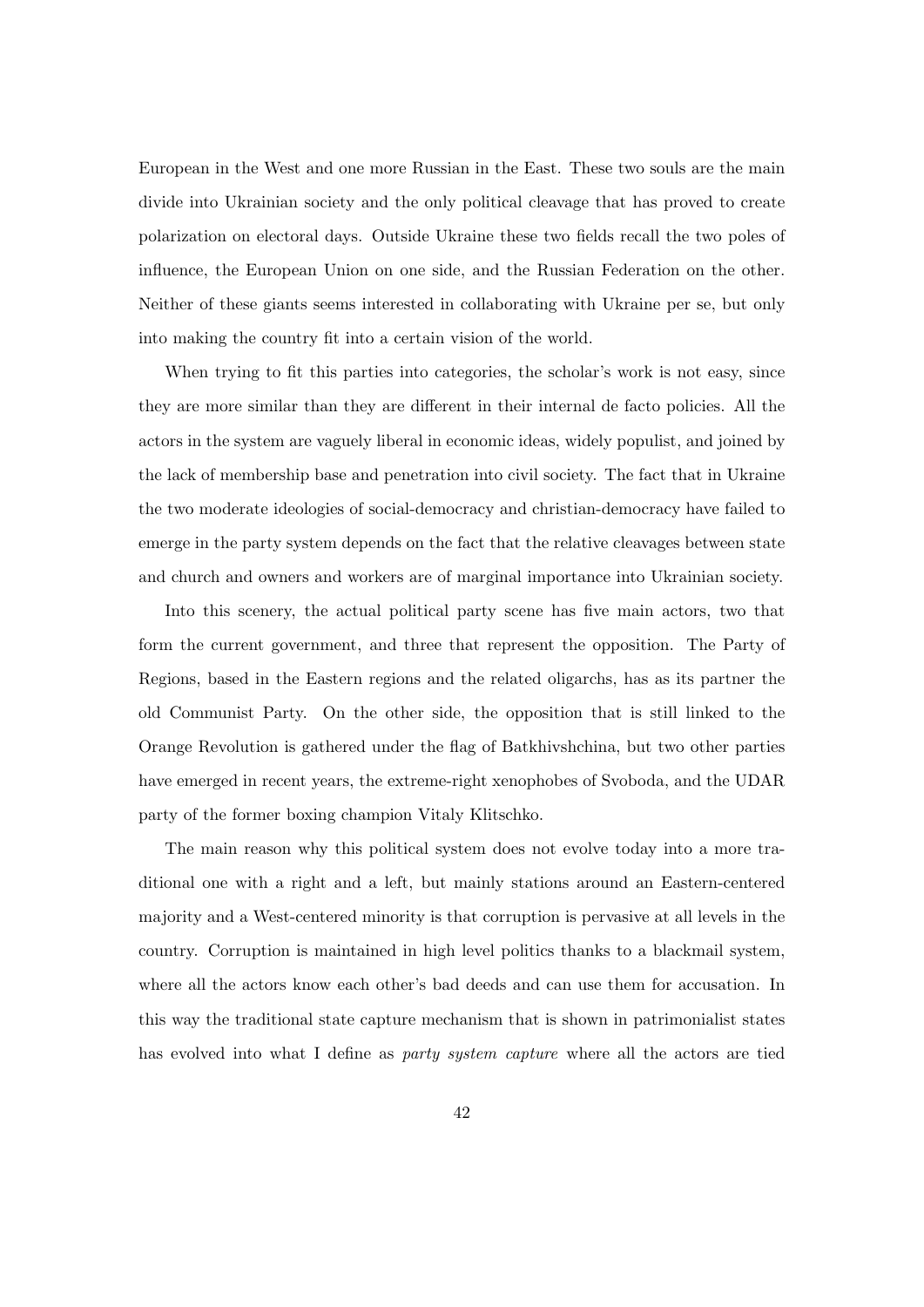together and they control not only the state but the politics of the country as a whole.

Formal and informal layers of society are fused into a unitary web where oligarchs on one side and bureaucrats and politicians on the other control the main nexuses. In such environment political parties are hardly more than tokens and they are strongly identical to (and identified with) their leaders. In addition to this, the role of independent candidates to a Parliament position has been important in the first elections and has emerged again in the 2012 contest, proving that the system uses political parties but can also do without them in some cases.

Ultimately, this paper proposes an analysis of Ukrainian politics that starts from the traditional instruments of the cleavage theory and uses the more modern focus on corruption and neo-patrimonialism to show how they are no more useful to interpretation of the modern system.

## Graphs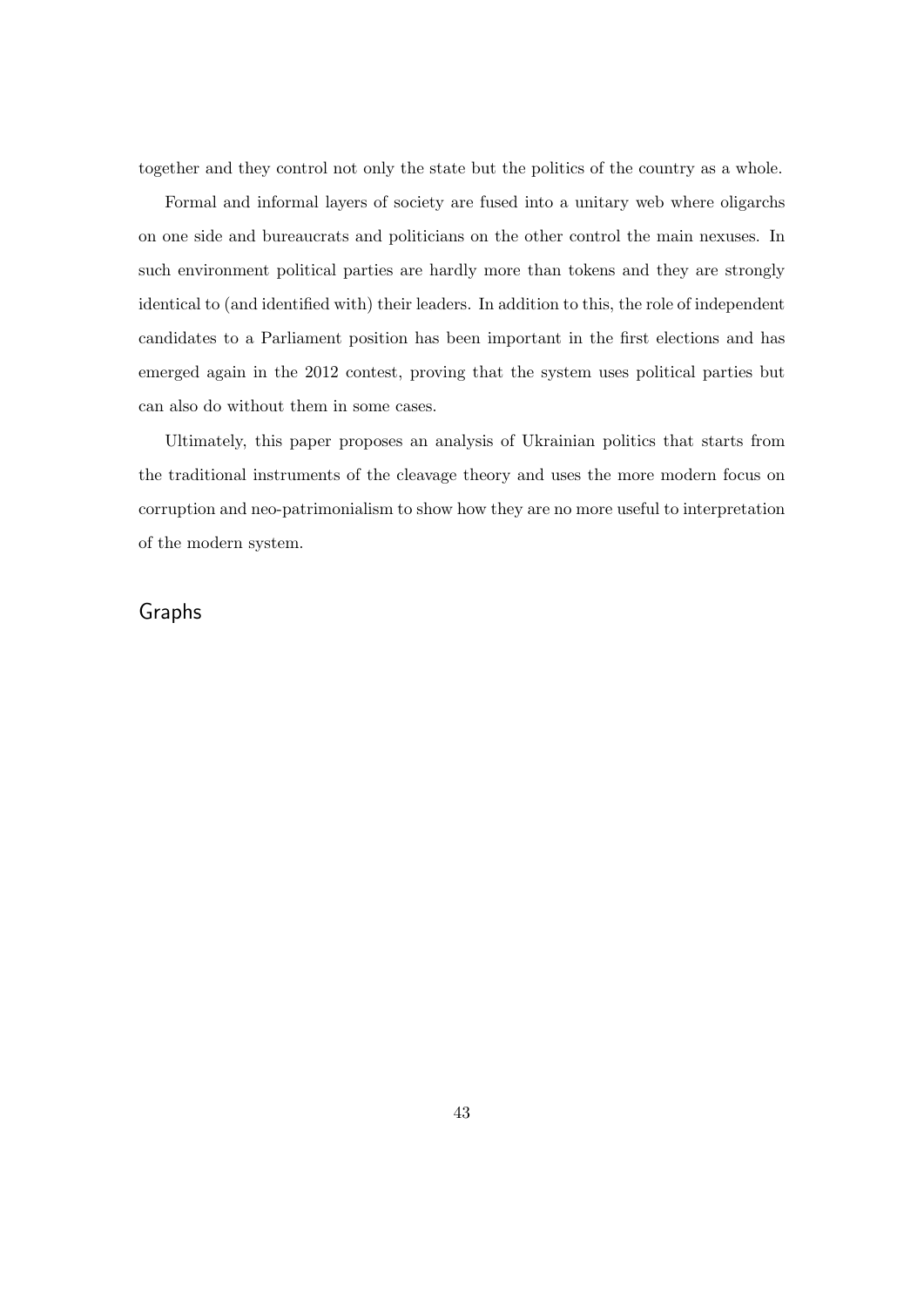

Figure 3: 1991 Presidential Election



Figure 4: 1994 Presidential Election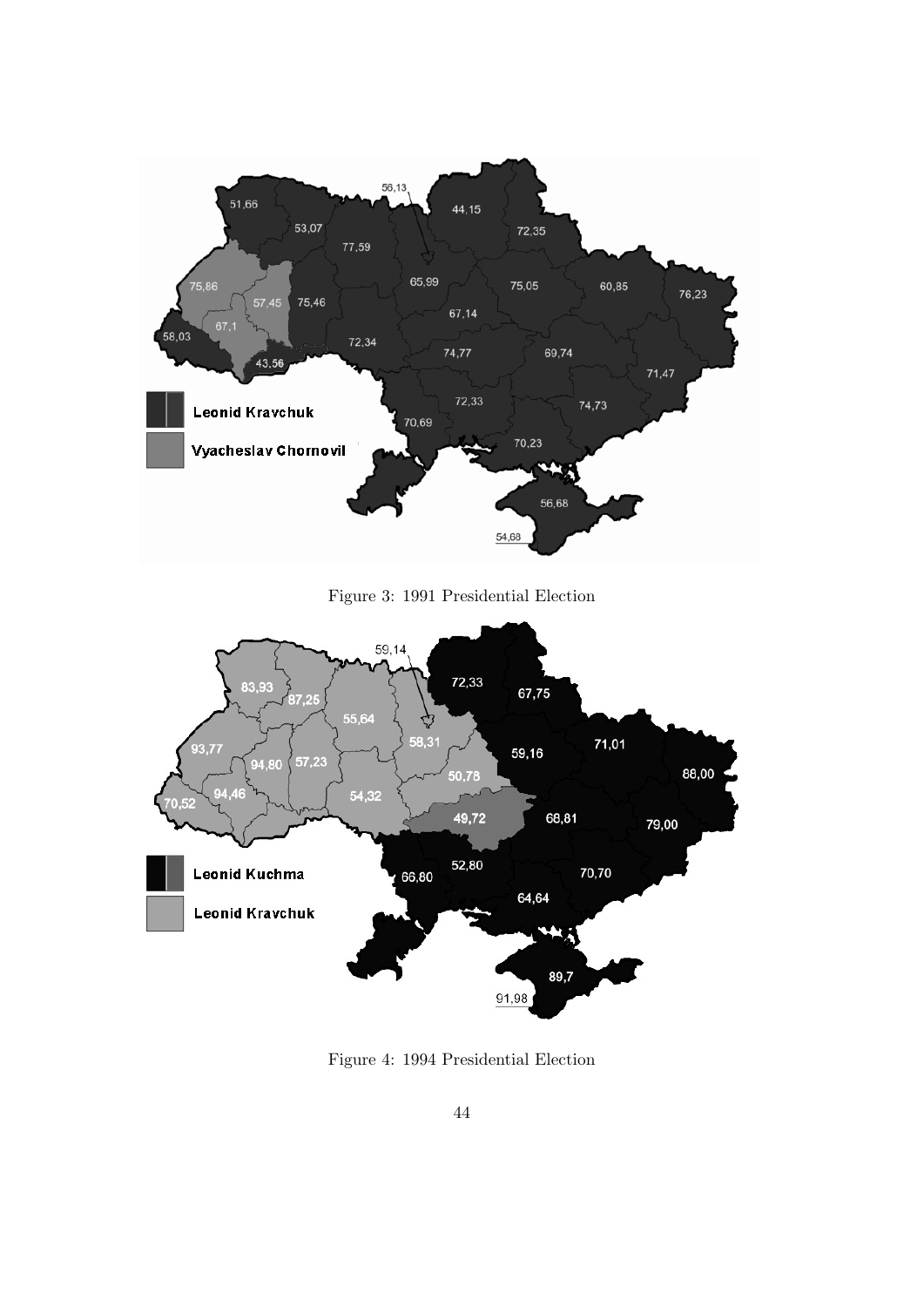

Figure 5: 1999 Presidential Election



Figure 6: 2004 Presidential Election (Rerun)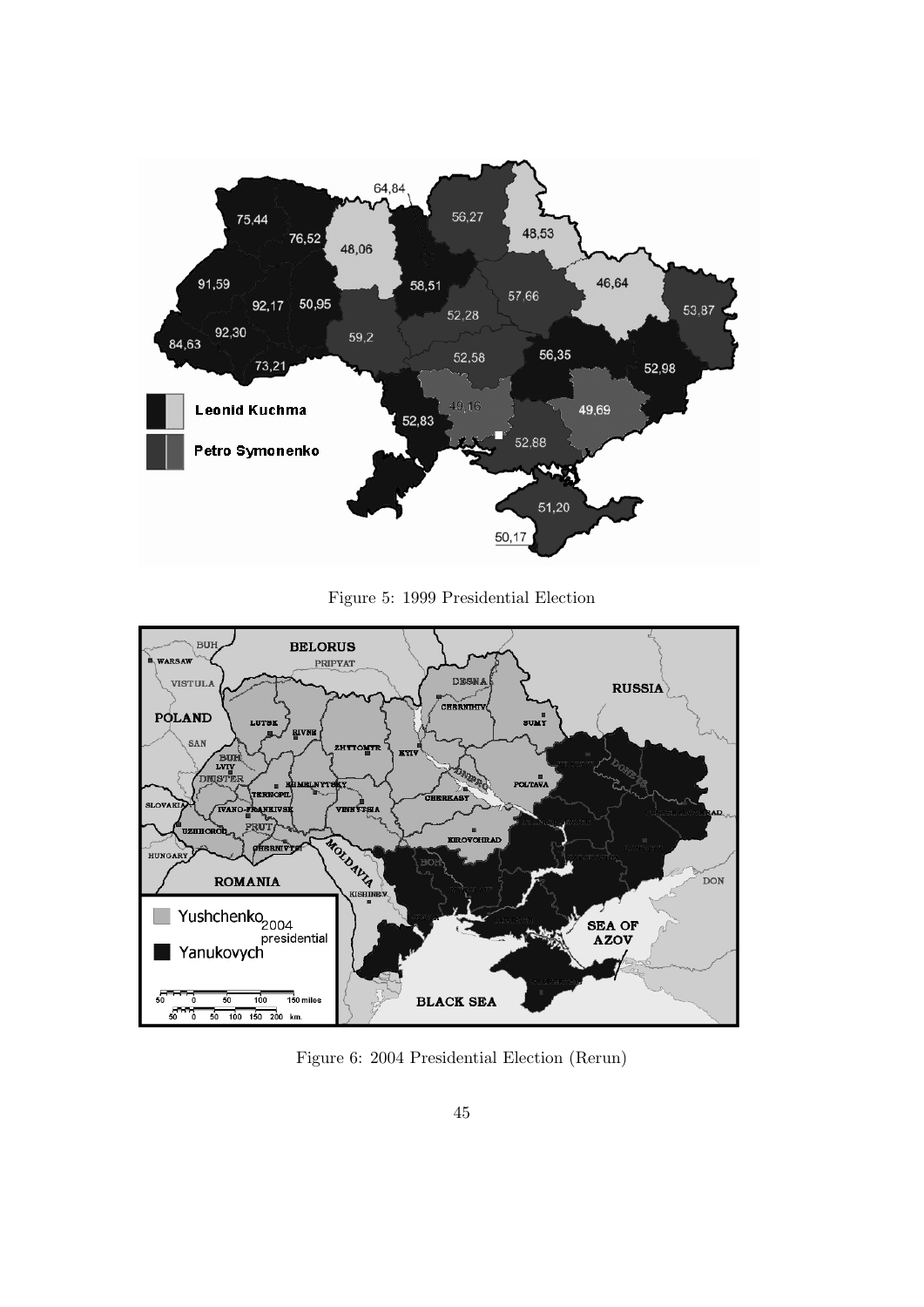

Figure 7: 2010 Presidential Election, Yulia Tymoschenko



Figure 8: 2010 Presidential Election, Viktor Yanukhovich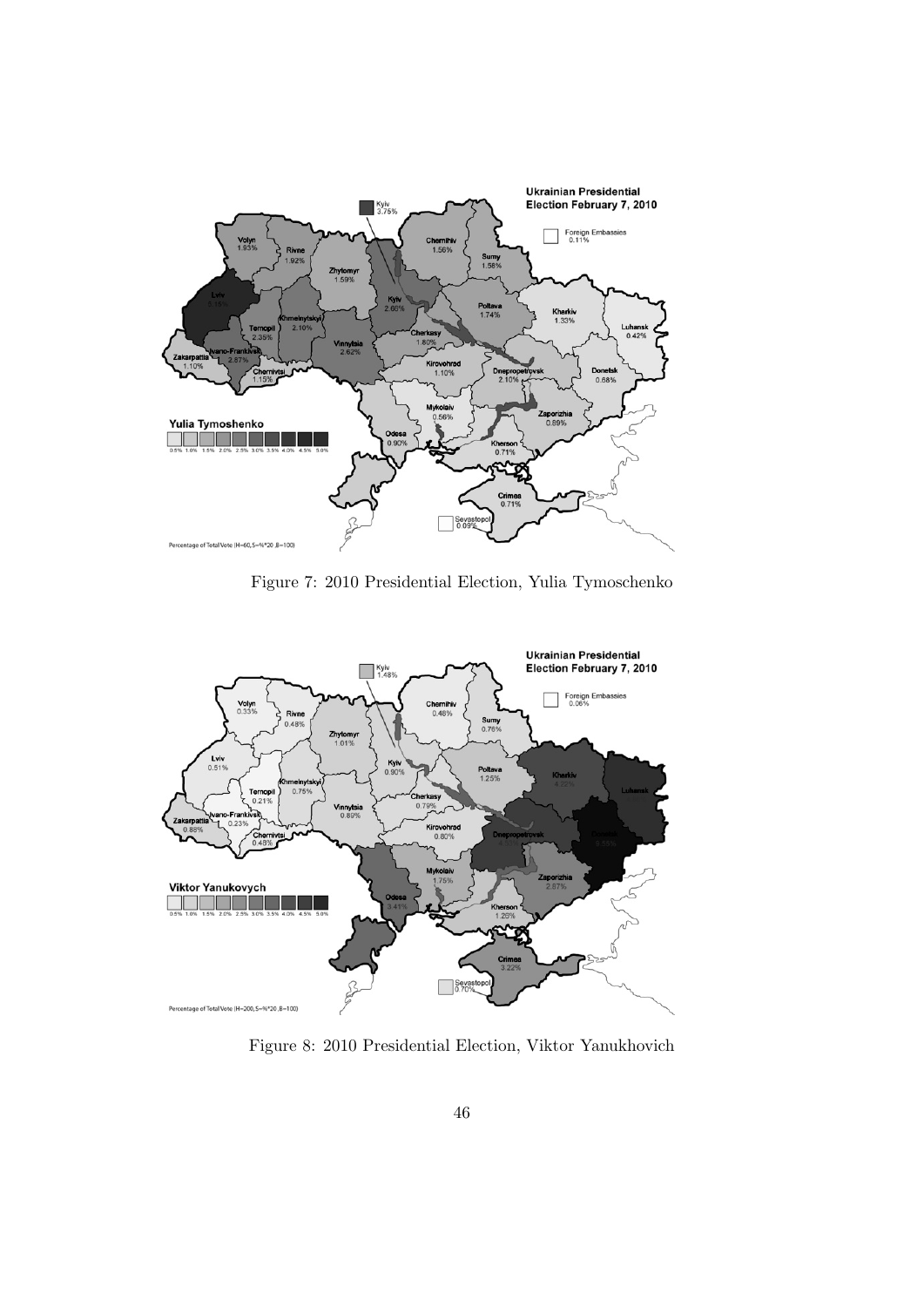|      | <b>KPU</b> |      |       | P.Regions |      |                | Opposition |      |       |
|------|------------|------|-------|-----------|------|----------------|------------|------|-------|
| year | votes      | %    | seats | votes     | %    | seats          | votes      | %    | seats |
| 1994 | 3,683,332  | 19.1 | 86    |           |      |                | 1,491,164  | 5.5  | 20    |
| 1998 | 6,550,353  | 24.7 | 121   | 241,262   | 0.9  | $\overline{2}$ | 2,498,262  | 9.4  | 46    |
| 2002 | 5,178,074  | 20.0 | 66    | 3,051,056 | 12.2 | 101            | 6,108,088  | 23.6 | 111   |
| 2006 | 929,591    | 3.7  | 21    | 8,148,745 | 32.1 | 186            | 3,539,140  | 13.9 | 81    |
| 2007 | 1,257,397  | 5.4  | 27    | 8,013,895 | 34.4 | 175            | 3,301,282  | 14.1 | 72    |
| 2012 | 2,609,345  | 13.4 | 32    | 6,116,815 | 30.0 | 187            | 5,209,090  | 25.6 | 101   |

Results of Parliamentary Elections 1994-2012 for the three biggest parties (where Opposition is Rukh, then BlocYuliaTymoschenko, then Batkhivschina)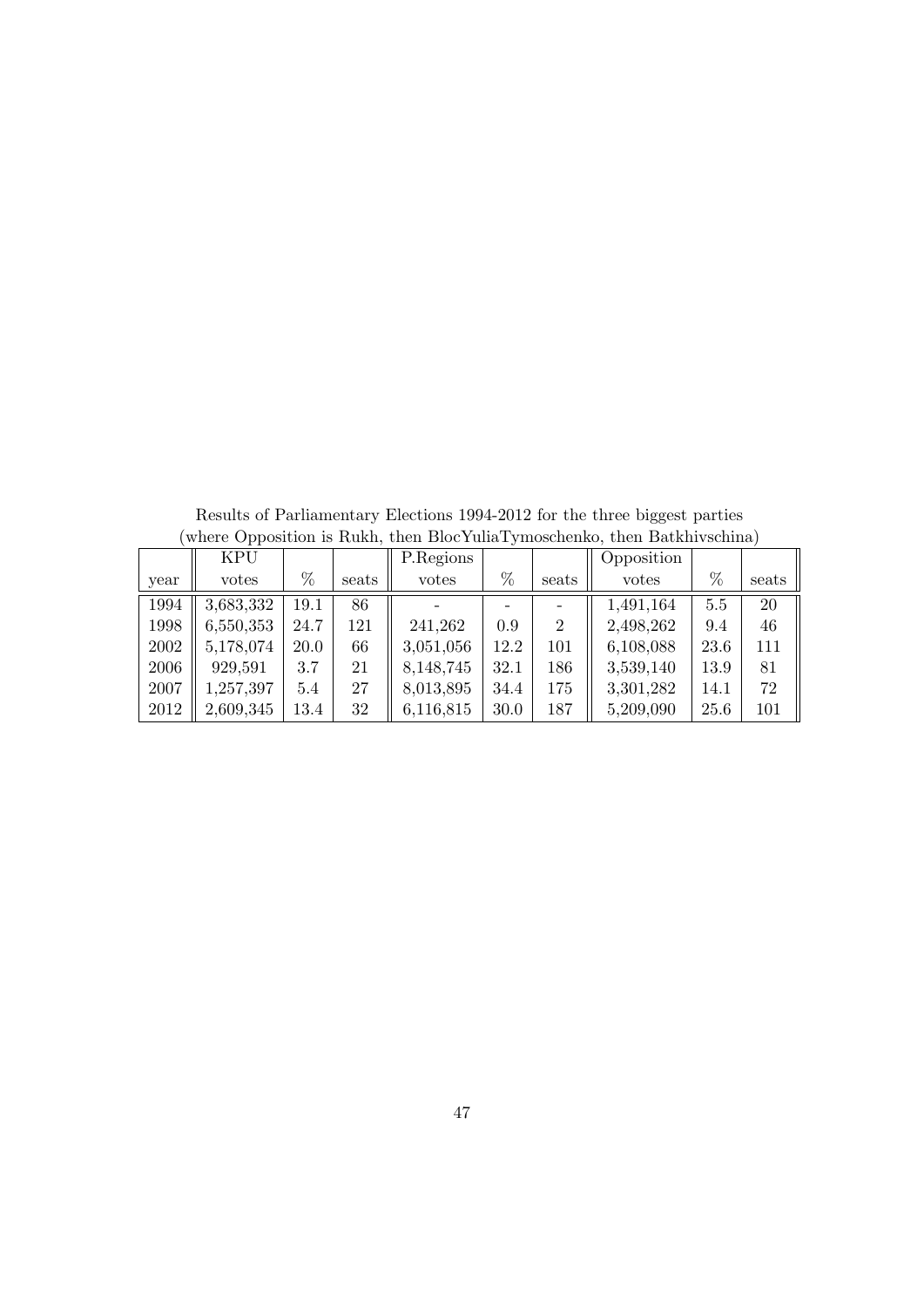## **References**

- [1] Svetlana Bocharova and Sergei Sidorenko The Blue Counterrevolution Statutes and Decisions 2011.
- [2] Thomas Carothers, The end of the transition paradigm The Journal of Democracy, 2002.
- [3] Paul D'Anieri, Ukrainian foreign policy from independence to inertia Communist and Post-Communist Studies, 2012.
- [4] Keith A. Darden, Blackmail as a tool of state domination: Ukraine under Kuchma, Eastern European Constitutional Review, 2001.
- [5] Nicole Gallina, Challenging the East-West divide: insights from a comparison of Ukraine and Italy, CEU Political Science Journal, 2011.
- [6] Mridula Ghosh, The Extreme Right in Ukraine Friedrich-Ebert-Stiftung, 2012.
- [7] Anna Grzymala-Busse, Why There is (Almost) no Christian Democracy in Post-Communist Europe, Party Politics, 2013.
- [8] Erik Herron, Paul Johnson, "it doesn't matter who votes but who counts the votes": assessing fraud in Ukraine's 2002 parliamentary elections 2003.
- [9] Francine Hirsch, The Soviet Union as a work in progress... Slavic Review, 1997.
- [10] Alexandra Hrycak, The "Orange Princess" Runs for President: Gender and the Outcomes of the 2010 Presidential Election, East European Politics and Societies, 2011.
- [11] Svitlana Kobzar, Ukraine's Party of Regions: Domestic and Foreign Policy Objectives, ISPI Policy Brief, 2009.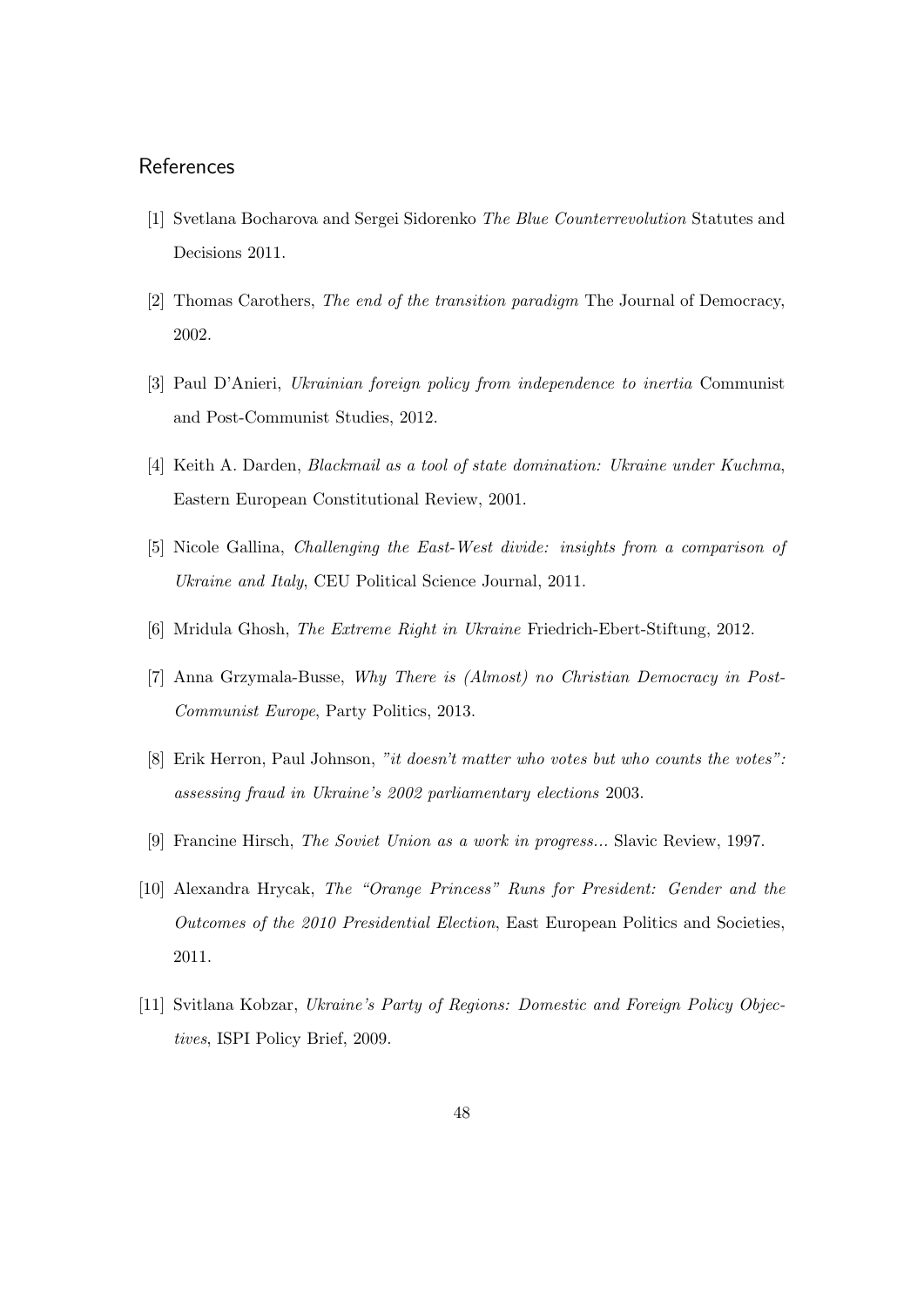- [12] Serhiy Kudelia, The sources of continuity and change of Ukraine's incomplete state, Communist and Post-Communist Studies, 2012.
- [13] Taras Kuzio, The national factor in Ukraine's quadruple transition, Contemporary Policy, volume 6, number 2, 2000.
- [14] Taras Kuzio, Regime type and politics in Ukraine under Kuchma, Communist and Post-Communist Studies 38, 167-190, 2005.
- [15] Taras Kuzio, Soviet conspiracy theories and political culture in Ukraine: Understanding Viktor Yanukovych and the Party of Regions, Communist and Post-Communist Studies, 2011.
- [16] Taras Kuzio, Challenging the East-West divide: insights from a comparison of Ukraine and Italy, CEU Political Science Journal, 2011.
- [17] Taras Kuzio, Twenty years as an independent state: Ukraine's ten logical inconsistencies, Communist and Post-Communist Studies, 2012.
- [18] Katerina Malgina, Ukraine as a neo-patrimonial state: understanding political change in Ukraine in 2005-2010 SEER Journal for Labour and Social Affairs in Eastern Europe, 2010.
- [19] Mikhail Myagkov, Peter C. Ordeshook, The Trail of Votes in Ukraine's 1998, 1999, and 2002 Elections Post-Soviet Affairs, 2005.
- [20] Mikhail Myagkov, Peter C. Ordeshook, and Dimitry Shakin, Fraud or Fairytales: Russia and Ukraine's Electoral Experience Post-Soviet Affairs, 2005.
- [21] Mikhail Myagkov, Peter C. Ordeshook, Ukraine 2010: Were Tymoshenko's Cries of Fraud Anything More than Smoke? WTF, 2010.